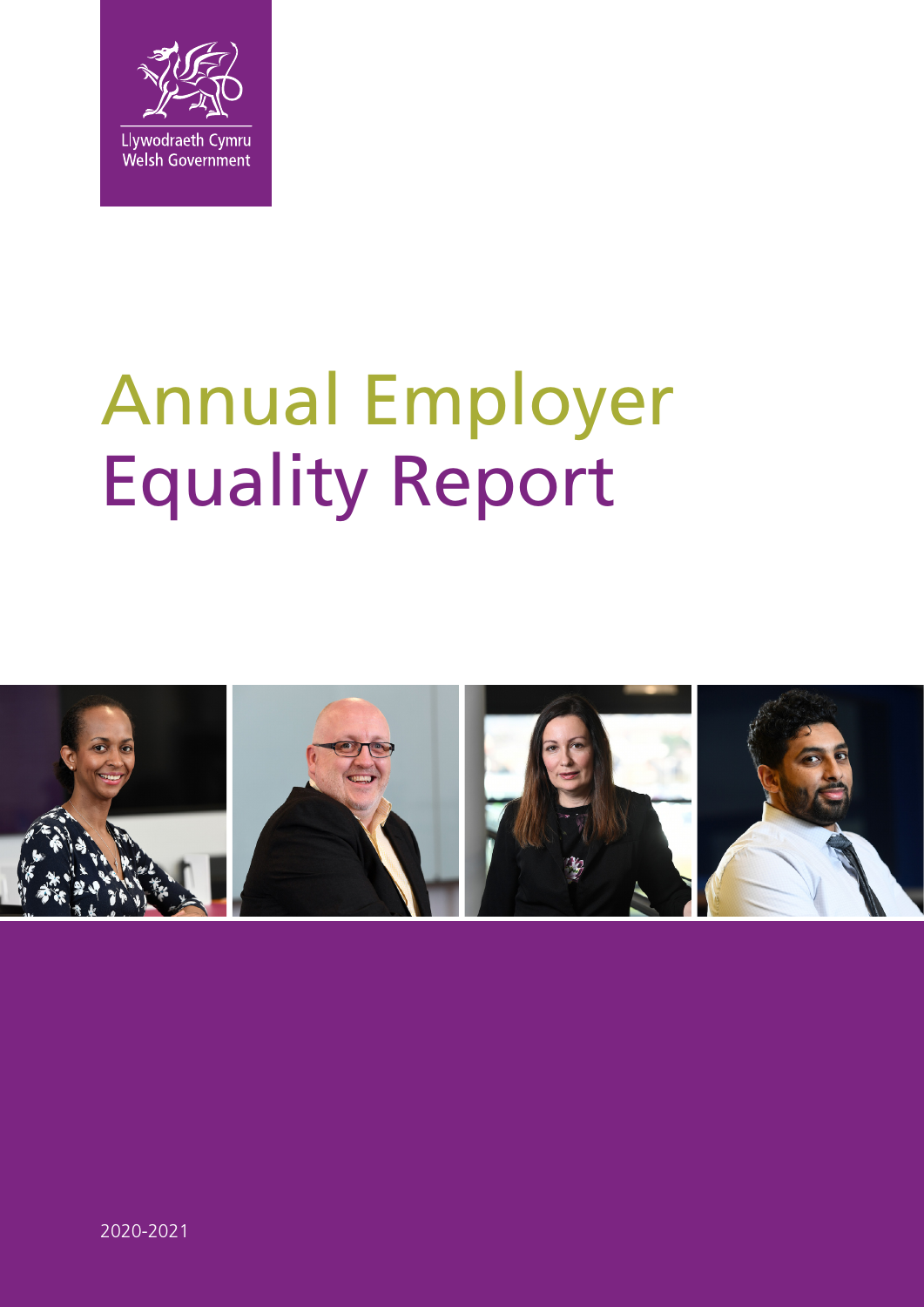# **Contents**

| <b>Foreword</b>                                                          | 4  |
|--------------------------------------------------------------------------|----|
| <b>Chapter 1: Leadership</b>                                             | 6  |
| Achievements/Activities During the Year                                  | 6  |
| Let's Talk Respect Campaign                                              | 7  |
| Anti-Racism                                                              | 7  |
| Social Model of Disability                                               | 8  |
| Equality in Wales                                                        | 9  |
| Strategic Equality Plan - Our Role as an Employer                        | 9  |
| <b>Workforce Diversity Targets</b>                                       | 10 |
| Progress on Workforce Targets                                            | 10 |
| Performance Management                                                   | 12 |
| Women in Law Pledge                                                      | 12 |
| Terminology                                                              | 12 |
| <b>Chapter 2: Skills and Training</b>                                    | 13 |
| Core Training Data by Protected Characteristic                           | 13 |
| Equality and Diversity Training                                          | 17 |
| The Welsh Language in the Welsh Government                               | 18 |
| Welsh Language Training                                                  | 19 |
| <b>Chapter 3: Resourcing and Recruitment</b>                             | 21 |
| Workforce Representation as at 31 March 2021 by Protected Characteristic | 21 |
| Men and Women in the Workforce                                           | 31 |
| Pay (including Median Pay and Gender Pay Gap)                            | 34 |
| <b>Recruitment Activity</b>                                              | 34 |
| <b>Outreach Activities</b>                                               | 43 |
| <b>Placement Schemes</b>                                                 | 43 |
| Apprenticeship Programme                                                 | 43 |
| Great Place to Work for Veterans Initiative                              | 43 |
| Forward Look                                                             | 44 |
| <b>Chapter 4: Supporting our Staff/Being an Employer of Choice</b>       | 45 |
| <b>Staff Diversity Networks</b>                                          | 45 |
| Staff Networks' Achievements During the Year                             | 45 |
| <b>Informal Networks</b>                                                 | 47 |
| Support for Staff and Benefits                                           | 48 |
| Social Partnership                                                       | 49 |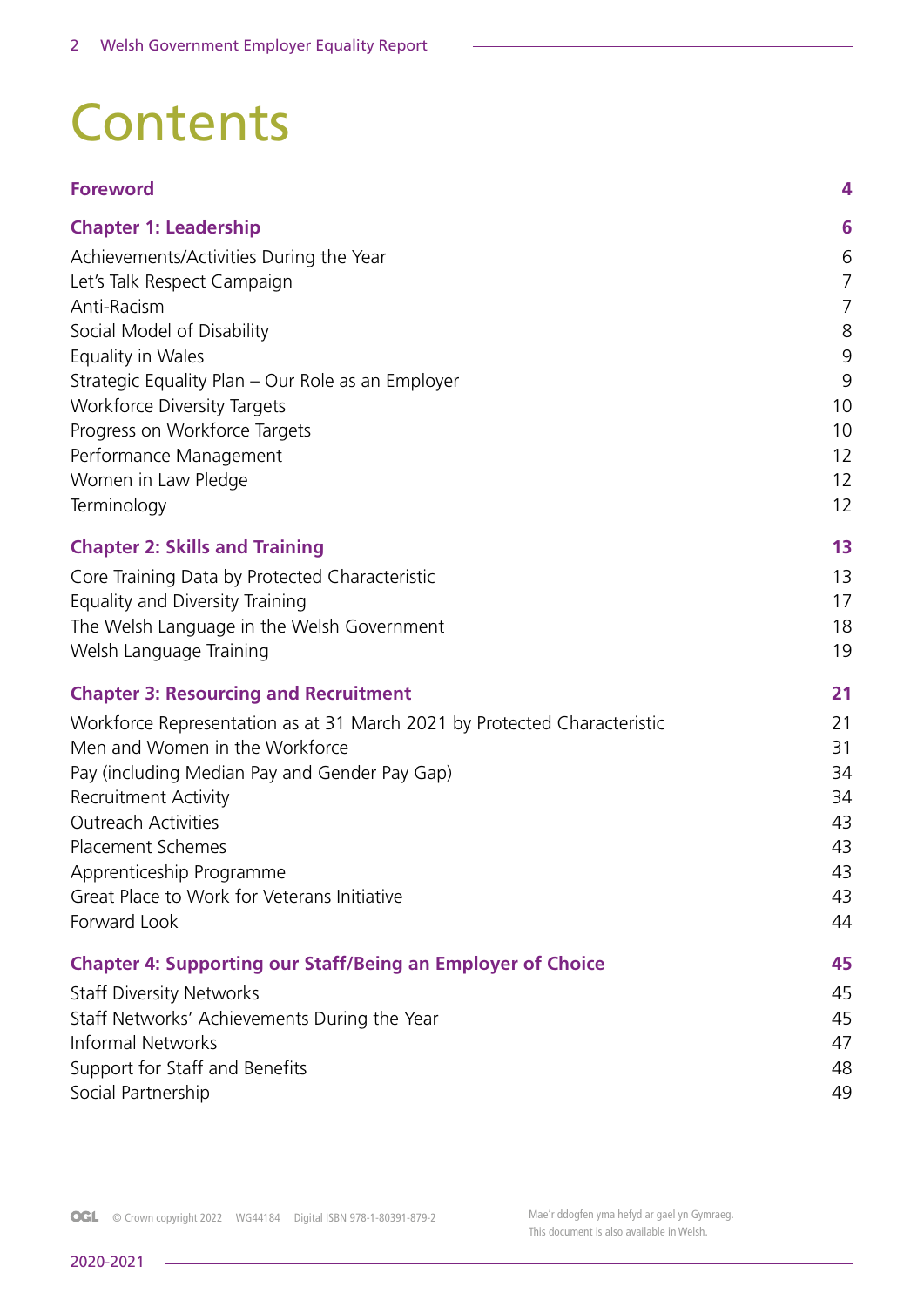| <b>Chapter 5: Reward and Recognition</b>                                                                                            | 50 |
|-------------------------------------------------------------------------------------------------------------------------------------|----|
| Workplace Diversity Benchmarking                                                                                                    | 50 |
| Business in the Community Responsible Business Award                                                                                | 50 |
| Welsh Government Valuing Diversity Award                                                                                            | 50 |
| People Survey                                                                                                                       | 50 |
| <b>Chapter 6: The Future</b>                                                                                                        | 53 |
| <b>Annex A:</b> Workplace Representation Disaggregated by Race; Religion/Belief;<br>Disability; Sexual Orientation & Marital Status | 54 |
| <b>Annex B:</b> Leavers by Protected Characteristic                                                                                 | 58 |
| <b>Annex C:</b> Grievance and Disciplinary Data by Protected Characteristic                                                         | 60 |
| <b>Annex D:</b> Pay of Men and Women in our Workforce                                                                               | 63 |
| <b>Annex E:</b> Women in Law Pledge                                                                                                 | 64 |

 $\sim$ 

 $\overline{\phantom{a}}$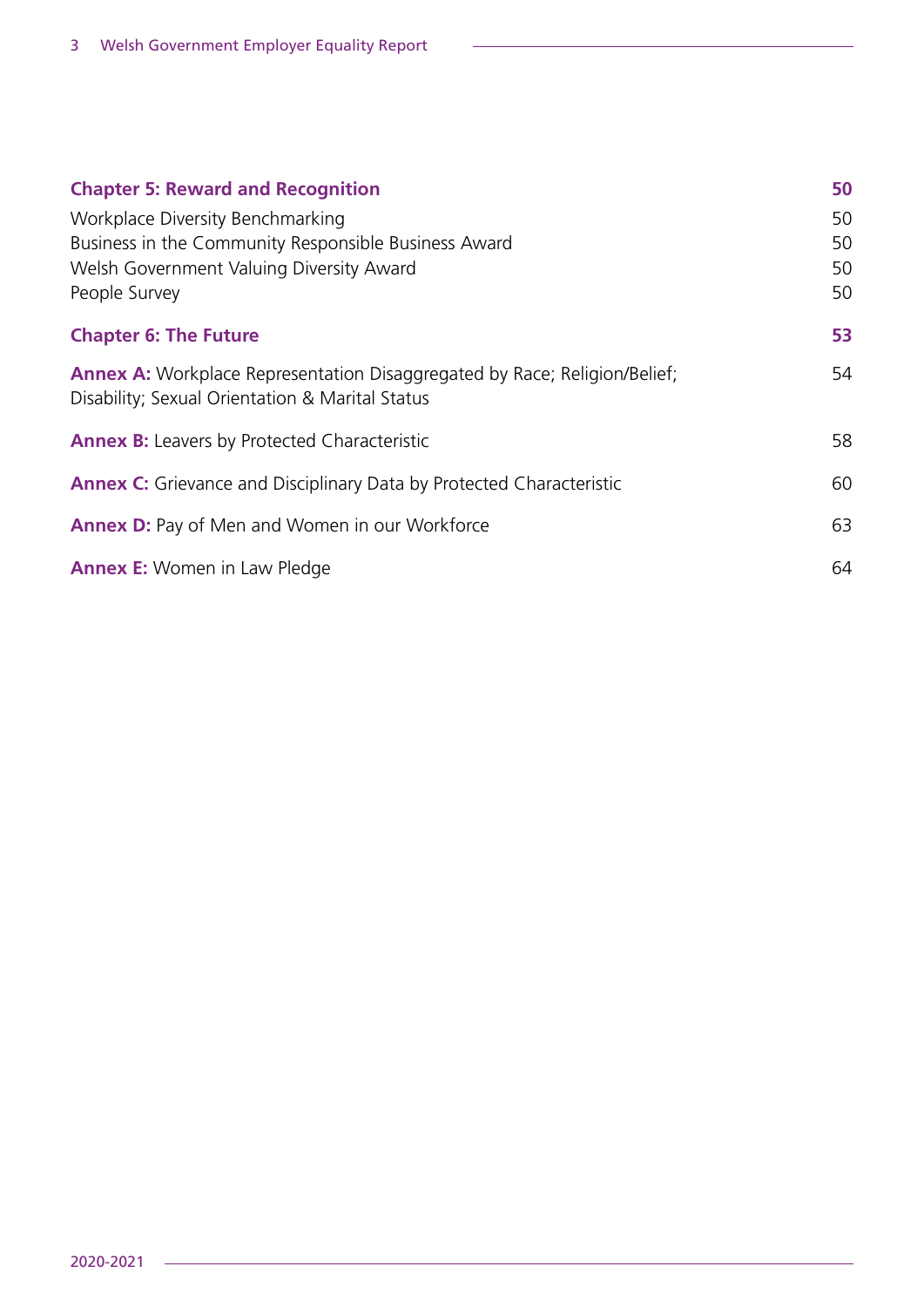# Foreword

It is a pleasure to introduce the Welsh Government Employer Equality Report for 2020-2021.

The year covered by this report was unprecedented. A global pandemic that shut down the country, and countries right around the world. COVID-19 has had a profound effect on equality, with some of the most marginalised groups being the hardest hit.

As an organisation, we had to become a 'remote working' organisation overnight. Many staff had to change job roles, to work in our Emergency Coordination Centre or other priority areas. Many did so while juggling home schooling children, caring responsibilities or dealing with other personal concerns at a very worrying time. Staff at all levels have worked extraordinarily hard for a very long, intense period of time – and it is not yet over. I'd like to take this opportunity to thank everyone working in this organisation for their hard work, commitment and flexibility.

Looking forward, some of the ways that we have been forced to work are providing us with new opportunities. We are moving towards a more flexible and inclusive way of working that can benefit everyone. We are embracing the technology that allows us to work effectively and collaboratively wherever we are. We have moved to online and virtual events, learning & development programmes and recruitment. This has given us greater geographical equality in our workplace than we have seen before.

I was delighted that this year saw us publish our Workforce Equality, Diversity and Inclusion Strategy 2021-2026. The Strategy was developed in coproduction with our staff diversity networks, Diversity & Inclusion Steering Group and our Trade Unions.

The Strategy sets out how we aim to achieve our Strategic Equality Plan Objective and includes very challenging new targets. Further information on these is included further on in this report. We know that there is still a way to go before we reflect the diverse country that we serve, but the Strategy is intended to put us on the right path. It is disappointing to see that our gender pay gap has slightly increased this year. As at 31 March 2021 it was 7.37%, an increase on 5.53% at 31 March 2020. It was exacerbated by the number of women who joined the organisation at apprentice and Team Support level. In previous years, we have been able to reduce our gender pay gap by targeting pay awards at our lower paid staff. The pay award in 2020-21 was 2.5% at all pay points at all grades, so did not reduce our gender pay gap. We will continue to take action to address our gender pay gap by supporting women at all levels of the organisation to develop and further their careers, and continuing to strive for a gender balanced Senior Civil Service. Despite the disappointing increase, our Gender Pay Gap is still the second lowest it has been since reporting started in 2011, and we have made considerable progress since then, when it was at 12.5%.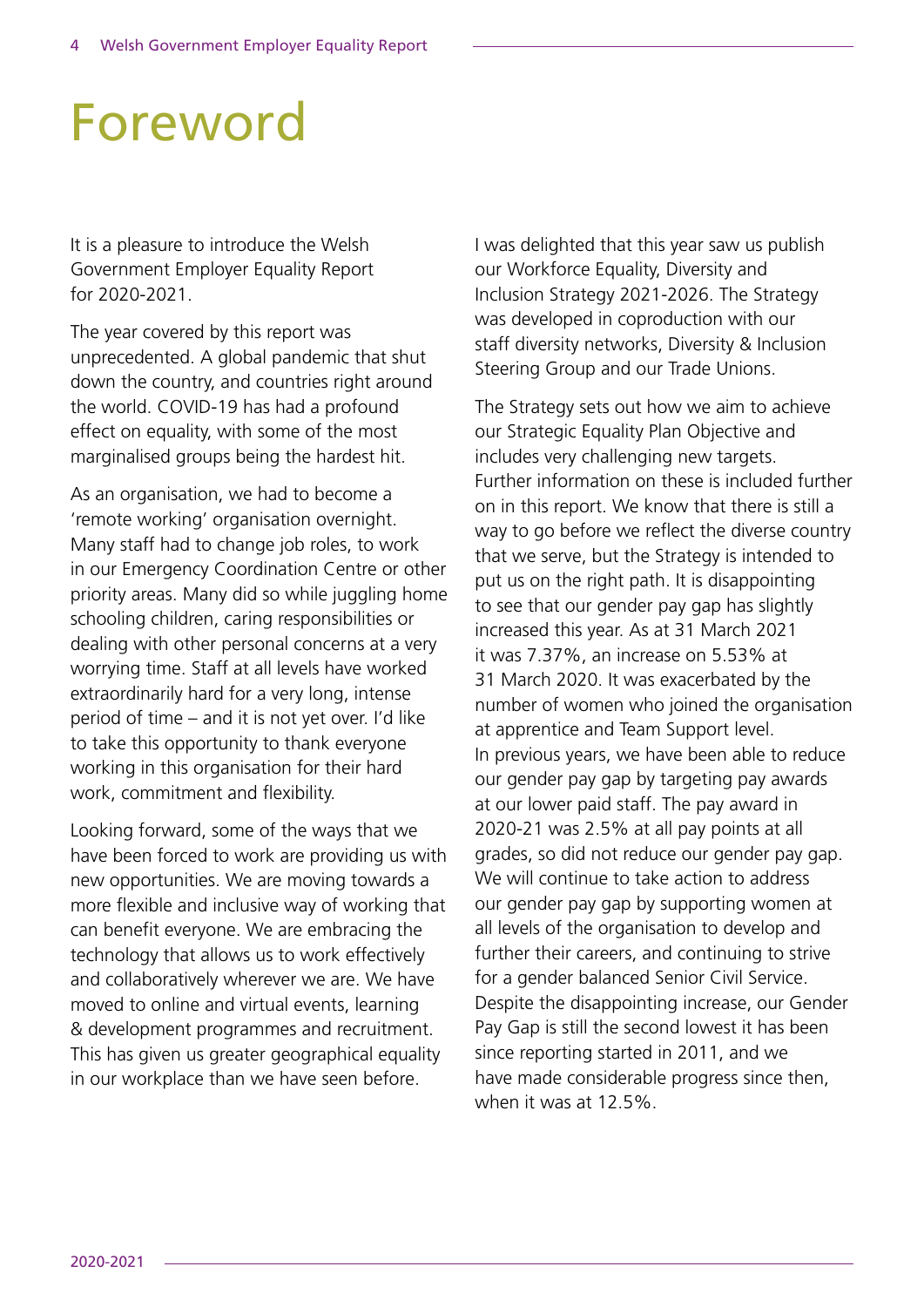The Welsh Government works with our Trade Unions in social partnership and I want to acknowledge the positive impacts we secure from working this way, both in general and on the equalities agenda. Working together with Trade Unions, we are able to do more to improve outcomes for disadvantaged and under-represented groups and we continue to use this effective approach.

I would once again like to take this opportunity to thank everyone involved in both our Trade Unions and our formal and informal staff networks, who contribute so much to improving equality, diversity and inclusion within the organisation.



File Joffs

**Andrew Jeffreys** Board Equality Champion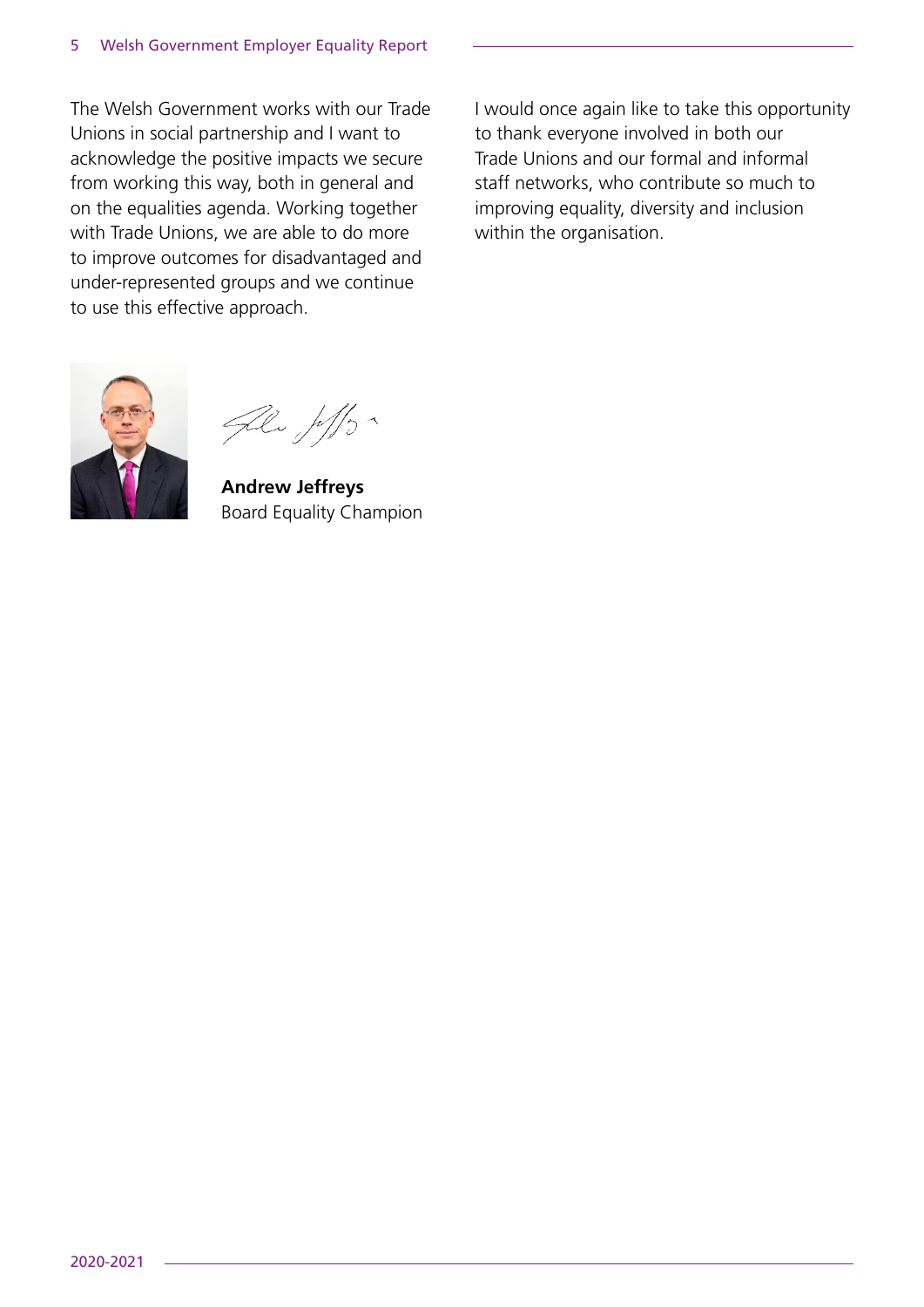# Chapter 1

# **Leadership**

Work continued this year to advance equality, diversity and inclusion in the workplace, supported by the Board Equality Champion, Diversity Champions and Staff Networks.

The Board Equality Champion ensured that workplace inclusion was considered at the highest levels of the organisation. The Board, chaired by the Permanent Secretary, discussed equality, diversity and inclusion formally every six months. The Permanent Secretary<sup>1</sup> was very clear about her commitment to advancing equality, diversity and inclusion within the organisation. She made it evident that equality, diversity and inclusion is everyone's responsibility – ensuring equality of opportunity and challenging discrimination must be part of our day to day work regardless of grade. In order to progress in Welsh Government, the Permanent Secretary set out that we expect our leaders to be inclusive leaders who take seriously the wellbeing and inclusion of their teams and challenge inappropriate behaviour and language.

The Diversity and Inclusion Steering Group met four times (virtually) during this period. Membership included the Board Equality Champion, six Departmental Champions (members of the Senior Civil Service from each of the Business Groups), Staff Diversity Network Chairs, Trade Unions and Human Resources.

# Achievements and Activities During the Year

We have:

- Developed and published our [Workforce equality, diversity and](https://gov.wales/workforce-equality-diversity-and-inclusion-strategy-2021-to-2026-html)  [inclusion strategy: 2021 to 2026](https://gov.wales/workforce-equality-diversity-and-inclusion-strategy-2021-to-2026-html).
- Developed and published internally our Equality, Diversity & Inclusion Delivery Plan for 2021.
- Revised our Equality, Diversity and Inclusion Policy.
- Expanded our reverse mentoring scheme for Senior Civil Servants to include Grade 6 civil servants.
- Established a new 'Diversity in Recruitment Team'.
- Moved our recruitment, promotion and learning & development activities online.
- Undertaken corporate and individual risk assessments.
- Introduced Team Charters to agree ways of working and ensure equality and inclusion.
- Undertaken equality impact assessments on new policies and processes.
- Piloted a new recruitment adjustments process for disabled staff.
- Held a number of virtual 'Let's Talk' events in which staff were able to hear directly from the Permanent Secretary and Leadership Team.

1 For the period of this report, the Permanent Secretary was Dame Shan Morgan DCMG.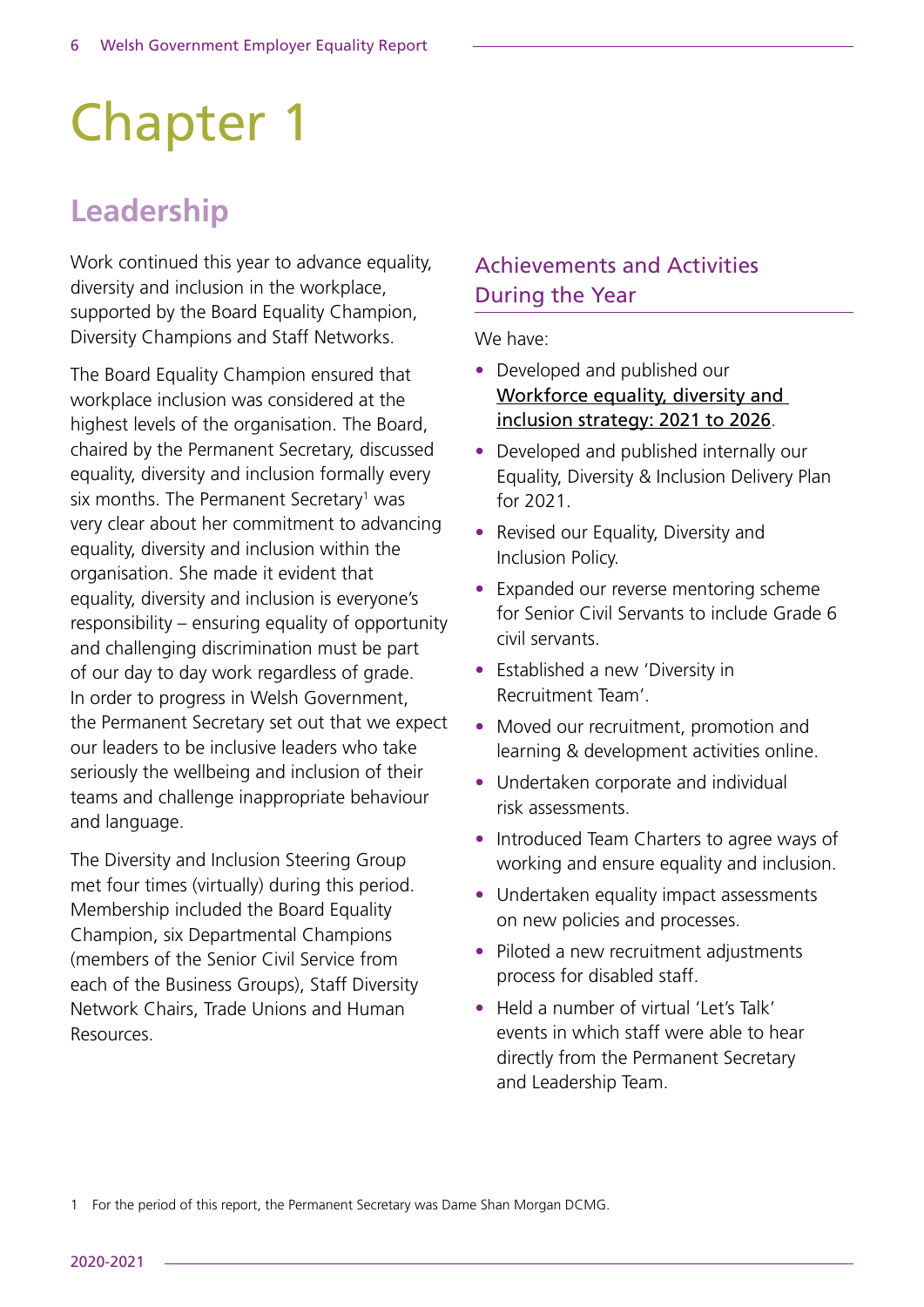- Undertaken focused virtual outreach activities for Senior Civil Service and other recruitment.
- Renewed our Disability Confident Leader (Level 3) Accreditation.
- Signed the Victim Support Hate Crime Charter

Due to the pandemic, routine HR policy work was interrupted with the need to focus on providing advice and guidance on COVID-19-related sickness absence, pandemic working arrangements, increased employee caring responsibilities and general wellbeing issues.

However, during the timeframe 01 April 2020 – 31 March 2021 we have also:

- Launched a Carer's Passport to help employees and their line managers discuss and document the flexibilities they need to effectively combine caring responsibilities and work.
- Concluded a consultation with our trade union partners and staff diversity networks on proposed revisions to the Disability Special Leave Policy, including retitling the policy to align with our commitment to the Social Model of Disability and clarifying our approach to sickness absence arising from treatment for impairments and health conditions.
- Started a consultation with our trade union partners and staff diversity networks on a new Safeguarding Policy. The policy will help employees understand what to do if they have concerns that a child or adult with care and support needs is being, or is at risk of being, abused or neglected.

• Published guidance for staff on the new statutory right to Parental Bereavement Leave and updated our suite of parental policies with appropriate signposting. We have chosen to extend the statutory provision by disregarding the minimum 26 week service requirement for Parental Bereavement Pay and instead offer all eligible employees full pay during their period of leave regardless of length of service.

### Let's Talk Respect Campaign

The Permanent Secretary's Let's Talk Respect campaign, launched on 1 May 2019, continued throughout 2020. Driven by global events and the resurgence of the Black Lives Matter movement, our aim was to encourage organisation-wide conversations on race in the workplace to break down barriers, help tackle inequality and discrimination and forward our aim to be an anti-racist organisation.

#### Anti-Racism

Both the Workforce Equality, Diversity and Inclusion Strategy and the draft Race Equality Action Plan commit the Welsh Government to being an anti-racist organisation, developing and embedding anti-racist approaches in all our policies, processes and systems, valuing lived experience and drawing on appropriate expertise to guide this work. During the year, the Let's Talk Respect campaign included: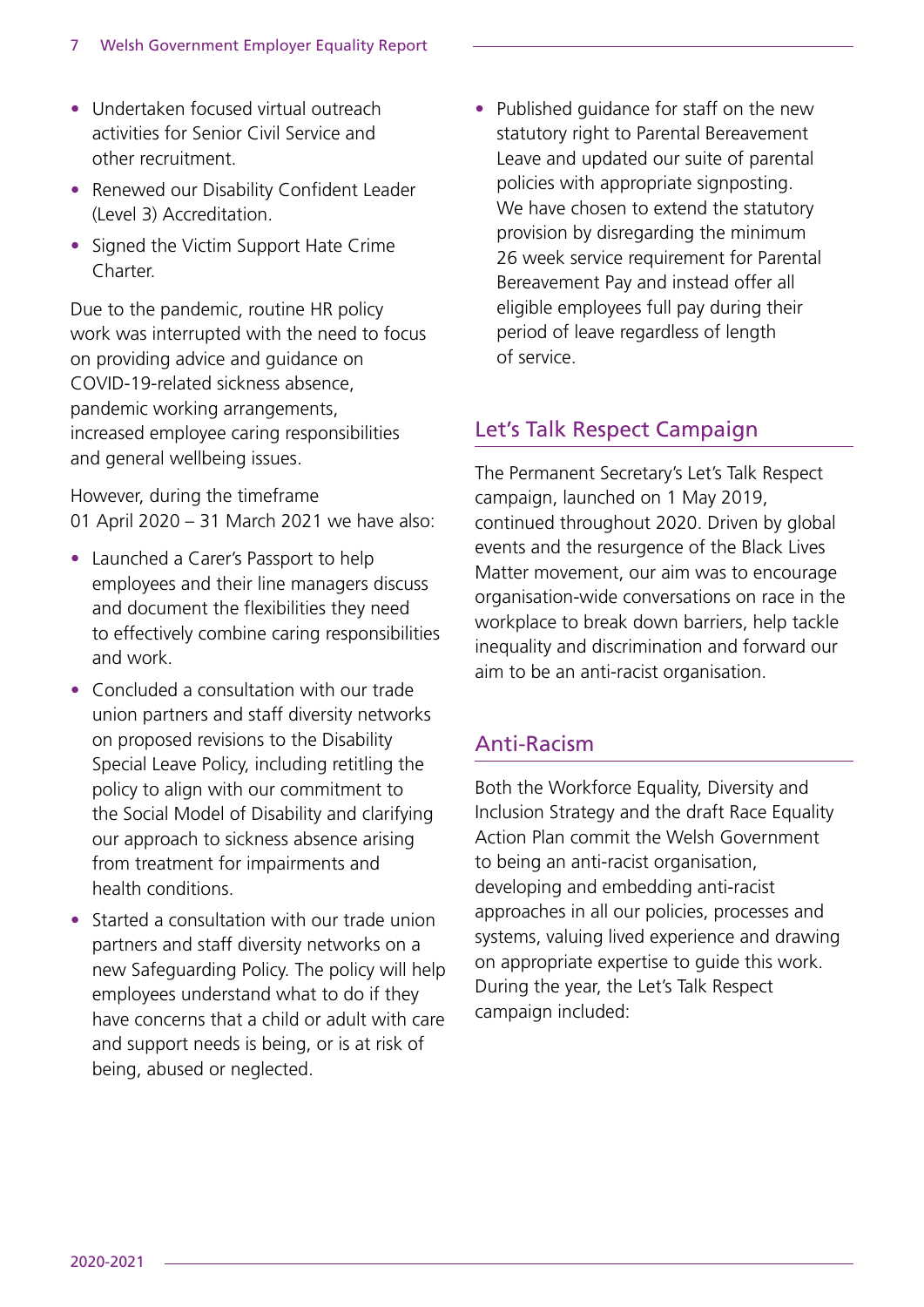- The Permanent Secretary met with the Minority Ethnic Staff Network (MESN) in June following the death of George Floyd and the subsequent Black Lives Matter movement to discuss the ramification of both those and Covid inequalities on ethnic minority people and communities.
- A 'Respecting Race in the Workplace' podcast to showcase stories and genuine lived experiences of colleagues working in the Welsh Government during lockdown and the re-emergence of Black Lives Matter.
- A collection of practical resources from inspirational thinkers and speakers to help build knowledge and explore the actions that teams could take in tackling workplace inequality and racism.
- Promotion and support for a report, commissioned and published internally by the Minority Ethnic Staff Network (MESN) and Women Together Network. 'Running Against the Wind' explored employees' experiences of race, gender and intersectionality in the workplace and directly influenced the new Workforce Equality, Diversity & Inclusion Strategy.
- A session for the Senior Civil Service on the 'Running Against the Wind' Report.
- An all staff 'Let's Talk Our approach to diversity and inclusion event in October 2020.
- The development of an all staff conversation, 'Let's Talk Race', facilitated by the Permanent Secretary and featuring Black, Asian and minority ethnic employees discussing their personal experiences of race in the workplace, which was then held in April 2021.

# Social Model of Disability

The Social Model of Disability makes an important distinction between 'impairment' and 'disability'. It recognises that people with impairments are disabled by barriers that commonly exist in society. These barriers include negative attitudes and physical and organisational barriers which can prevent disabled people's inclusion and participation in all walks of life.

During the year we have continued to embed the social model when developing and revising our policies and processes.

We have implemented a recruitment adjustment process for our promotion gateways, to make it easier for candidates to ask for reasonable adjustments to be assessed fairly. The process includes the opportunity for 1-1 advice sessions for candidates who are unsure whether, or what reasonable adjustments they could or should ask for in order to ensure that they can perform to their best. Candidates can complete a form, with support from a mentor if required, to record and have agreed any reasonable adjustments to the recruitment process. Agreed adjustments can be recorded on a recruitment adjustment passport which can be used for all recruitment, without the candidate having to make new requests. Where disabled candidates are successful in gaining promotion, we ensure that they are matched to roles which are compatible with their workplace adjustments. We will be rolling this out to further for all of our recruitment.

We have continued to run (virtually) Social Model of Disability awareness sessions for staff led by the vice chair of our Disability Awareness and Support network.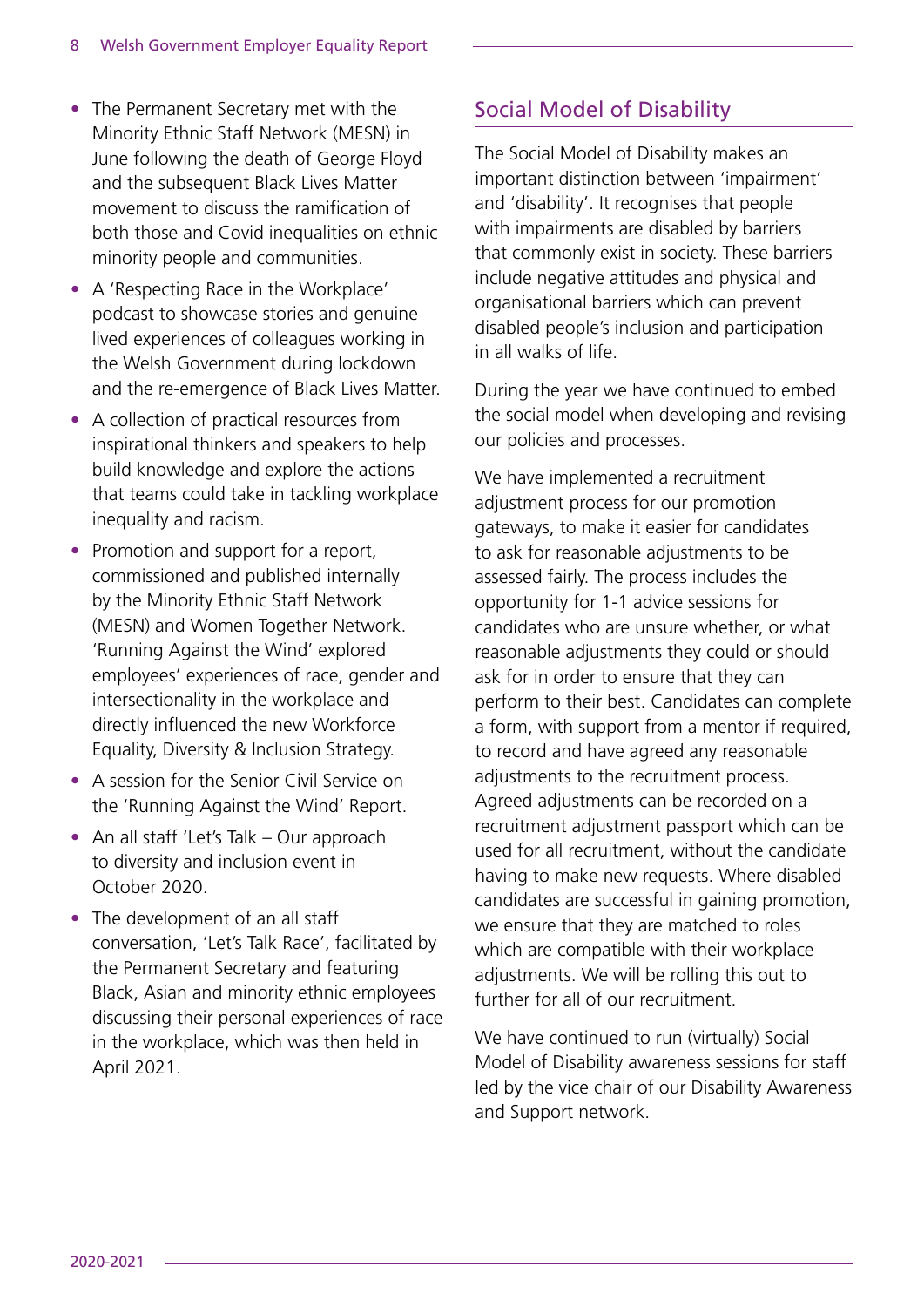### Equality in Wales

The Equality Act 2010 (Statutory Duties) (Wales) Regulations 2011 ('the 2011 Regulations) came into force on 6 April 2011 for the purpose of enabling the better performance of the public sector equality duty under section 149(1) of the Equality Act 2010. The 2011 Regulations impose specific public sector equality duties on relevant public authorities in Wales, including the Welsh Government.

The actions identified in order to comply with the 2011 Regulations have been implemented and reporting arrangements are in place. These include Equality Impact Assessments, the development of the Strategic Equality Plan and publishing employment information.

The information contained within this document complies with regulation 9 of the 2011 Regulations (which applies to relevant Authorities including the Welsh Government). It relates to employees, as well as those who have sought employment with the organisation. The information collected in relation to employees is broken down into sub-categories, according to their declared protected characteristics.

The purpose of gathering and reporting this information is to ensure that each public body has a clear overview of the equality issues it faces; can monitor progress and bring about positive change to ensure on-going compliance with the public sector equality duty.

# Strategic Equality Plan – Our Role as an Employer

Welsh Government's Strategic Equality Plan for 2020-2024 was published in April 2020. Our objective relating to our role as an employer is:

 "*By 2024 the Welsh Government will be an exemplar employer, increasing diversity by: addressing in particular the under-representation of disabled people and people from minority ethnic communities at all levels of the organisation and the underrepresentation of women in senior roles; removing barriers; and supporting staff from all backgrounds to reach their potential, creating equality of opportunity for all*".

The Strategic Equality Plan 2020-2024<sup>2</sup> can be found here: [gov.wales/equality-plan-and](https://gov.wales/equality-plan-and-objectives-2020-2024)[objectives-2020-2024](https://gov.wales/equality-plan-and-objectives-2020-2024)

<sup>2</sup> The Welsh Government Strategic Equality Plan uses the term 'BAME' throughout. To note that WG no longer uses this term, in response to stakeholder feedback that the term is no longer acceptable.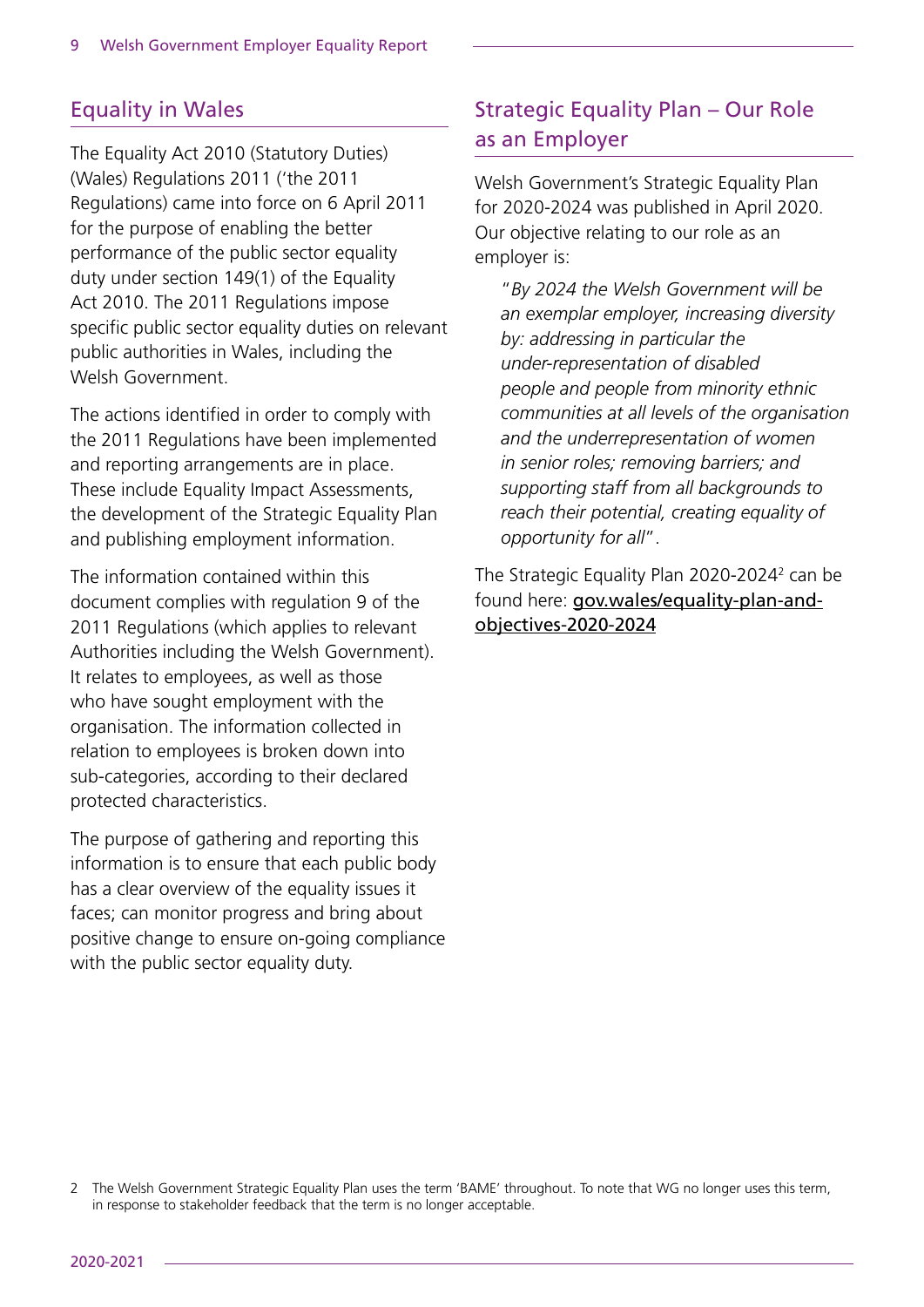# Workforce Diversity Targets

The Workforce Equality, Diversity and Inclusion Strategy 2021-2026 (published a year later than planned due to the pandemic) sets out targets to increase the number of women working in the Senior Civil Service and to increase the number of Black, Asian and minority ethnic staff and disabled staff that we recruit and promote, to ensure better representation in our workforce.

Our targets are:

#### **In external recruitment:**

- by 2026 we aim for 20% of people we appoint to be disabled and 20% to be from ethnic minority backgrounds;
- by 2030, we aim to increase this so that 30% of people we appoint will be disabled, in order to make bigger inroads into the very large scale underrepresentation of disabled people in our organisation. The 30% target for 2030, and the actions we need to take to achieve it, will be reviewed in the light of lessons learnt whilst working to achieve the 2026 target but we want to be clear now that our ambition is to reach 30% appointment of disabled people by 2030;
- more than 50% of appointments to the SCS between now and 2026 will be women.

#### **In internal recruitment:**

- to promote disabled staff at a level which exceeds their population share, to address current under-representation at all levels of the organisation;
- to promote ethnic minority staff at a level which exceeds their population share, to address current under-representation at all levels of the organisation;
- for more than 50% of promotions to the SCS to be women.

Meeting these ambitious targets will be extremely challenging and will be dependent on continued focus and investment. However, we would prefer to have stretching targets that we will struggle to achieve than to lack ambition on this very important issue.

## Progress on Workforce Targets

### Recruitment and promotion schemes Senior Civil Service (SCS) Deputy Director Recruitment Scheme

In the autumn of 2020, we undertook an SCS recruitment scheme, to take on 20 new Deputy Directors (DD). The pass rate and merit/reserve list far exceeded that number, so in addition to filling the 20 posts, we have retained a list of those who can be appointed when DD roles become vacant. **61%** of the job offers were made to women. (36% were made to men and 2% preferred not to say.)

In terms of outcome, 19 candidates were successful and placed in our top merit order (A/B) with a further 25 candidates on our reserve list (B/C).

The following figures are the diversity breakdown of Merit Order and Reserve List candidates combined:

- Gender split of candidates: 62.5% female – 33.3% male.
- Disabled candidates: 8.3%.
- Black, Asian and Minority Ethnic candidates: 20.8%.

The SCS successful candidates at 31 March 2021 (started in post) comprise:

- 70% female.
- 10% ethnic minority.
- 0% disabled.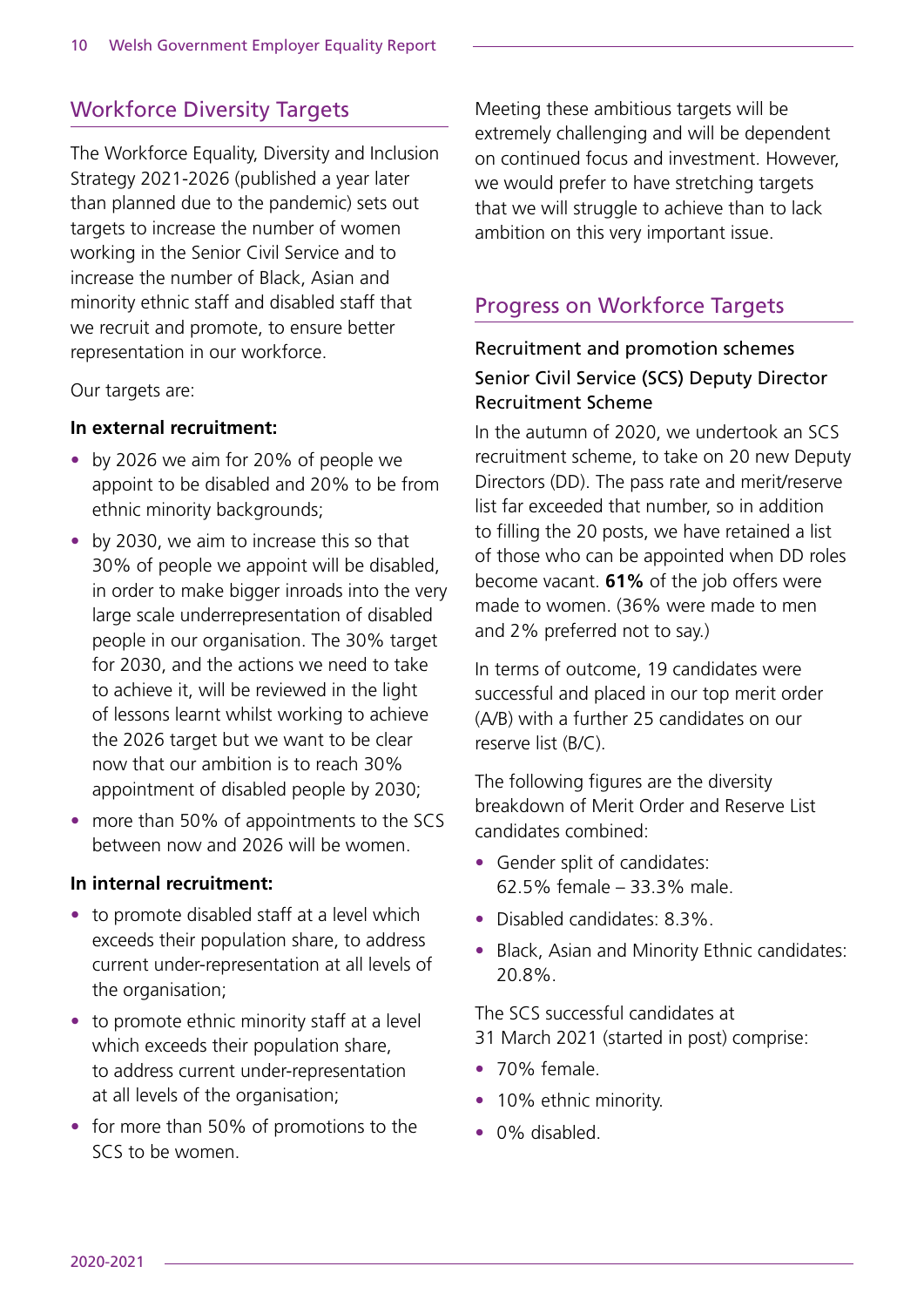#### Fixed Term Appointment Scheme

A number of Fixed Term Appointment schemes (across Grade 7, SEO, HEO, EO) were run during 2021 but had not all been concluded. Analysis has been completed on 4 completed schemes so far (one at each grade) presenting the following overall insight:

- The overall pass rate for all applicants for the FTA schemes from application to offer was **17%.**
- The overall pass rate was **higher\*** at all levels of the FTA Scheme for:
	- Females compared to males (20% compared to 14%).
- However, pass rates were **lower\*** for:
	- Black, Asian and Minority Ethnic applicants compared to White (12% compared to 18%).
	- Applicants from a minority sexual orientation compared to heterosexual (11% compared to 18%).
	- Disabled applicants compared to not disabled (15% compared to 18%).

Overall (as an average across all schemes) we, generally, did not meet the new targets agreed in 2021. However the following is of interest:

- Although we do not have a target around the recruitment of women at grades below the SCS, offers for female applicants was greater than 50% for all grades (the highest was at G7 level – 70%).
- Offers for Black, Asian and Minority Ethnic applicants met the 20% target for the G7 scheme (20% of all G7 offers went to Black, Asian and Minority Ethnic applicants).
- Offers for disabled applicants was highest for HEO (17%).
- Offers for applicants of minority sexual orientation was highest for HEO recruitment (9% of all HEO offers went to applicants of minority sexual orientation).

Continued improvements and refinements are being made to our approach, and marketing and outreach work with the intention of achieving the targets committed to. Data from the remaining schemes will not be available until conclusion of the schemes in 2022 and so will be referenced in the following year's report.

#### Assessment and Development Gateways

The Welsh Government uses Assessment and Development Gateways to promote staff from one grade to another. This provides us with a fair, open, robust and consistent approach to assessing staff and their readiness for the next grade. This is the only route to secure permanent promotion. Since the pandemic, we have adapted the Gateways so that they can be delivered virtually, in a safe and effective way.

During the year, a number of gateways were held at various grades. As not all have been completed, we will report on these in the next report.

#### Women in the Senior Civil Service

As at 31 March 2021, the percentage of women in the Senior Civil Service (SCS) was 43.2%. It was disappointing that we still haven't achieved a gender balance in the SCS, but it is an increase of 0.4% on last year's position. These increases are small, but we are moving in the right direction and taking action through our Workforce Equality, Diversity & Inclusion Strategy to keep improving. The introduction of new flow targets (for more than 50% of promotions to the SCS to be women) will enable us to focus on recruitment which will in turn gradually impact on numbers of women in the SCS.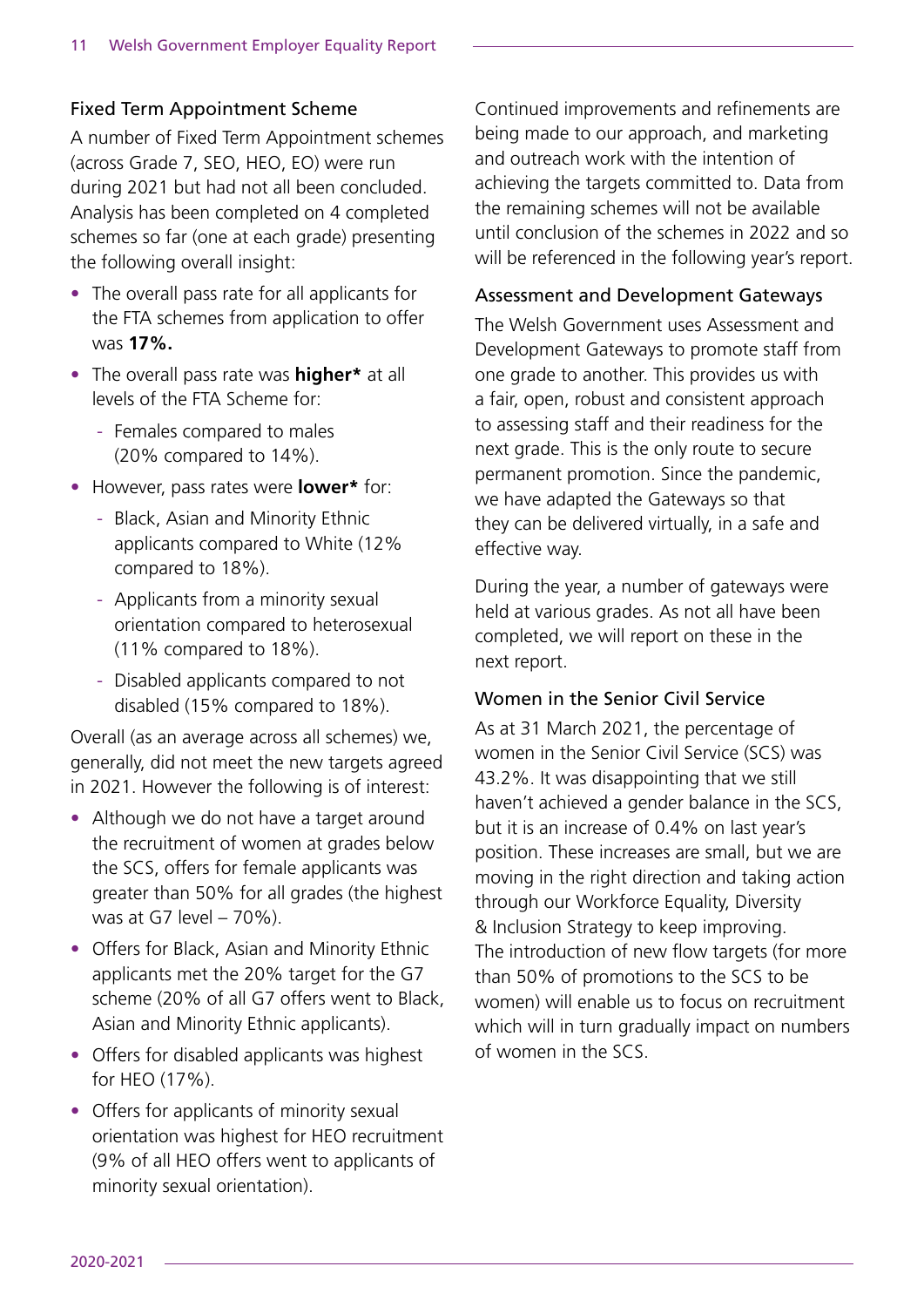We have SCS recruitment diversity targets that were agreed with the Cabinet Office and Civil Service Board in 2018. The targets were to recruit 3 ethnic minority SCS and 7 disabled SCS by 2025 – as part of the Senior Civil Service Ethnicity and Disability New Entrant Targets (Further information can be found here [Civil Service Diversity and Inclusion](https://www.gov.uk/government/publications/civil-service-diversity-inclusion-dashboard/civil-service-diversity-and-inclusion-dashboard)  [Dashboard](https://www.gov.uk/government/publications/civil-service-diversity-inclusion-dashboard/civil-service-diversity-and-inclusion-dashboard). We have met these targets and are now focusing on the flow targets published in our Strategy.

### Performance Management

We continue to use our 'Let's Talk' strengths based approach to performance and development. Strengths-based performance management is about understanding that the best opportunity to improve and excel in our roles comes from understanding and building on strengths, rather than over-focusing on perceived weaknesses.

The most important part of our performance and development approach is the conversation that takes place between managers and individuals – 'Check Ins'. These give us the chance to talk about how well our existing delivery priorities are going, but also the opportunity to discuss future priorities and what support may be needed as well as learning and development. 'Let's Talk' is about everyone having regular, high-quality conversations to enable them to build on their strengths and perform to the best of their ability.

This approach has been invaluable during the year, with a focus on everyone having regular conversations specifically focused on health, safety and wellbeing.

# Women in Law Pledge

The Welsh Government's Legal Services Department is committed to gender equality and signed up to the Law Society's Women in Law Pledge in February 2020. The pledge cements Legal Services' commitment to:

- Supporting the progression of women into senior roles in the profession;
- Setting clear plans and targets around gender equality and diversity;
- Publishing an action plan and to publicly report on progress.

Welsh Government has committed to publishing details on the Women in Law pledge annually in the Employer Equality Report. This can be found at Annex E.

#### **Terminology**

We use the terms Disability and Gender Reassignment in this report to comply with the Equality Act 2010. When working with staff and for HR policies we use additional terminology to be inclusive. All our policies are fully inclusive of all staff regardless of age, marriage and civil partnership (both same sex and opposite sex), pregnancy and maternity, race, religion or belief, sex, sexual orientation, whether they have an impairment or health condition, are neurodivergent or use British Sign Language, their gender identity or gender expression. We acknowledge that the terms 'gender identity' and 'gender expression' are not protected characteristics as defined by the Equality Act 2010, however, we believe that Government policy which includes provision for those persons who identify within the 'trans' umbrella (rather than on the basis of binary gender) is a more inclusive approach and one which ensures the Welsh Ministers are in a position to comply with all their statutory duties related to equality and the promotion of well-being in Wales.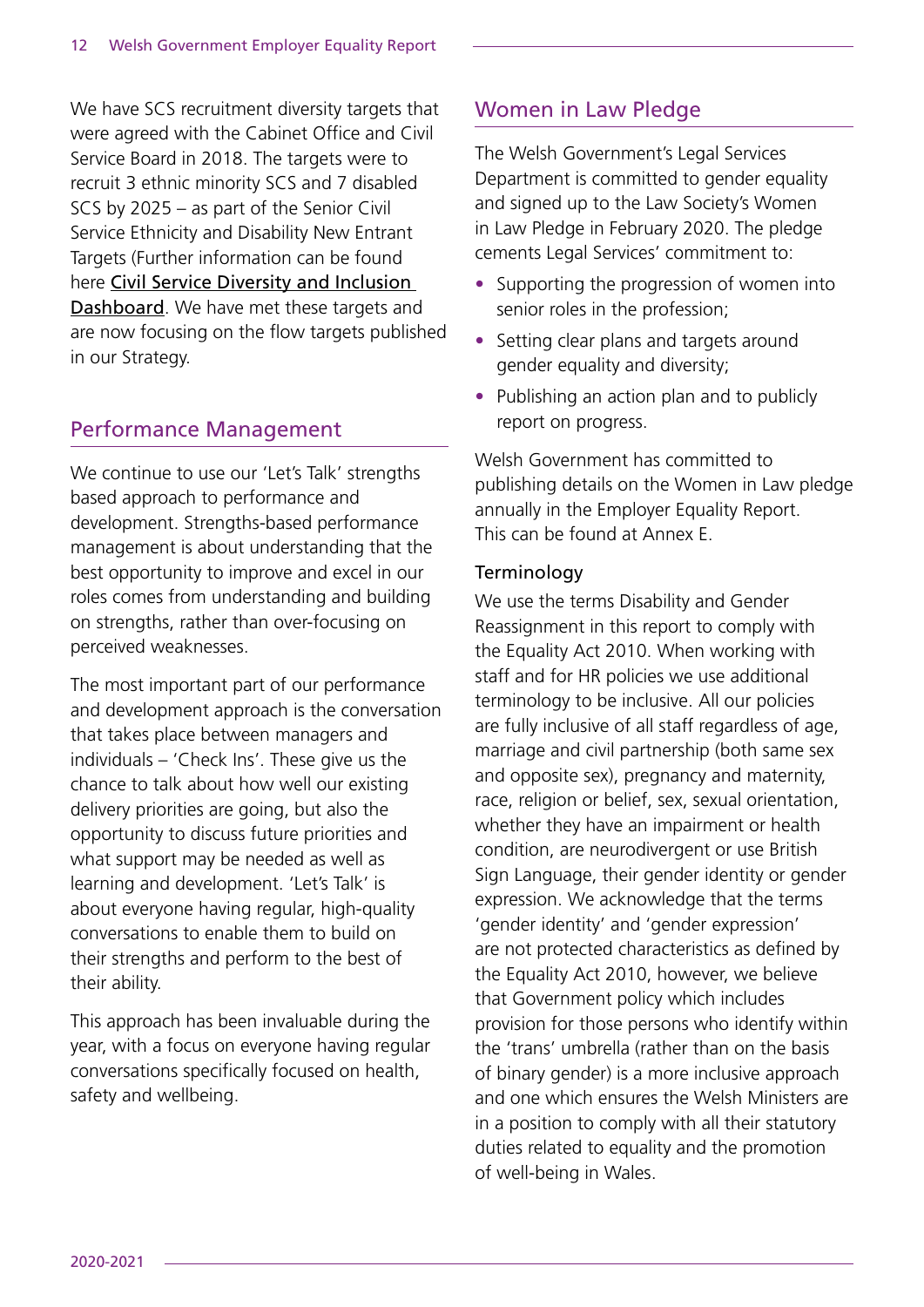# Chapter 2

# **Skills and Training**

# Core Training Data by Protected Characteristic

A number of core training courses were offered in 2020-21, aimed at further developing the skill set of staff. These were all offered and attended online.

A breakdown of attendance for all core training by protected characteristic can be found below:

**Table 1** – Core training attendances by protected characteristic

| Sex                |               |       |             |               |
|--------------------|---------------|-------|-------------|---------------|
|                    | Attendances   |       | Individuals |               |
|                    | <b>Number</b> | $\%$  | Number      | $\frac{0}{0}$ |
| Female             | 14,660        | 68    | 2,540       | 63            |
| Male               | 6,750         | 32    | 1,470       | 37            |
| Total <sup>1</sup> | 21,410        | 4,000 |             |               |

Age

|                    | Attendances   |                | Individuals   |                |
|--------------------|---------------|----------------|---------------|----------------|
|                    | <b>Number</b> | $\frac{0}{0}$  | <b>Number</b> | $\frac{0}{0}$  |
| $16 - 24$          | 1,210         | 6              | 100           | 3              |
| 25-29              | 2,660         | 12             | 310           | 8              |
| 30-34              | 2,490         | 12             | 380           | 9              |
| 35-39              | 2,320         | 11             | 470           | 12             |
| 40-44              | 2,670         | 12             | 570           | 14             |
| 45-49              | 2,550         | 12             | 570           | 14             |
| 50-54              | 2,730         | 13             | 600           | 15             |
| 55-59              | 2,770         | 13             | 570           | 14             |
| 60-64              | 1,400         | 7              | 310           | 8              |
| $65+$              | 610           | 3              | 130           | 3              |
| Not Declared       | 10            | $\overline{0}$ | $\star$       | $\overline{0}$ |
| Total <sup>1</sup> | 21,410        |                | 4,000         |                |

Throughout this report, all figures are rounded to the nearest 10 and figures below 5 have been suppressed and are denoted by \*. Percentages are rounded. 'Totals may not sum due to rounding. Totals are calculated from the actual numbers before rounding. Percentages are based on the total headcount (5680) used for the report. Data is based on headcount from the end of month extract as at 31 March 2020. Some protected characteristics no longer have a "prefer not to say" option – this is greyed out in the tables and in italic font.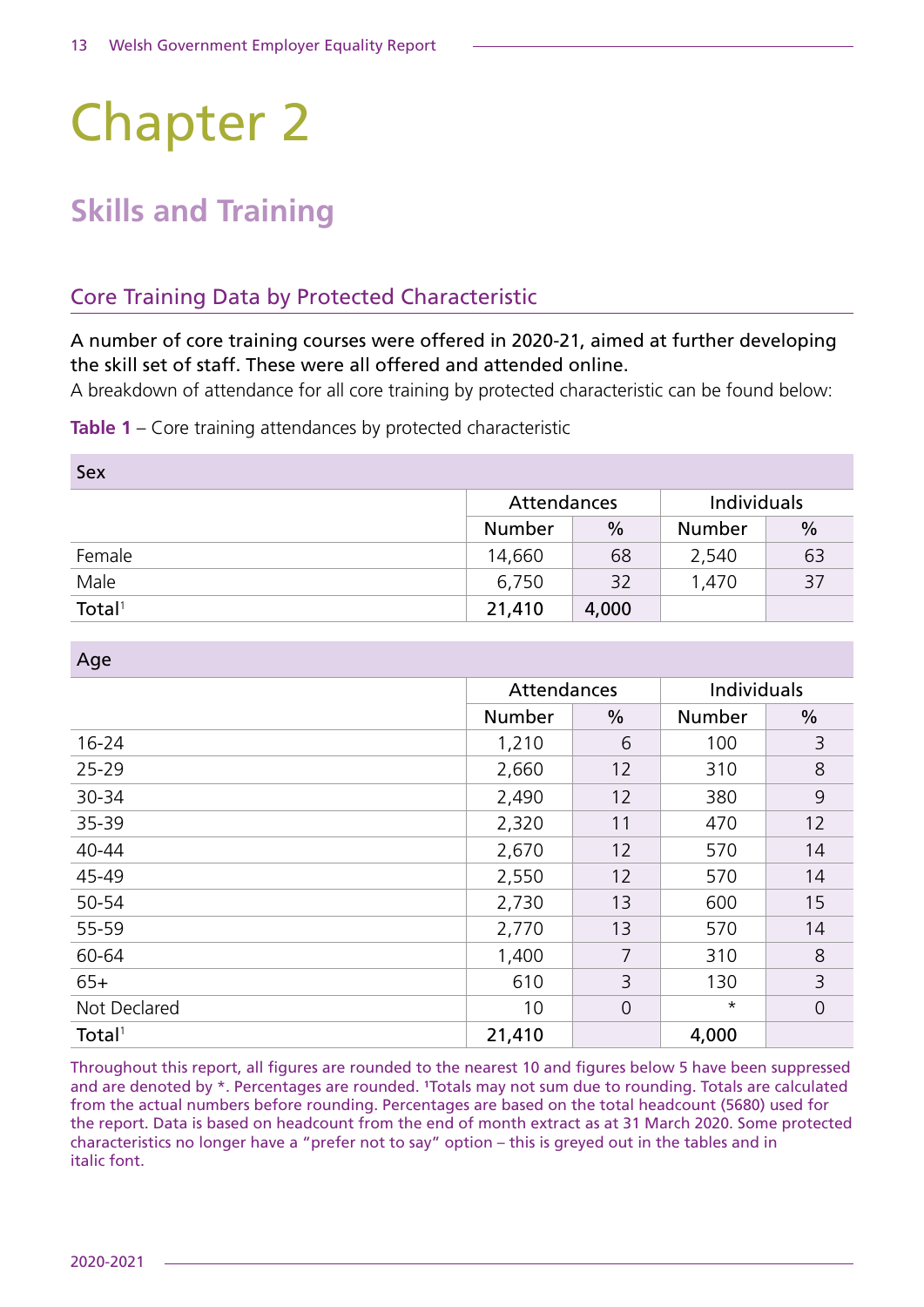| <b>Disability</b>  |               |               |               |               |
|--------------------|---------------|---------------|---------------|---------------|
|                    | Attendances   |               | Individuals   |               |
|                    | <b>Number</b> | $\frac{0}{0}$ | <b>Number</b> | $\frac{0}{0}$ |
| <b>Disabled</b>    | 1,510         |               | 260           |               |
| Not Declared       | 2,000         | 9             | 270           | 7             |
| Not Disabled       | 17,320        | 81            | 3,360         | 84            |
| Prefer Not to Say  | 590           | 3             | 120           | 3             |
| Total <sup>1</sup> | 21,410        |               | 4,000         |               |

#### Race

|                                 | Attendances   |                | Individuals |                |
|---------------------------------|---------------|----------------|-------------|----------------|
|                                 | <b>Number</b> | $\frac{0}{0}$  | Number      | $\%$           |
| Arab                            | 10            | 0              | $^\star$    | 0              |
| Asian – Bangladeshi             | 10            | $\Omega$       | $\star$     | $\Omega$       |
| Asian - Chinese                 | 30            | $\Omega$       | 10          | $\overline{0}$ |
| Asian - Indian                  | 100           | 0              | 20          | $\Omega$       |
| Asian - Pakistani               | 160           | 1              | 20          | $\Omega$       |
| Black – African                 | 30            | $\overline{0}$ | 10          | $\overline{0}$ |
| Black - Caribbean               | 20            | 0              | 10          | $\Omega$       |
| Gypsy and Irish Traveller       | 10            | 0              | $\star$     | $\Omega$       |
| Mixed Asian and White           | 100           | $\Omega$       | 20          | $\overline{0}$ |
| Mixed Black African and White   | 20            | $\Omega$       | 10          | $\Omega$       |
| Mixed Black Caribbean and White | 60            | $\Omega$       | 10          | $\Omega$       |
| Not Declared                    | 1,150         | 5              | 150         | $\overline{4}$ |
| Other Asian Background          | 10            | 0              | $\star$     | $\Omega$       |
| Other Ethnic Group              | 40            | 0              | 10          | $\Omega$       |
| Other Mixed Ethnic Background   | 80            | $\Omega$       | 20          | $\Omega$       |
| Prefer Not to Say               | 650           | 3              | 150         | $\overline{4}$ |
| White                           | 18,920        | 88             | 3,580       | 89             |
| Total <sup>1</sup>              | 21,410        |                | 4,000       |                |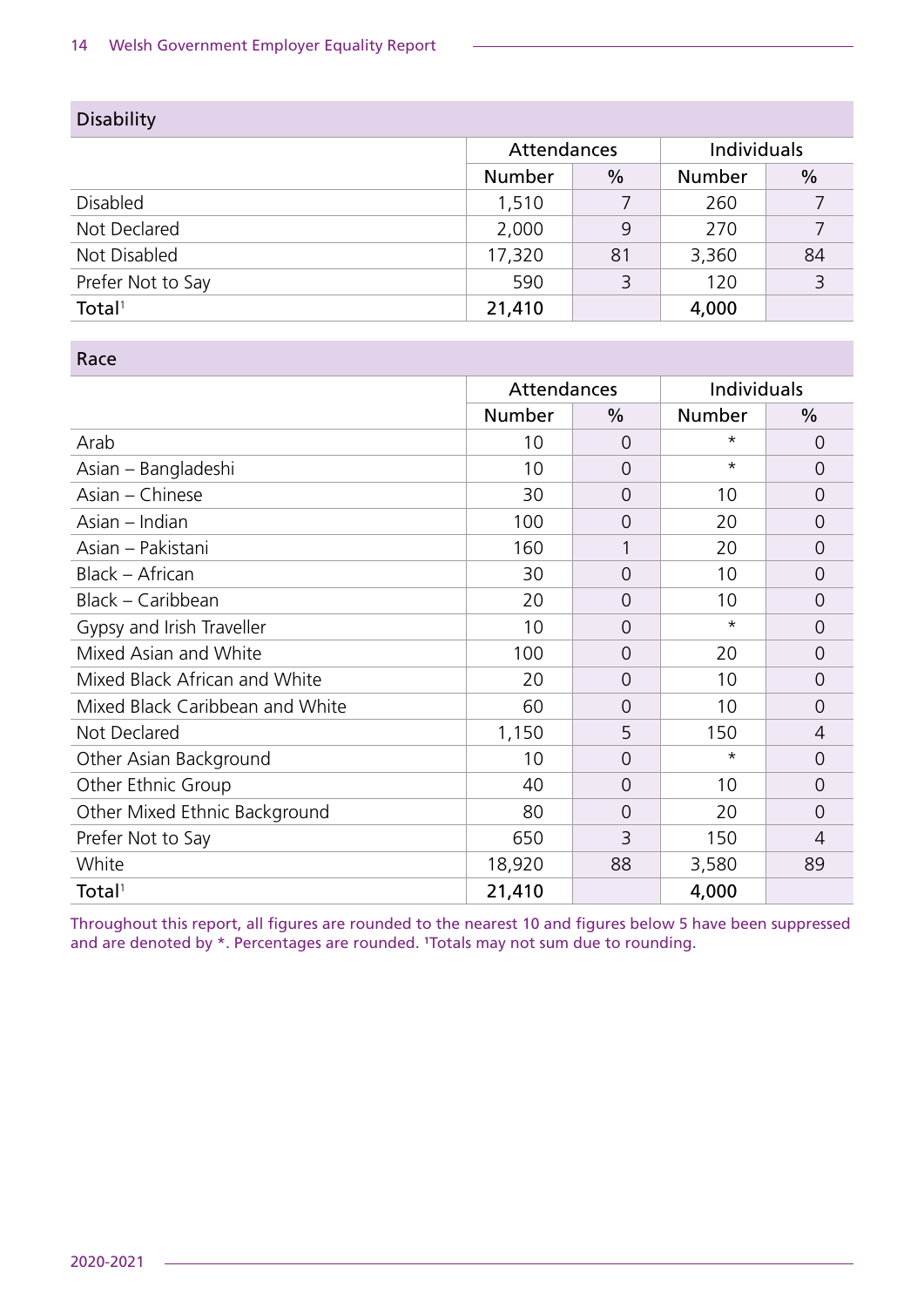| <b>Religion/Bellet</b> |             |                |             |                |
|------------------------|-------------|----------------|-------------|----------------|
|                        | Attendances |                | Individuals |                |
|                        | Number      | $\frac{0}{0}$  | Number      | $\frac{0}{0}$  |
| Agnosticism            | 1,340       | 6              | 250         | 6              |
| Atheism                | 2,350       | 11             | 410         | 10             |
| Baha'i                 | $\star$     | $\overline{O}$ | $\star$     | $\overline{0}$ |
| <b>Buddhism</b>        | 60          | $\Omega$       | 10          | $\overline{0}$ |
| Christianity           | 7,770       | 36             | 1,550       | 39             |
| Hinduism               | 70          | $\overline{0}$ | 10          | $\overline{0}$ |
| Humanism               | 20          | $\overline{0}$ | 10          | $\overline{0}$ |
| Islam                  | 160         | 1              | 30          |                |
| Jainism                | $^\star$    | $\overline{0}$ | $^\star$    | $\overline{0}$ |
| Judaism                | 40          | $\overline{0}$ | 10          | $\overline{0}$ |
| Not Declared           | 1,270       | 6              | 180         | 5              |
| No Religion/Belief     | 3,860       | 18             | 570         | 14             |
| Other Religion/Belief  | 400         | $\overline{2}$ | 80          | $\overline{2}$ |
| Paganism               | 20          | $\overline{0}$ | $^\star$    | $\overline{0}$ |
| Prefer Not to Say      | 4,050       | 19             | 910         | 23             |
| Rastafarianism         | $\star$     | $\overline{0}$ | $^\star$    | $\overline{0}$ |
| Sikhism                | $\star$     | $\overline{0}$ | $\star$     | $\overline{0}$ |
| Taoism                 | $\star$     | $\overline{O}$ | $\star$     | $\overline{0}$ |
| Total <sup>1</sup>     | 21,410      |                | 4,000       |                |

### Religion/Belief

#### Sexual Orientation

|                          | Attendances   |                | Individuals |               |
|--------------------------|---------------|----------------|-------------|---------------|
|                          | <b>Number</b> | $\frac{0}{0}$  | Number      | $\frac{0}{0}$ |
| Heterosexual/Straight    | 16,930        | 79             | 3,210       | 80            |
| Not Declared             | 1,250         | 6              | 180         |               |
| Other Sexual Orientation | 960           | $\overline{A}$ | 160         | 4             |
| Prefer Not to Say        | 2,280         | 11             | 470         |               |
| Total <sup>1</sup>       | 21,410        |                | 4,000       |               |

#### Maternity/Pregnant\*\*

|                    | Attendances   |               | Individuals   |               |
|--------------------|---------------|---------------|---------------|---------------|
|                    | <b>Number</b> | $\frac{0}{0}$ | <b>Number</b> | $\frac{0}{0}$ |
| <b>No</b>          | 21,030        | 98            | 3,930         | 98            |
| Yes                | 380           |               | 70            |               |
| Total <sup>1</sup> | 21,410        |               | 4,000         |               |

\*\*During reporting period, not necessarily at the time of the training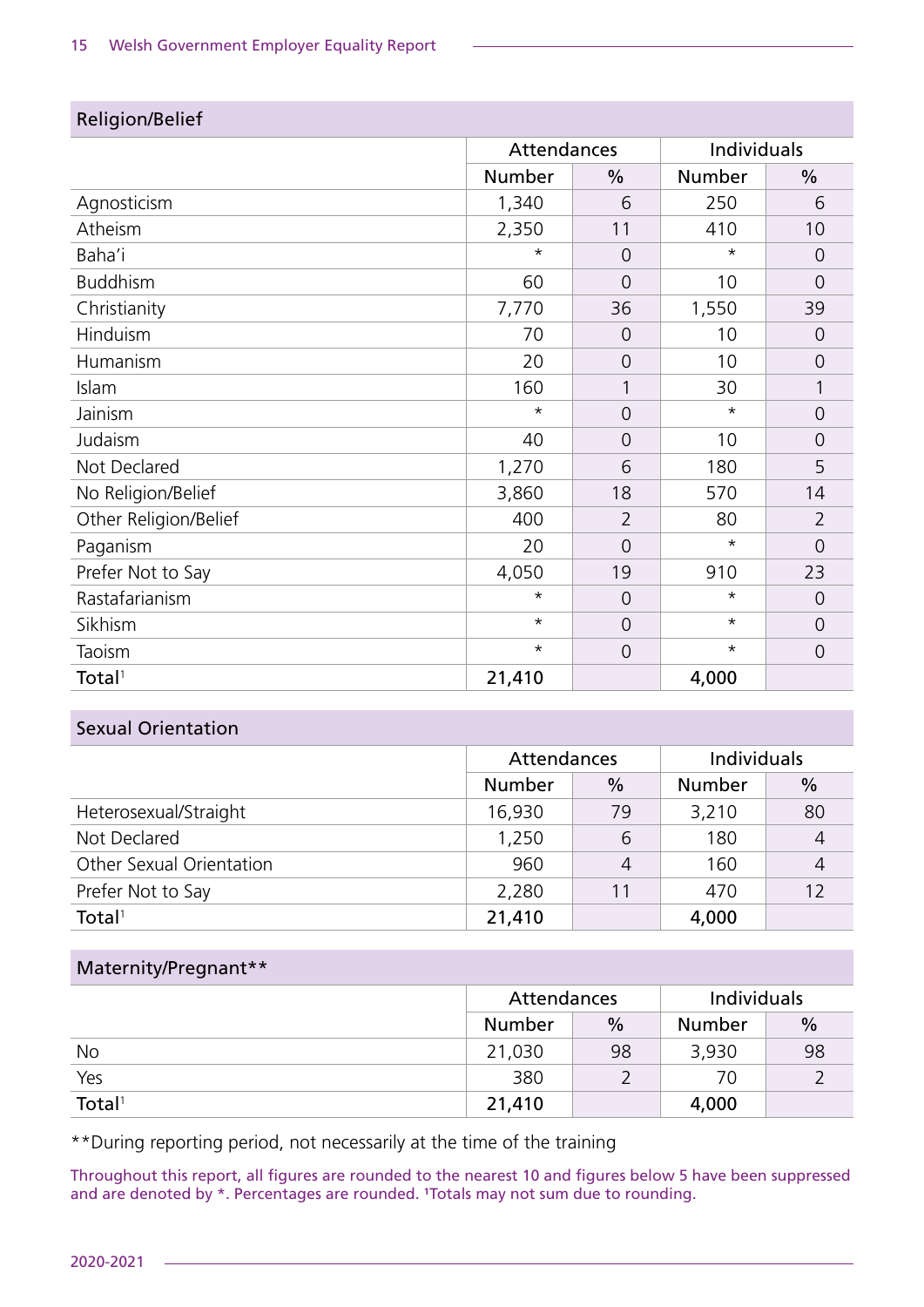| <b>Marital</b>            |               |                |             |                |
|---------------------------|---------------|----------------|-------------|----------------|
|                           | Attendances   |                | Individuals |                |
|                           | <b>Number</b> | $\frac{0}{0}$  | Number      | $\frac{0}{0}$  |
| Married/Civil Partnership | 8,590         | 40             | 1,810       | 45             |
| Not Declared              | 3,010         | 14             | 750         | 19             |
| Other Status              | 2,680         | 13             | 440         | 11             |
| Prefer Not to Say         | 0             | $\overline{0}$ | 0           | $\overline{0}$ |
| Single                    | 7,130         | 33             | 1,010       | 25             |
| Total <sup>1</sup>        | 21,410        |                | 4,000       |                |

#### Gender Reassignment (Same as sex assigned at birth)

|                    | Attendances   |               | <b>Individuals</b> |               |
|--------------------|---------------|---------------|--------------------|---------------|
|                    | <b>Number</b> | $\frac{0}{0}$ | <b>Number</b>      | $\frac{0}{0}$ |
| Not Declared       | 9,390         | 44            | 2,190              | 55            |
| Not Same           | 20            | 0             | $\star$            | 0             |
| Prefer Not to Say  | 330           |               | 70                 |               |
| Same               | 11,670        | 55            | 1,740              | 44            |
| Total <sup>1</sup> | 21,410        |               | 4,000              |               |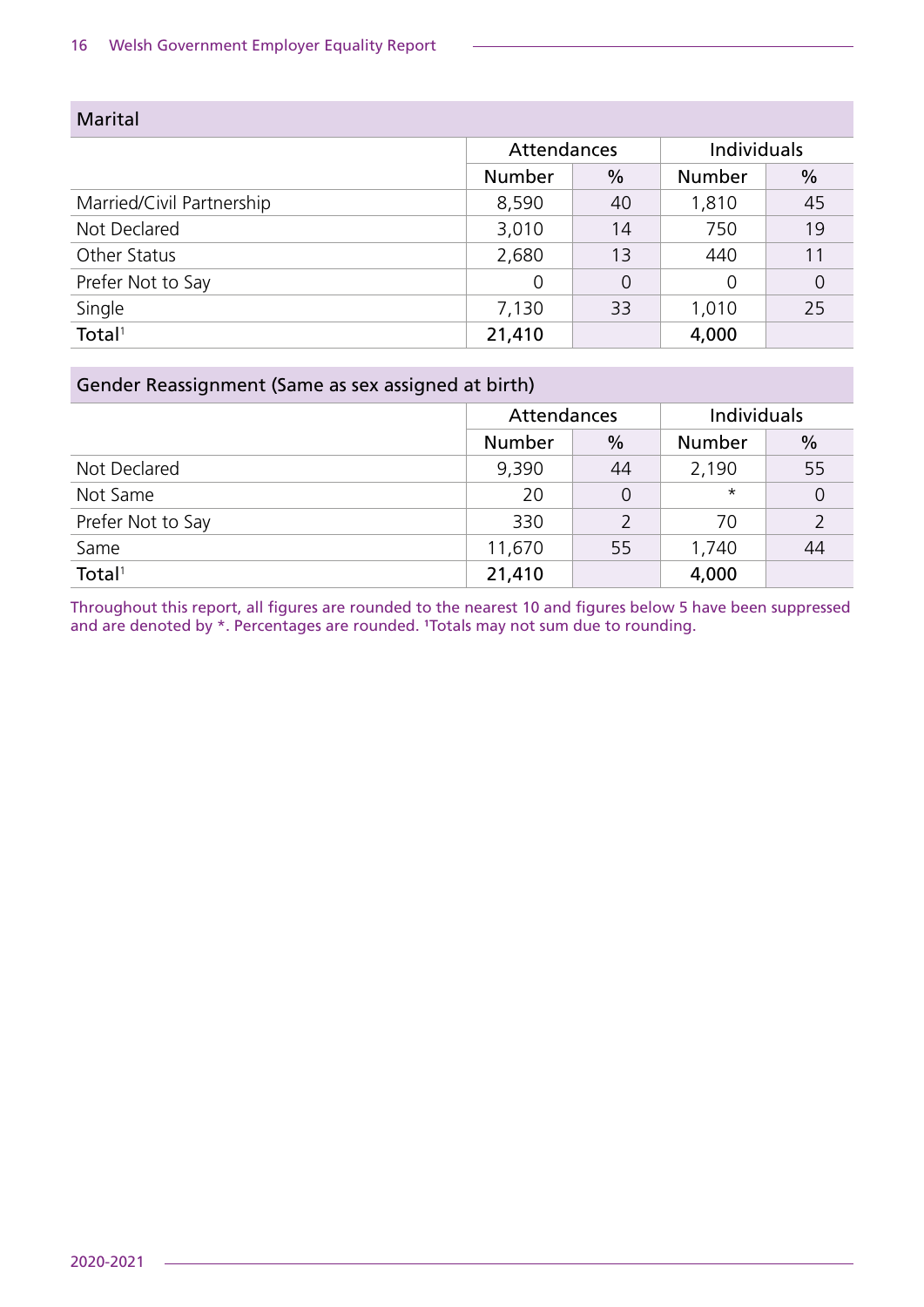# Equality and Diversity Training

All training courses designed by the Welsh Government are regularly reviewed to ensure that equality, diversity and inclusion is mainstreamed throughout.

#### Embedding Equality through Learning and Development

The Welsh Government is committed to enabling everyone who works here to reach their full potential. The corporate learning and development offer is aligned to support this ethos, whether through actively driving the equality and diversity agenda or mainstreaming the key messages across its programme of learning.

Key developments for the 2020-2021 financial year include:

#### Shift to virtual classroom learning

In March 2020, staff were directed to work from home as public health guidelines were put in place to respond to the global pandemic. Subsequently, we paused our predominantly face-to-face programme of learning and worked swiftly to put in a place a core offer of virtual classroom training by the summer. This included a range of activity focused on supporting diversity and inclusion, including our newly developed 'Calling it out' course, which was designed to help staff feel confident in challenging unwelcome behaviour should they ever encounter it.

Feedback from staff on the virtual learning offer has been overwhelmingly positive. It's enabled us to bring staff together from locations across Wales and beyond, as well as develop more accessible, 'bite-size' modules open to a wider pool of people. However, we recognise the value of coming together to learn in person, helping people

to build relationships and share ideas. That's why, once it's safe to do so, our aim is to offer a carefully curated hybrid model of delivery for our learning, built on the principles of inclusion and collaboration.

#### Self-directed learning

Since its launch in 2019, the Learning Lab has gone from strength to strength, with a big increase in the Learning & Development (L&D) programmes hosted on it and increased use by staff. As the organisation's online hub for all learning and development related activity, the platform has been a valuable tool in supporting staff through the pandemic by providing engaging resources, useful advice, and opportunities for connection and collaboration through virtual networks.

#### Changing behaviour through learning

With the expiration of the previous learning and development framework in 2020, we've had the opportunity to review our approach to equalities-based learning as work is underway to procure a new corporate L&D framework. For the first time, we will have a "lot" dedicated to equality, diversity and inclusion learning, which will enable us to work with expert trainers and facilitators who really understand what we're trying to achieve.

Our approach to equalities L&D will be evidence-based, informed by the latest research and best practice in what works and how to drive real and systemic behaviour change.

#### Supporting women into leadership

Our Women in Leadership offer was adapted to support aspirational female colleagues as we made the transition to working from home due to COVID-19 restrictions and to leading teams remotely. The following of workshops were available to those grade HEO and above: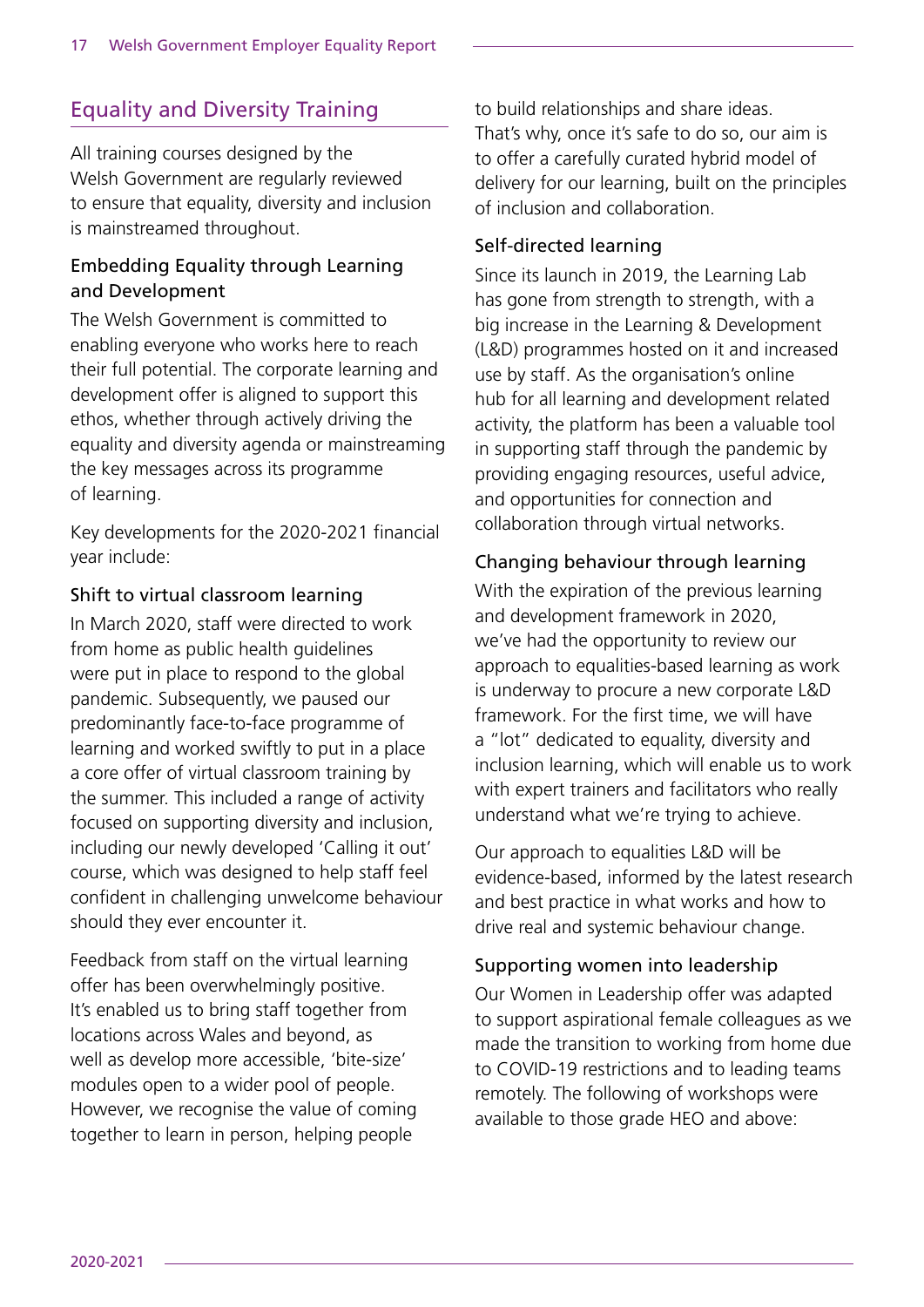- Enhancing Personal Presence and Impact in the virtual world.
- Managing the Group Dynamics of Virtual Meetings.
- Maintaining High-Quality Connections when Leading Virtual Teams.
- Leading with Confidence and Resilience.
- The Power of Why.

In addition, we ran a competitive process for the second year, enabling participants to gain places on highly regarded external development programmes aimed at women wanting to progress to the next stage of their careers. This year we opened up the programme to all grades from Team Support to Grade Six, offering:

- Six places on Crossing Thresholds, a year-long Civil Service Learning programme.
- One place on the Pipeline Summit.
- One place on the WIG nine month Women Into Leadership programme.
- 12 places at the Dods' Women in Leadership Conference.

#### Black, Asian & Minority Ethnic Development Programme

The Welsh Government's second development programme for Black, Asian and Minority Ethnic staff ran from September 2019 – December 2020. Delivered jointly by the Minority Ethnic Staff Network and HR Strategy Division, the twelve month programme involved experiential learning, workshops, and online training.

18 participants across a range of grades will have the opportunity to:

- Learn with peers from across different grades and diverse backgrounds.
- Increase self-awareness and understand the leadership strengths that diversity brings.
- Develop communication, presentation and interpersonal skills.
- Better understand the organisational context to help shape and influence career progression.
- Increase motivation to thrive in their chosen role and/or progress further in their career.
- Be empowered to become a role model to help inspire development and progression of others.

# The Welsh Language in the Welsh Government

Work is underway to implement the Welsh Government's new internal use of Welsh strategy "Cymraeg. It belongs to us all" which was launched in April 2020. This sets out our vision of being a bilingual organisation by 2050. Our shorter term aim is to become an exemplar organisation in our use of the Welsh language. We are promoting opportunities for staff to use the language in their day to day work, refining how we mainstream the language, and developing our use of Welsh language technology. Our hope is that this strategy will serve to inspire other public sector organisations in Wales to consider their aspirations for increasing the use of the language within their organisations, and their part in helping us achieve one million speakers by 2050.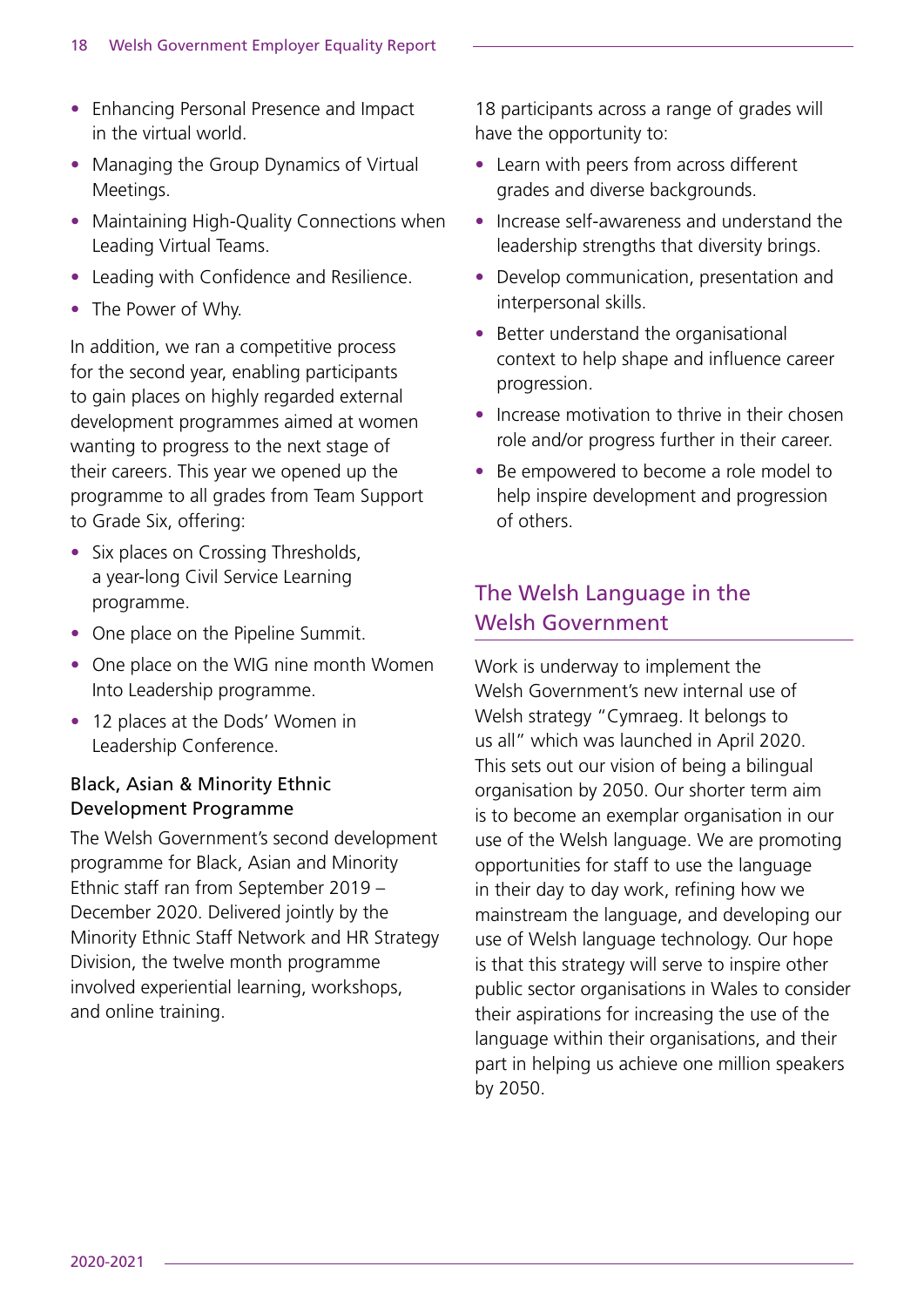Welsh Language Learning Opportunities

Below is a round-up of the learning activities and bilingual working support we provided during this period:

**Weekly class programme** – Our weekly class programme is based on the Learn Welsh curriculum with courses available throughout Wales. Courses are run through a classroom style environment or as a blended mix of classroom and online tutorials. Classes are run based on five levels available from beginner to proficient.

We received **214** applications to attend Welsh language weekly classes for the 2020-21 academic year.

**Mentoring programme** – All learners who enrolled on a weekly class were paired with a Welsh language mentor. This was a new approach to our mentoring scheme as in previous years it was optional for the learner. **156** Mentors signed up to our register compared to **97** last year. An information pack was developed for the learners and mentors to read and refer to throughout the year, the information packs were provided to each learner and mentor bilingually.

**Online self-study** – This course consists of approximately 60 hours of independent learning taking place over approximately 15 weeks, which is equivalent to completing Entry Level 1.

**Summer revision classes** – Our providers (Aberystwyth, Bangor and Cardiff Universities) developed a new summer programme to support learners whose studies had been disrupted by COVID-19, enabling them to catch up and continue with their Welsh Language weekly classes in September. This was the first Welsh Government programme of its kind.

#### **Online self-directed bilingual working**

**round up** – We created a new self-directed learning package on our Learning Lab, with links to expert, curriculum based opportunities including:

- Over 20 online tutorials.
- Over 1500 digital resources.
- Social activities to practice inside and outside of work.
- Welsh language media.
- Bilingual working tools.
- Welsh Language Learners network with over 300 members.
- Interviews with Learners and mentors.
- Expression of interest forms.

**Expert consultation** – An expert Welsh language tutor worked with us to develop a bespoke learning and development offer to support colleagues across the organisation.

#### **Support for those with additional**

**learning needs** – We facilitated a bespoke programme between Cardiff University and a Deaf colleague, an innovative, first of its kind pilot developed uniquely between the Welsh Government and the university. We consulted the National Centre for Learning Welsh to explore innovative learning methods and arranged additional support and 1:1 sessions to support colleagues with dyslexia.

**Twitter in Welsh course** – This workshop demonstrates how to write clearly and concisely in Welsh for social media platforms such as Twitter. This session was offered to a closed cohort of Welsh speaking staff in communication roles to help increase their confidence in using the Welsh Language online.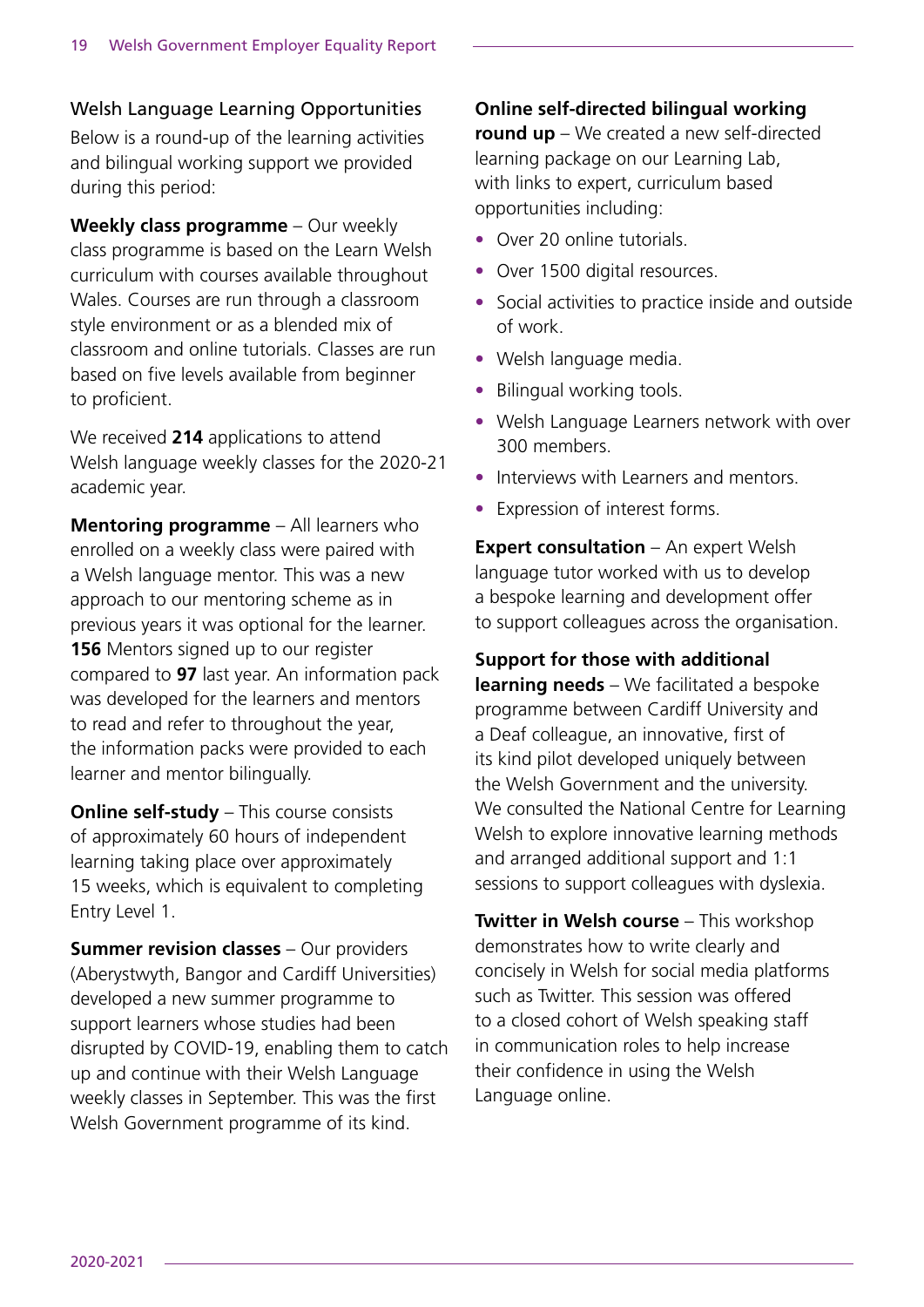**Bespoke Gloywi course** – This course is for staff who are proficient in the Welsh Language but want to improve their skills and/or confidence. The sessions were run by an expert Welsh Language tutor.

**Kick off Cymraeg** – An engaging and fun online session allowed participants to explore the Welsh Language and the Welsh Government's strategy in relation to its internal use – Cymraeg. It Belongs to us All.

**Welsh Pronunciation** – This interactive and practical 1.5-hour session gives participants a chance to understand how to pronounce Welsh and to practice key words and phrases, names and place names in an encouraging and supportive environment.

The **Free Work Welsh e-learning** offers over 20 free online taster tutorials to introduce everyday words and phrases.

Data on the numbers and percentages of staff who have Welsh language skills is noted below (self-reported).

**Table 2a** – Language Skills of staff able to use each skill in most or all work situations

|                                    | Number | $\frac{0}{0}$ |
|------------------------------------|--------|---------------|
| Reading                            | 1,380  | 25            |
| Speaking                           | 1,280  |               |
| $\frac{1}{\sqrt{1}}$ Understanding | 1,370  | 24            |
| Writing                            | 1,110  | 20            |

**Table 2b** – Skills declared by staff across all levels of Welsh Language skill (beginner to proficient)

|               | <b>Number</b> | $\frac{0}{0}$ |
|---------------|---------------|---------------|
| Reading       | 3,320         | 58            |
| Speaking      | 2,840         | 50            |
| Understanding | 3,120         | 55            |
| Writing       | 2,470         | 43            |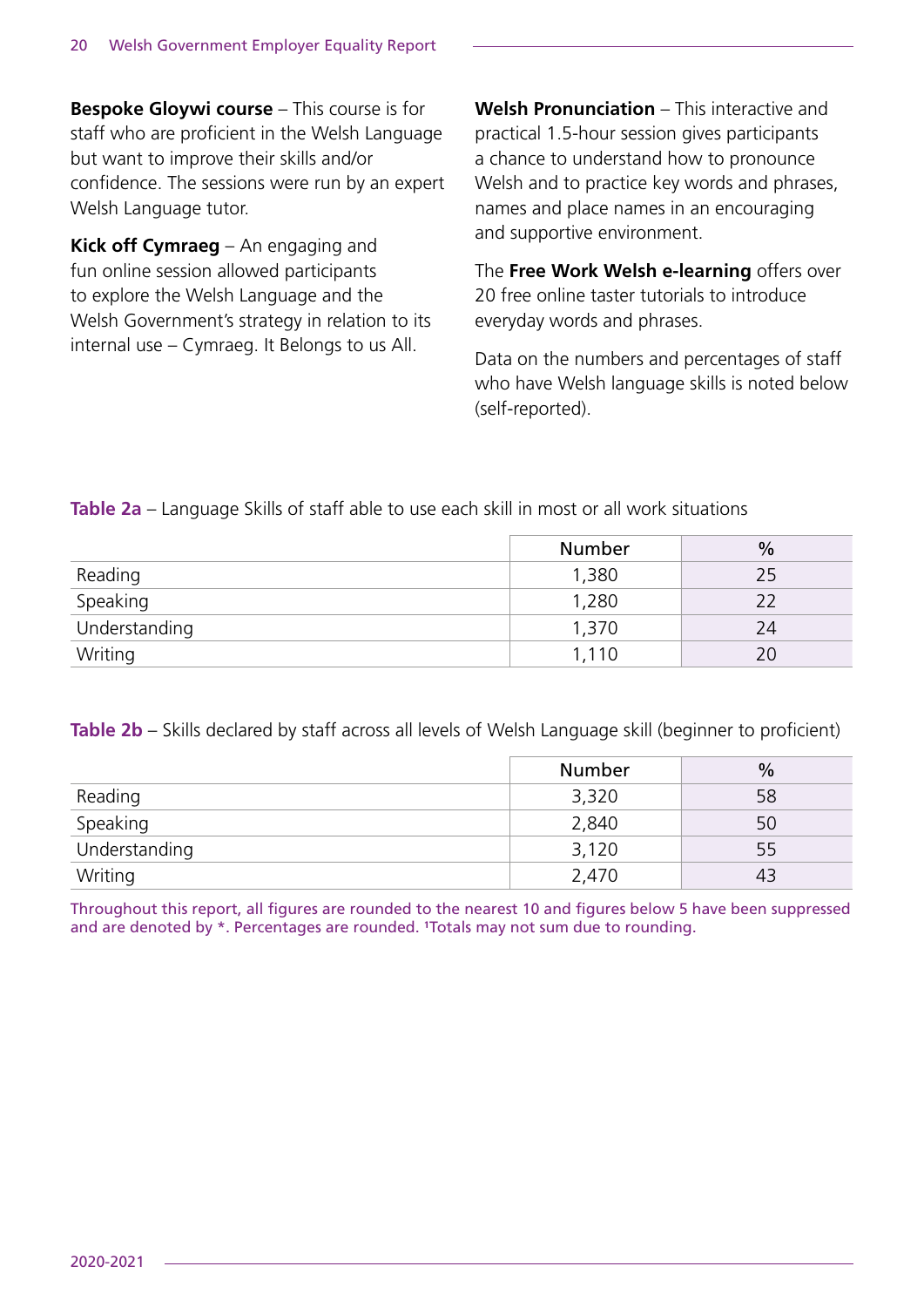# Chapter 3

# **Resourcing and Recruitment**

### Workforce Representation as at 31 March 2021

A wide and varied range of information about our workforce and recruitment practices, broken down by protected characteristic, is presented in this chapter. The information is drawn from our human resource systems unless otherwise stated.

Each member of staff has a confidential personnel record which they can update online. As part of this online record, staff are asked to provide information about their diversity status. The information is provided on a voluntary basis only and helps to support the organisation to better understand the diversity of the workforce, identify issues and take action where needed.

Throughout the information presented in this section, 'Not declared' refers to the number of staff who have not completed a diversity monitoring question and 'Prefer not to say' refers to the number of staff who have chosen not to disclose the information requested to a particular diversity monitoring question. In order to ensure and maintain the confidentiality of our staff, the data has been rounded to the nearest ten and figures below five suppressed and denoted by \*. Percentages are rounded. Totals are calculated from the actual numbers before rounding and so totals may not sum due to rounding. Percentages are based on the total headcount (5800) used for the report.

The workforce has increased (from 5680 to 5800) but the overall diversity mix remained relatively static over the past 12 months (period 1 April 2020 – 31 March 2021).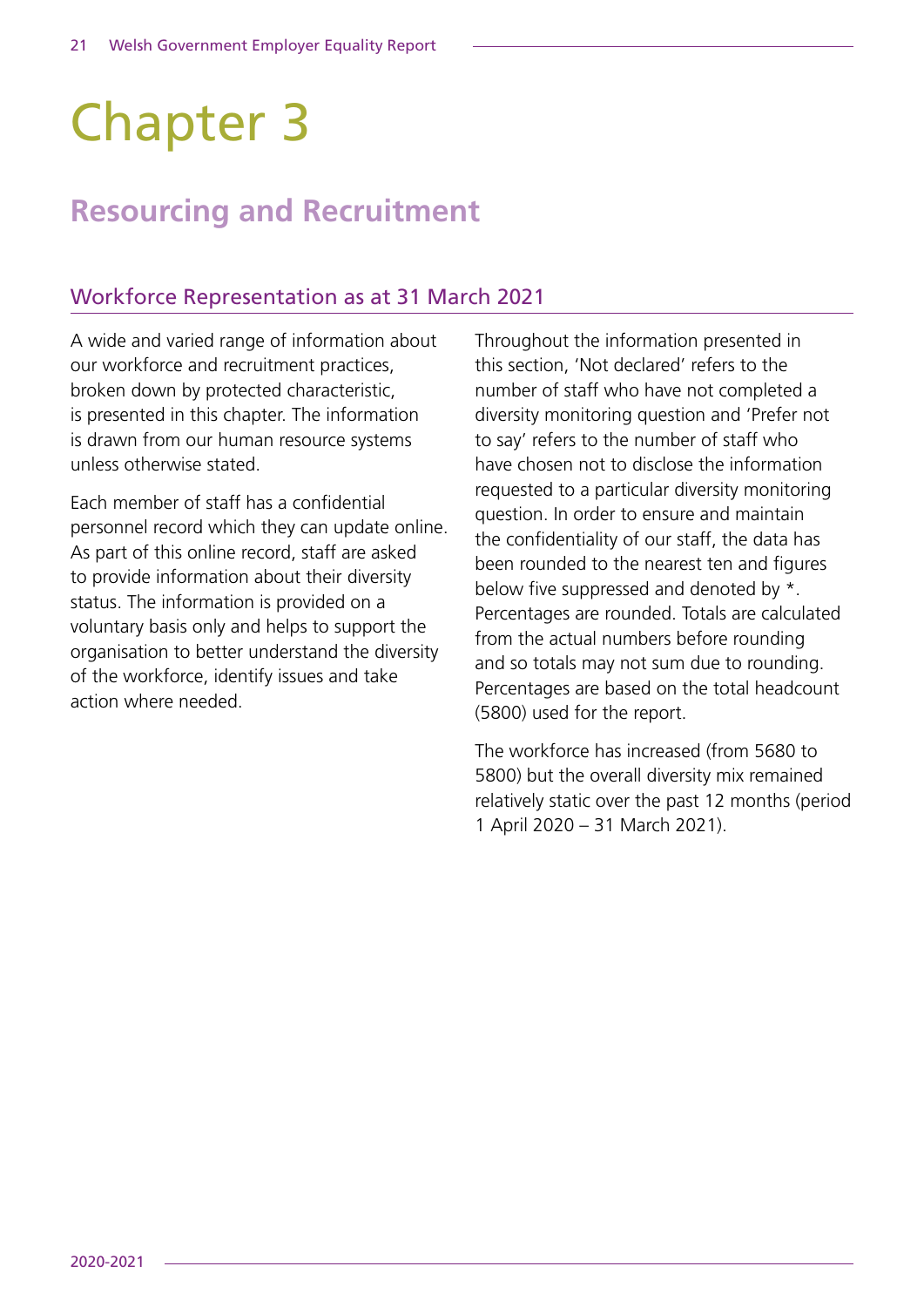#### **Table 3** – Workforce by Sex

| Sex (All Work Patterns) |        |               |
|-------------------------|--------|---------------|
|                         | Number | $\frac{0}{0}$ |
| Female                  | 3,430  | 59            |
| Male                    | 2,370  | 41            |
| Total <sup>1</sup>      | 5,800  | 100           |

Throughout this report, all figures are rounded to the nearest 10 and figures below 5 have been suppressed and are denoted by \*. Percentages are rounded. 'Totals may not sum due to rounding.

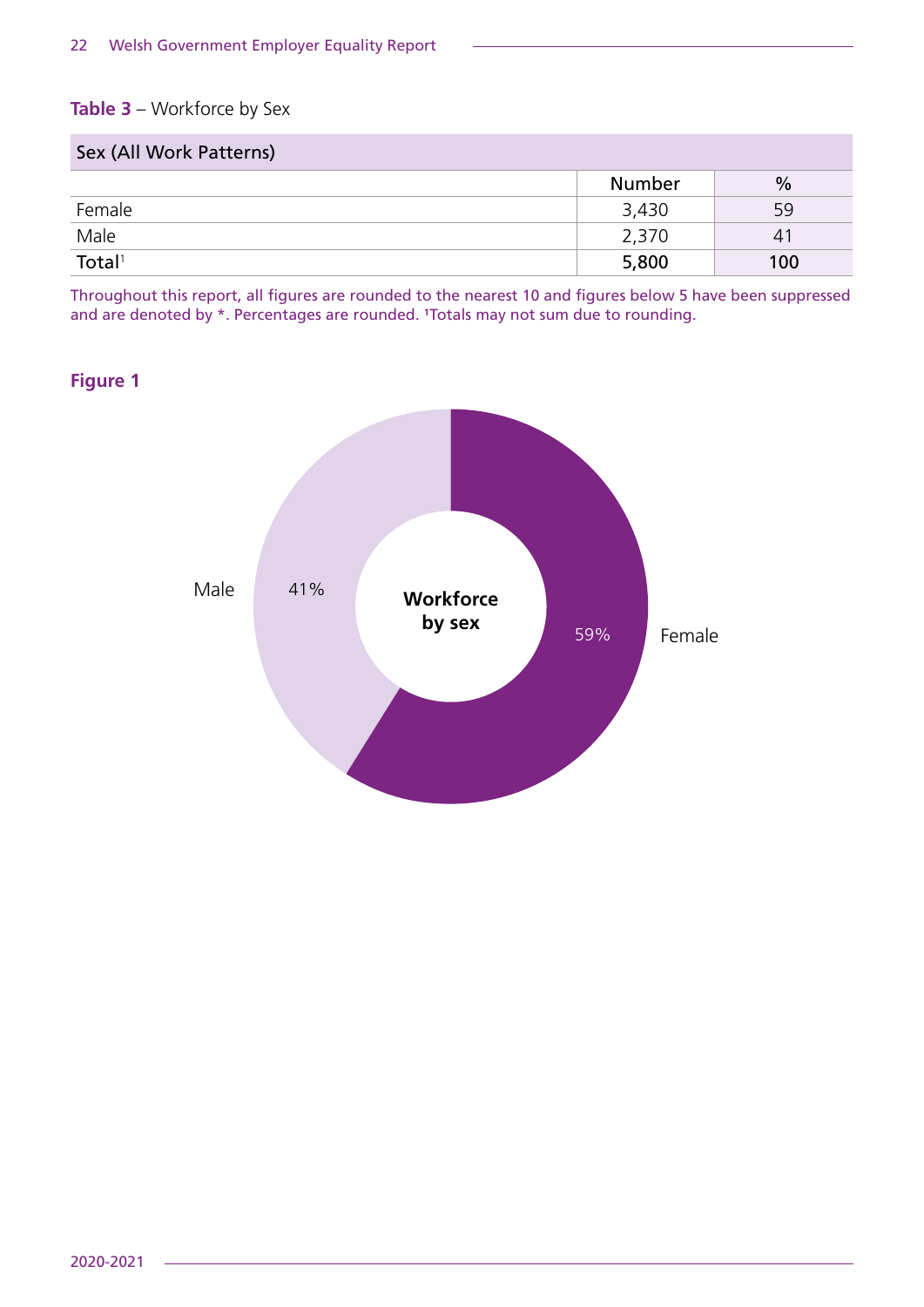#### **Table 4** – Workforce by Age

| Age                |        |               |
|--------------------|--------|---------------|
|                    | Number | $\frac{0}{0}$ |
| $16 - 24$          | 160    | 3             |
| 25-29              | 390    | 7             |
| 30-34              | 510    | 9             |
| 35-39              | 780    | 13            |
| 40-44              | 870    | 15            |
| 45-49              | 830    | 14            |
| 50-54              | 890    | 15            |
| 55-59              | 810    | 14            |
| 60-64              | 410    | 7             |
| $65+$              | 170    | 3             |
| Total <sup>1</sup> | 5,800  | 100           |

Throughout this report, all figures are rounded to the nearest 10 and figures below 5 have been suppressed and are denoted by \*. Percentages are rounded. 'Totals may not sum due to rounding.

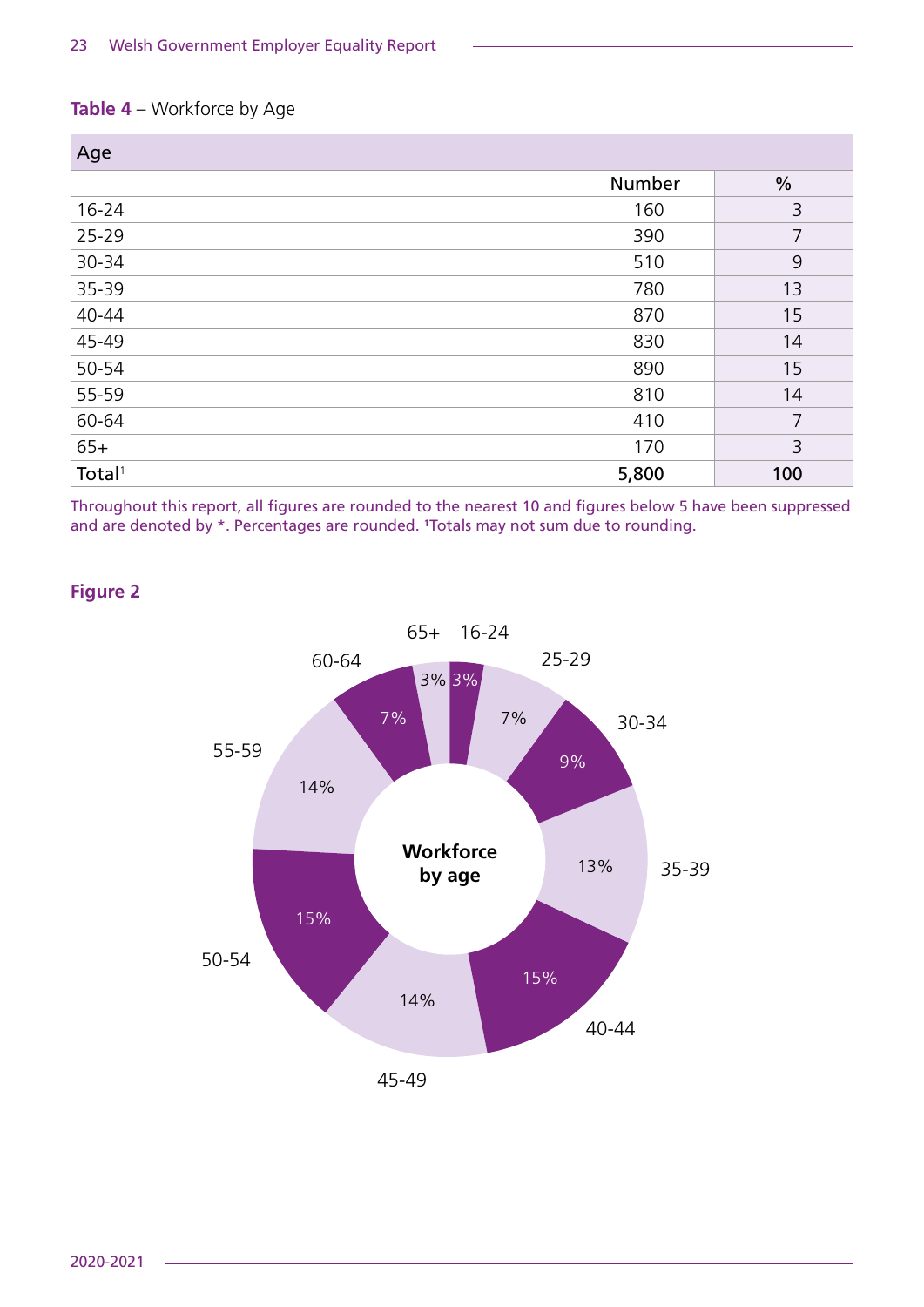#### **Table 5** – Workforce by Disability

| <b>Disability</b>  |        |               |
|--------------------|--------|---------------|
|                    | Number | $\frac{0}{0}$ |
| Disabled           | 350    | 6             |
| Not Declared       | 290    |               |
| Not Disabled       | 4,990  | 86            |
| Prefer Not to Say  | 180    |               |
| Total <sup>1</sup> | 5,800  | 100           |

Throughout this report, all figures are rounded to the nearest 10 and figures below 5 have been suppressed and are denoted by \*. Percentages are rounded. 'Totals may not sum due to rounding.

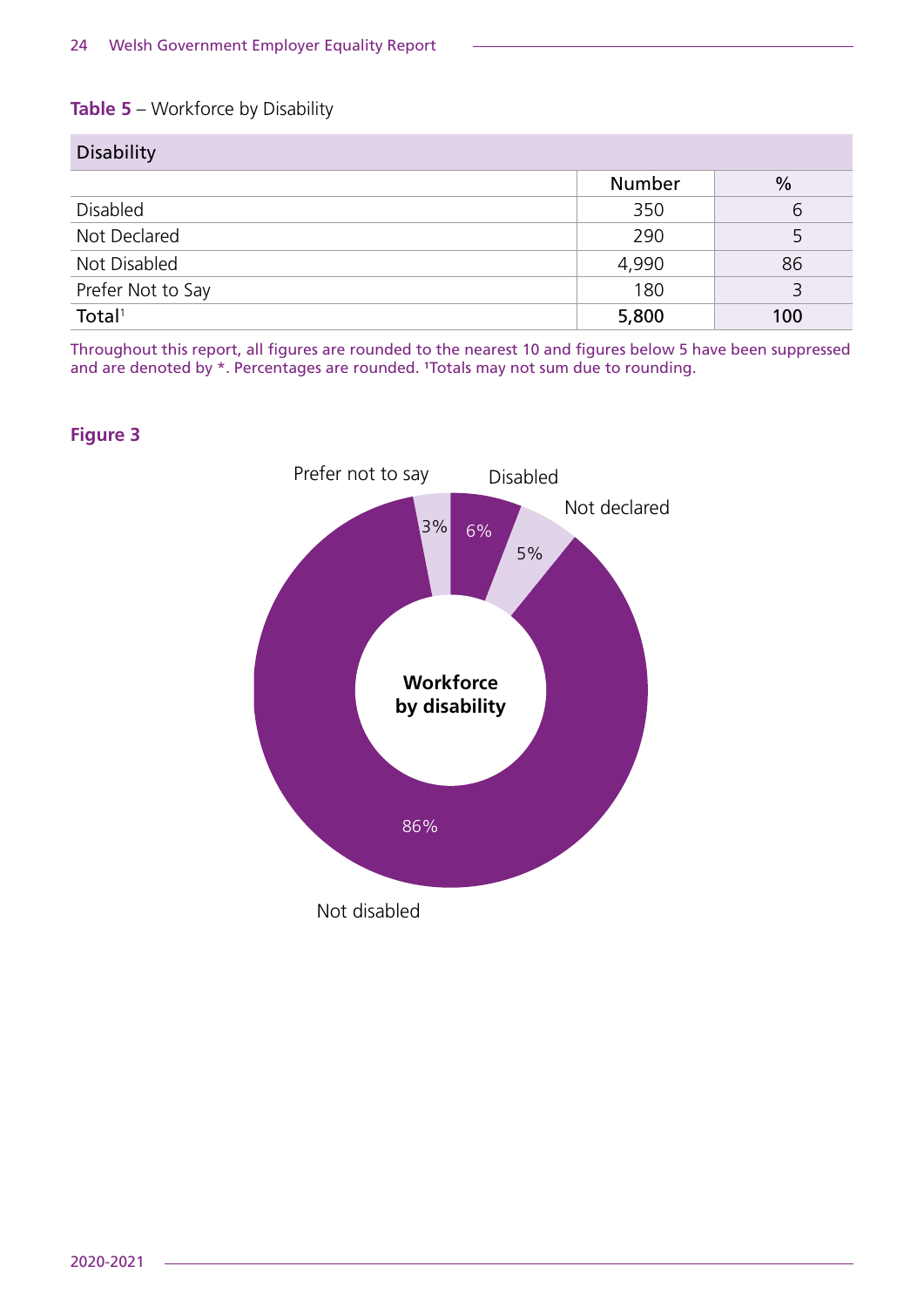#### **Table 6** – Workforce by Race

| Race               |        |               |
|--------------------|--------|---------------|
|                    | Number | $\frac{0}{0}$ |
| Not Declared       | 140    |               |
| Other Ethnicity    | 160    |               |
| Prefer Not to Say  | 230    | 4             |
| White              | 5,270  | 91            |
| Total <sup>1</sup> | 5,800  | 100           |



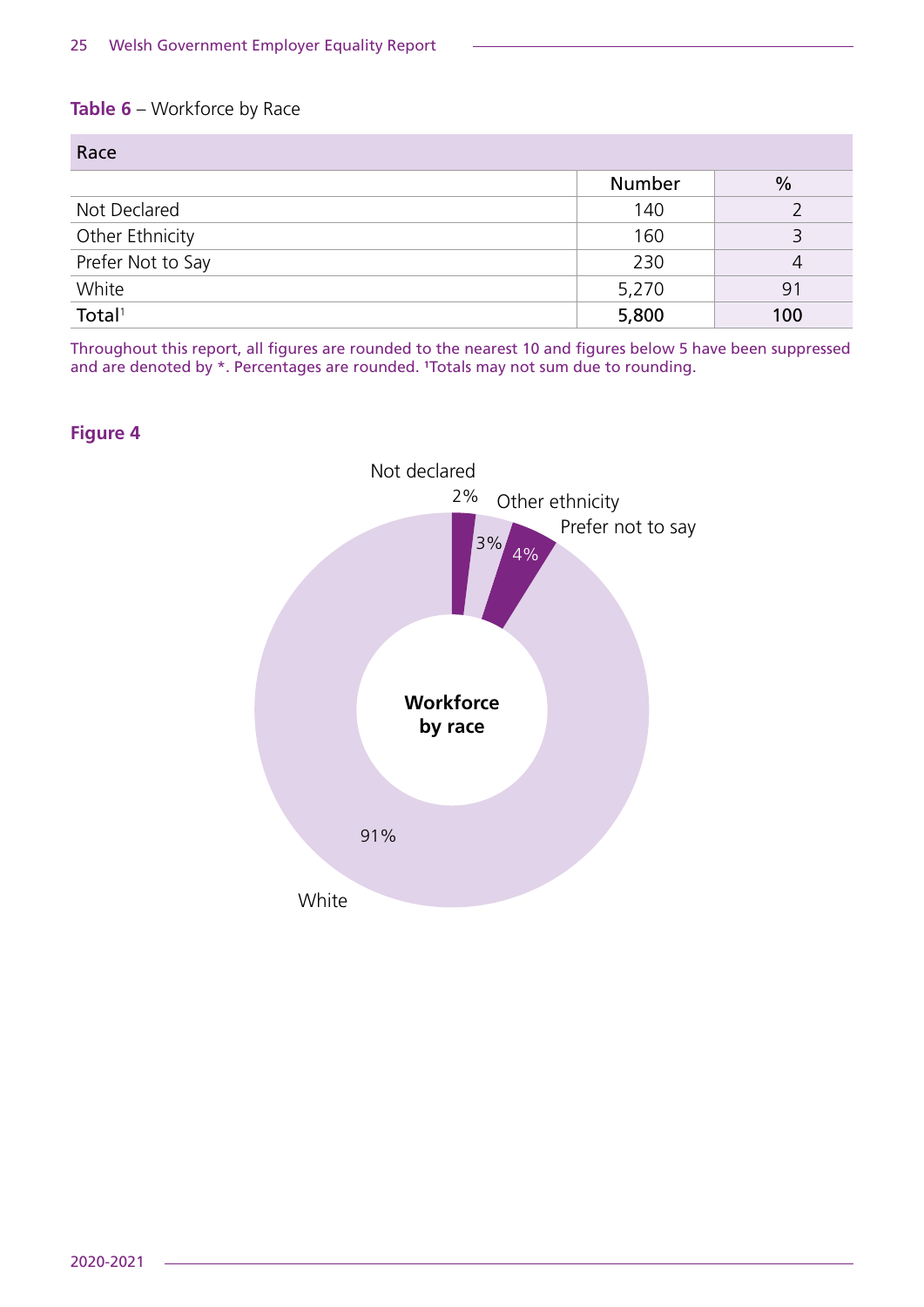#### **Table 7** – Workforce by Religion or Belief

| Religion/Belief       |               |               |
|-----------------------|---------------|---------------|
|                       | <b>Number</b> | $\frac{0}{0}$ |
| Christianity          | 2,320         | 40            |
| Not Declared          | 190           | 3             |
| No Religion/Belief    | 1,670         | 29            |
| Other Religion/Belief | 220           | 4             |
| Prefer Not to Say     | 1,410         | 24            |
| Total <sup>1</sup>    | 5,800         | 100           |

Throughout this report, all figures are rounded to the nearest 10 and figures below 5 have been suppressed and are denoted by \*. Percentages are rounded. <sup>1</sup>Totals may not sum due to rounding.

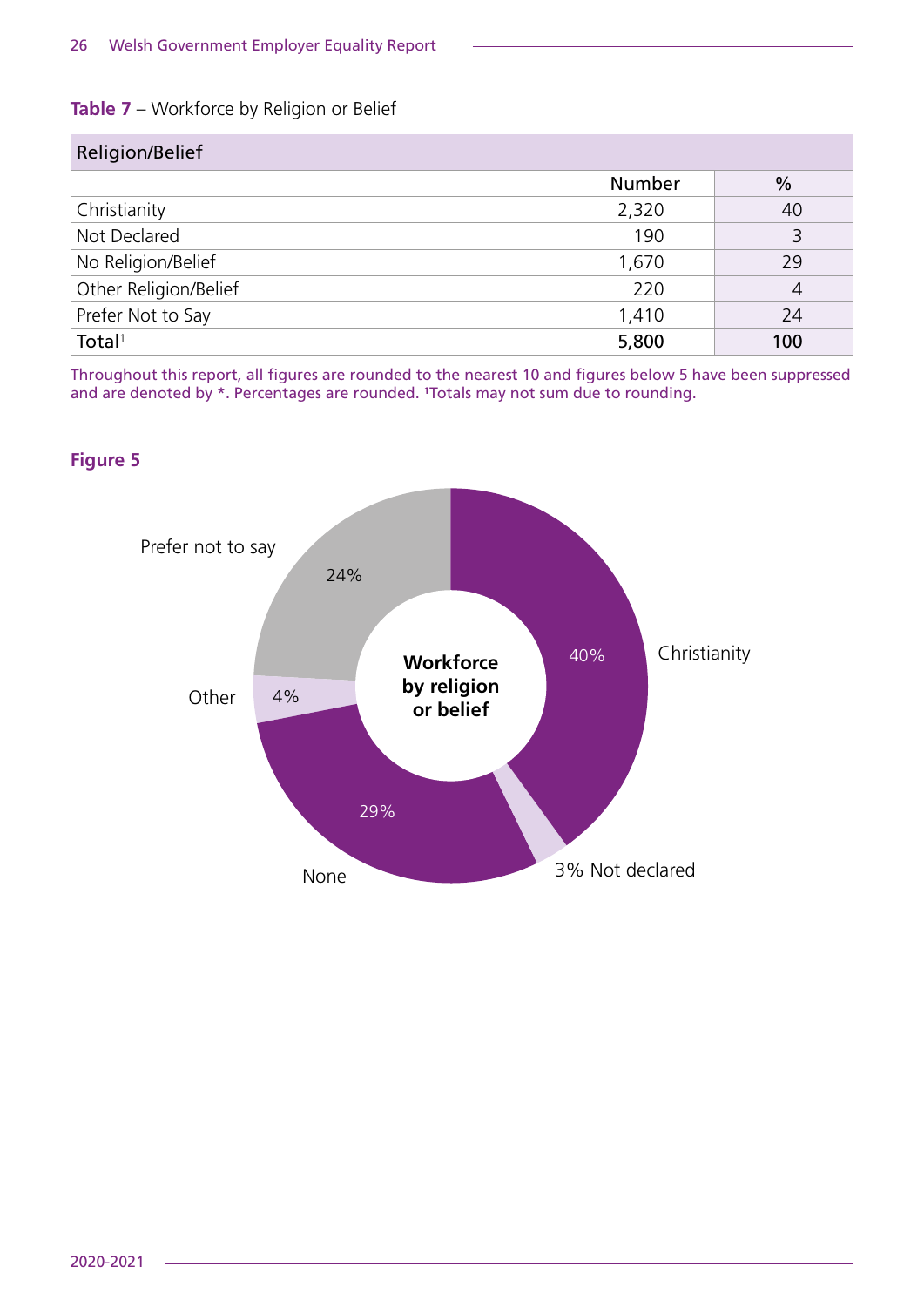#### **Table 8** – Workforce by Sexual Orientation

| <b>Sexual Orientation</b> |               |               |
|---------------------------|---------------|---------------|
|                           | <b>Number</b> | $\frac{0}{0}$ |
| Heterosexual/Straight     | 4,730         | 81            |
| Not Declared              | 180           | 3             |
| Other Sexual Orientation  | 210           | 4             |
| Prefer Not to Say         | 690           | 12            |
| Total <sup>1</sup>        | 5,800         | 100           |

Throughout this report, all figures are rounded to the nearest 10 and figures below 5 have been suppressed and are denoted by \*. Percentages are rounded. 'Totals may not sum due to rounding.

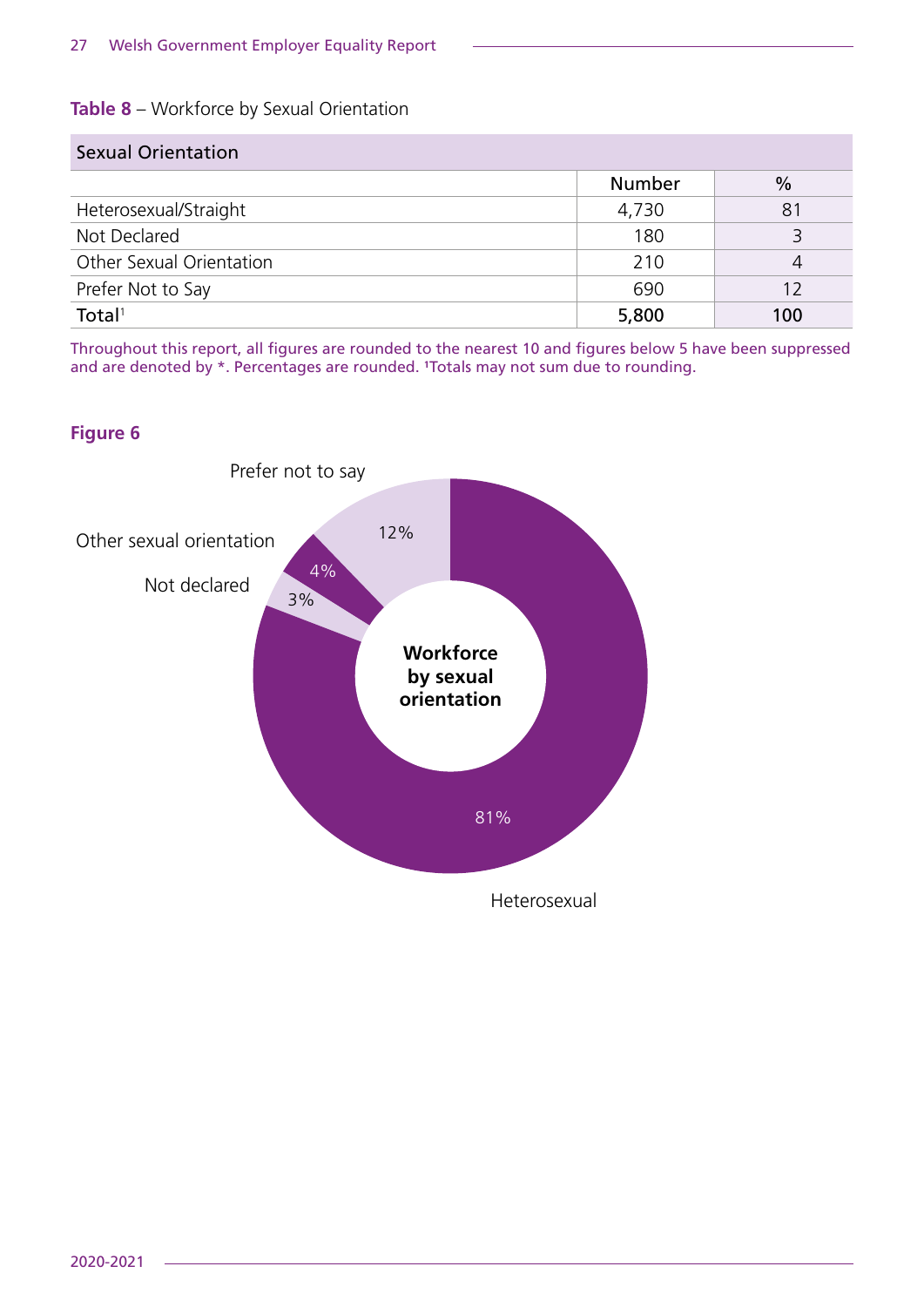#### **Table 9** – Workforce by Marital Status

| <b>Marital</b>            |        |               |
|---------------------------|--------|---------------|
|                           | Number | $\frac{0}{0}$ |
| Married/Civil Partnership | 2,620  | 45            |
| Not Declared              | 1,250  | 21            |
| Other Status              | 600    | 10            |
| Prefer Not to Say         | 0      | 0             |
| Single                    | 1,340  | 23            |
| Total <sup>1</sup>        | 5,800  | 100           |

Throughout this report, all figures are rounded to the nearest 10 and figures below 5 have been suppressed and are denoted by \*. Percentages are rounded. <sup>1</sup>Totals may not sum due to rounding.

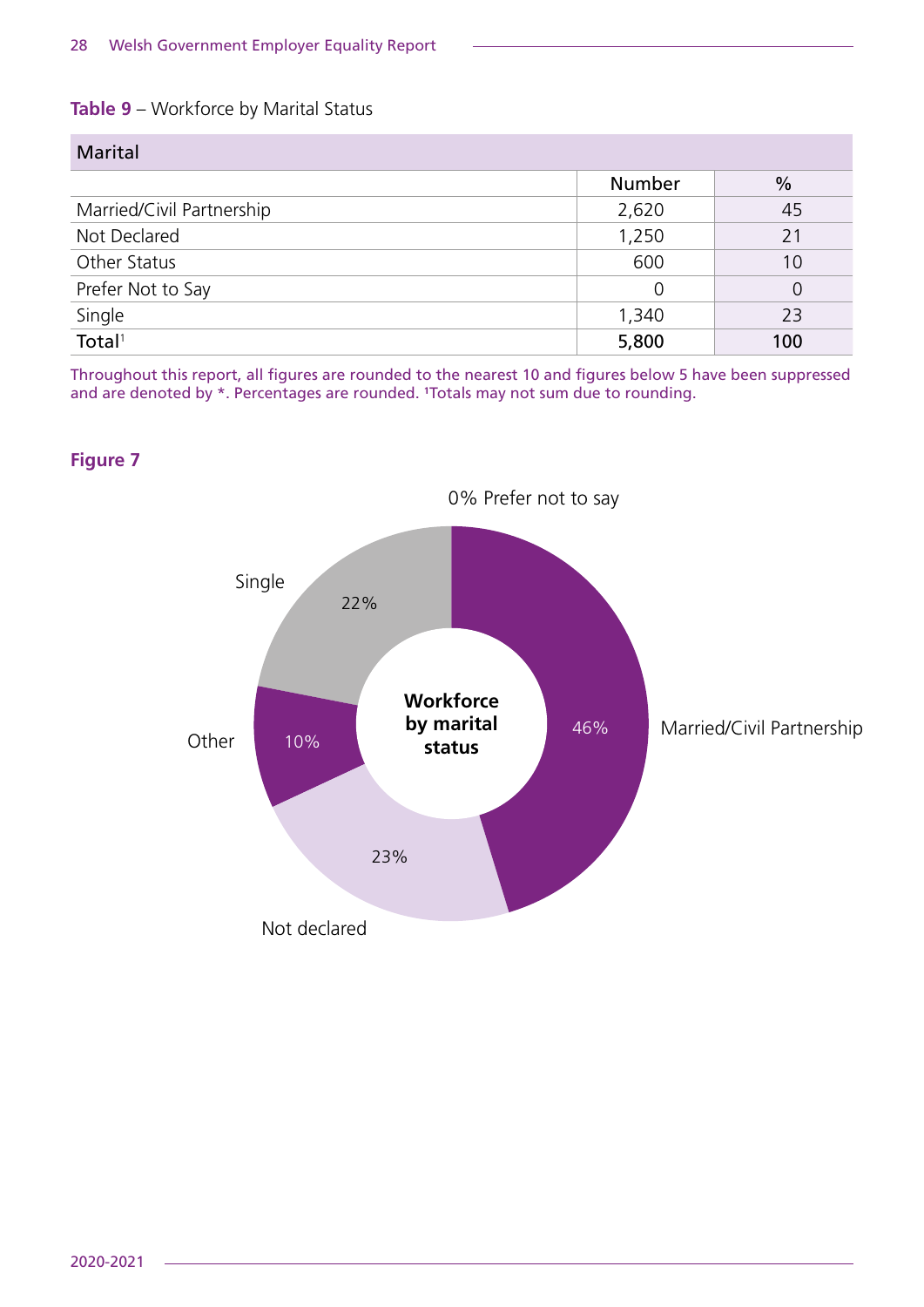#### **Table 10** – Workforce by Pregnancy and Maternity

| Pregnant/Maternity |        |               |
|--------------------|--------|---------------|
|                    | Number | $\frac{0}{0}$ |
| No                 | 5,720  | 99            |
| Yes                | 80     |               |
| Total <sup>1</sup> | 5,800  | 100           |

Throughout this report, all figures are rounded to the nearest 10 and figures below 5 have been suppressed and are denoted by \*. Percentages are rounded. 'Totals may not sum due to rounding.

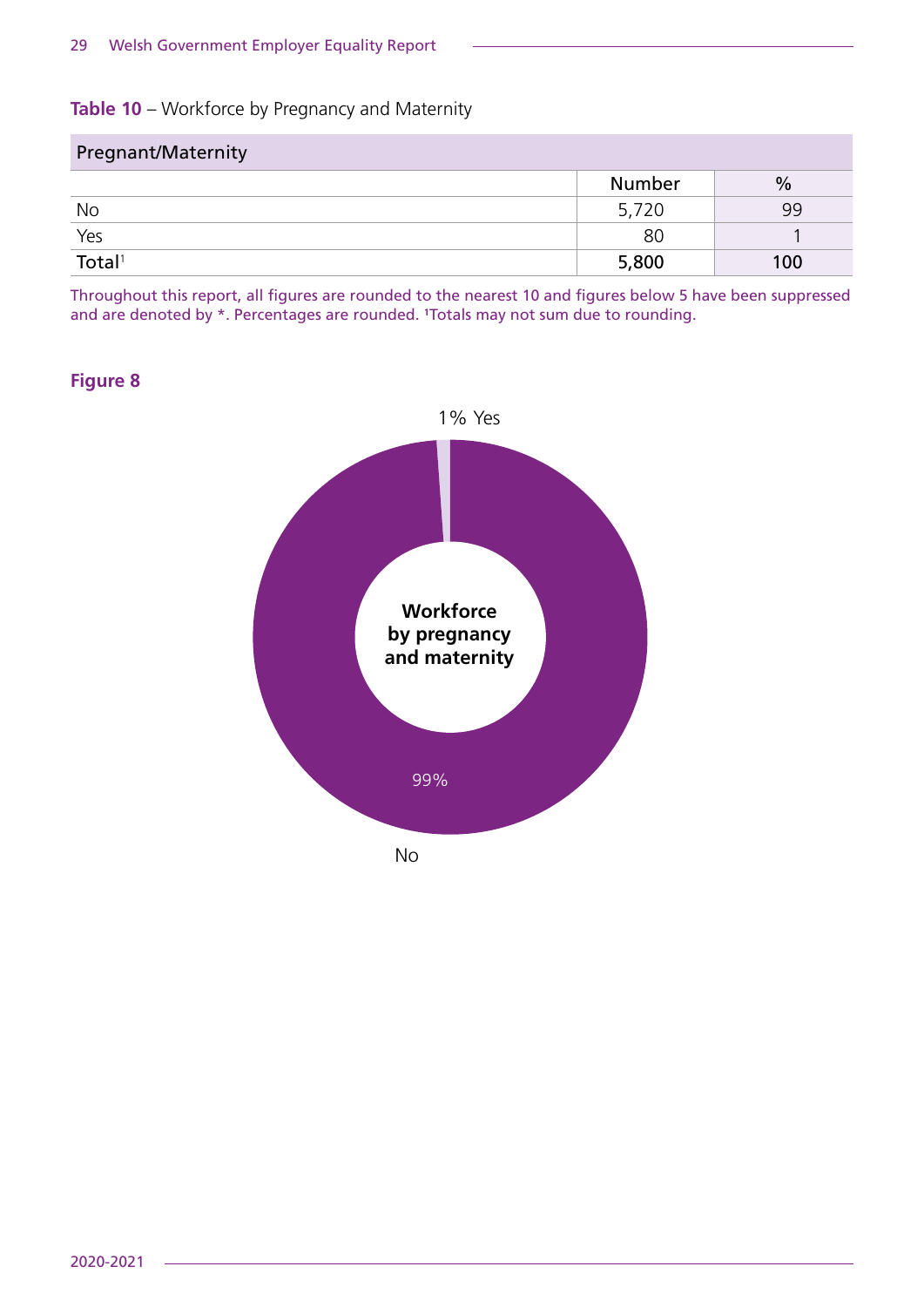**Table 11** – Workforce by Gender Reassignment (Same as sex assigned at birth)

| Gender Reassignment (Same as sex assigned at birth) |               |               |
|-----------------------------------------------------|---------------|---------------|
|                                                     | <b>Number</b> | $\frac{0}{0}$ |
| <b>No</b>                                           | $\star$       |               |
| Not Declared                                        | 3,520         | 62            |
| Prefer Not to Say                                   | 90            |               |
| Yes                                                 | 2,060         | 36            |
| $\overline{\text{Total}^1}$                         | 5,800         | 100           |

Throughout this report, all figures are rounded to the nearest 10 and figures below 5 have been suppressed and are denoted by \*. Percentages are rounded. 'Totals may not sum due to rounding.

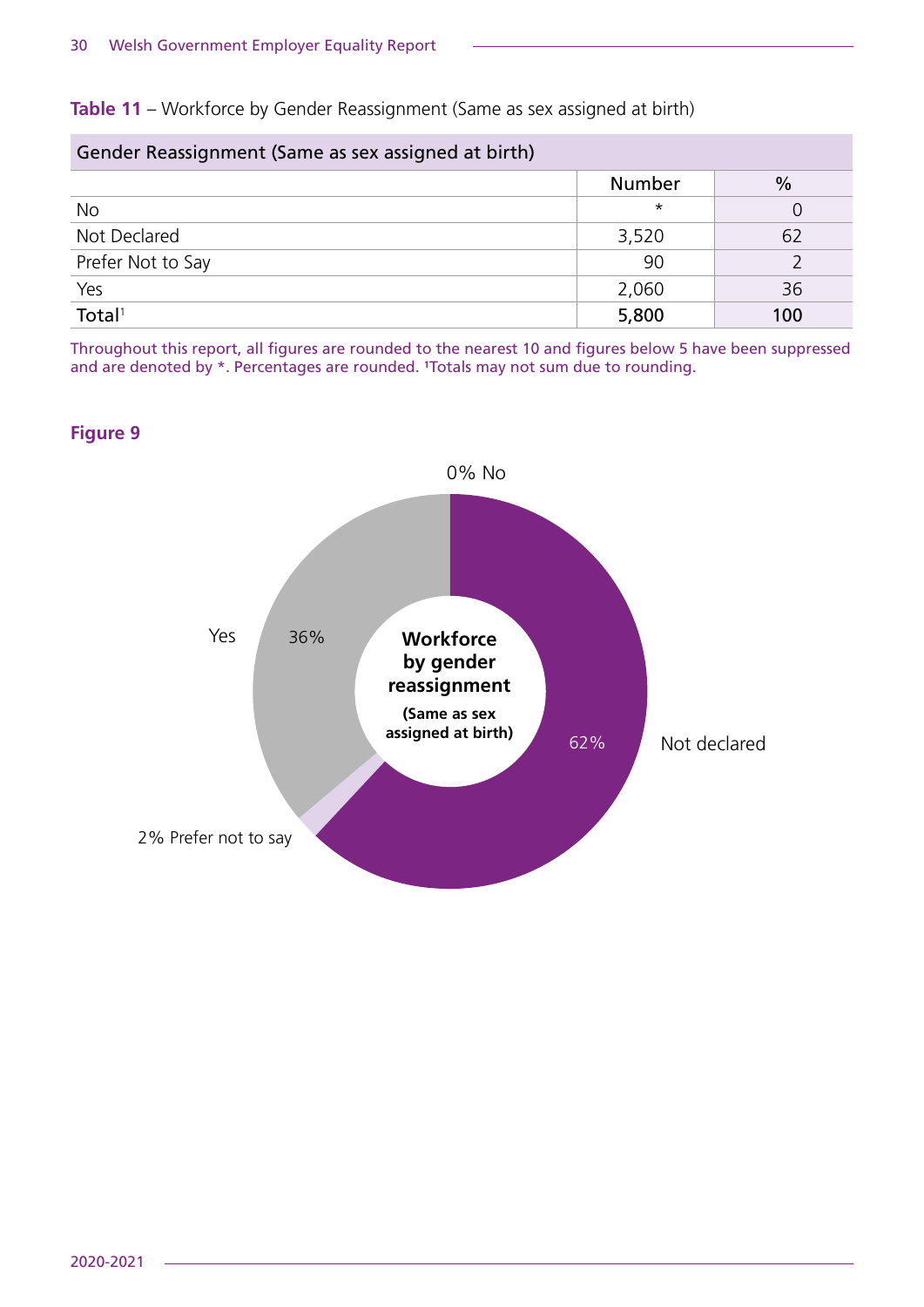# Men and Women in the Workforce

We recognise that not all gender identities are binary. Individuals may be gender fluid or non-binary. There are multiple identities that people may have, and an individual might choose to change their identity over time to a different identity on multiple occasions.

However, currently in the UK, non-binary people don't have legal recognition. This means having to choose either 'male' or 'female' on official documents.

The Equality Act 2010 (Statutory Duties) (Wales) Regulations 2011 ('the 2011 Regulations) require us to collect and publish a breakdown of the number of female and male employees by job, grade, pay, contract type and working pattern. This should give a clear indication of how jobs are distributed and at what levels. This helps not only to identify gender pay differences, but other gender equality issues such as occupational segregation.

The diversity information from our HR systems provides the data below which gives a greater insight into the gender balance and allows for a comparison between men and women.

There is more or less an equal split through most professions, though some, namely HR; Inspectors; Operational Delivery; Policy Delivery and Social Services are occupied more by women. Some professions, namely IT, Engineering and Economics are more likely to be occupied by men. According to the data, women are also more likely to work part-time compared to men.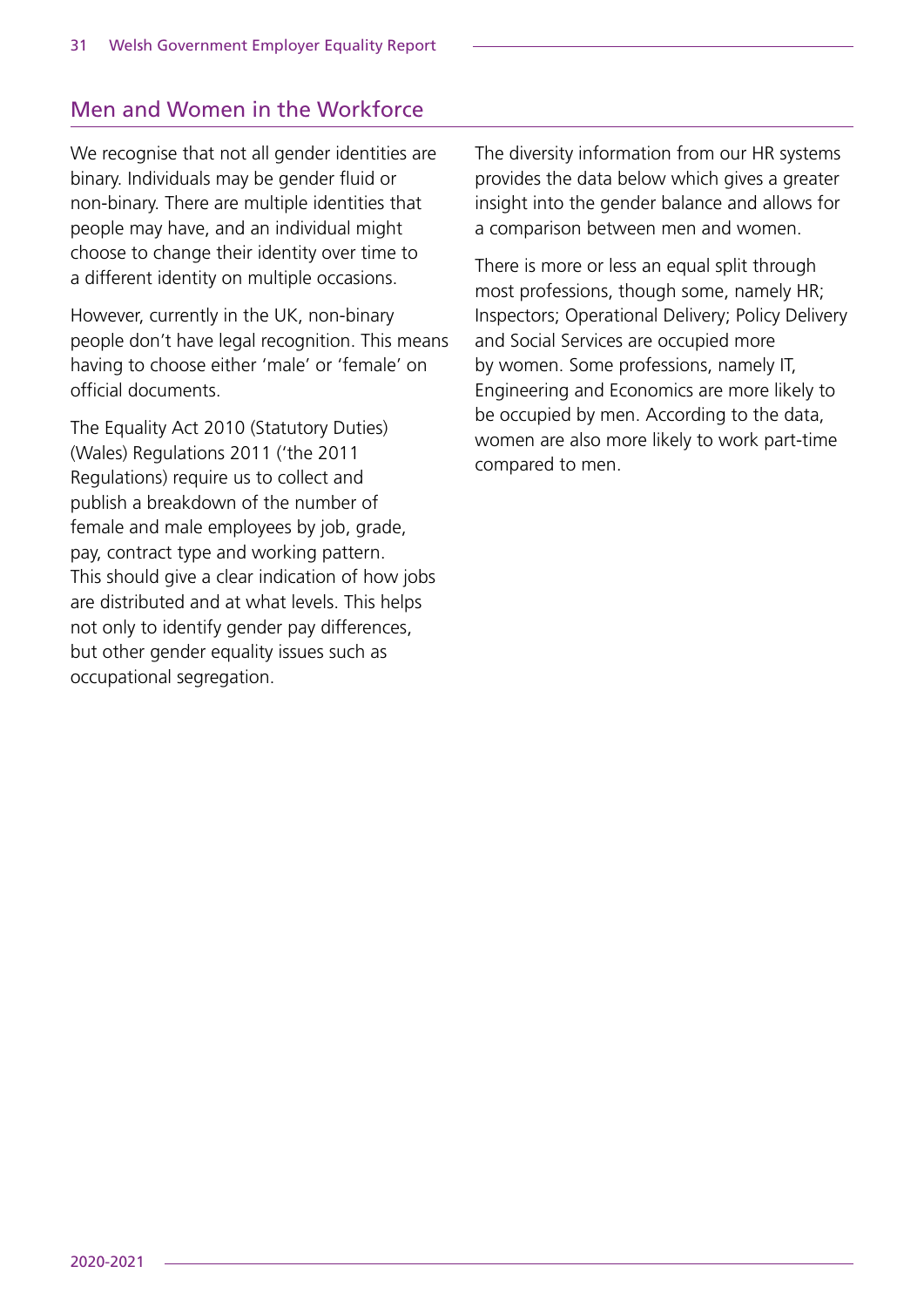#### **Table 12** – Profession

| Profession                          | Female  | Male     |
|-------------------------------------|---------|----------|
| Communications                      | 90      | 70       |
| Economics                           | 20      | 30       |
| Engineering                         | 10      | 30       |
| Facilities Management               | 30      | 40       |
| Finance                             | 190     | 140      |
| Health                              | 120     | 70       |
| Human Resources                     | 150     | 50       |
| <b>Internal Audit</b>               | 10      | 10       |
| Information Management/Library      | 60      | 60       |
| Inspectors                          | 190     | 50       |
| Information Technology              | 60      | 150      |
| Legal Services                      | 100     | 50       |
| Marketing                           | 60      | 20       |
| <b>Operational Delivery</b>         | 960     | 680      |
| Planning                            | 10      | 20       |
| Policy Delivery                     | 970     | 660      |
| Procurement and Contract Management | 40      | 30       |
| Programme and Project Management    | 80      | 60       |
| Social Research/Market Research     | 50      | 30       |
| Science                             | 20      | 20       |
| Social Services and Social Work     | 120     | 20       |
| Statistics                          | 50      | 40       |
| Surveyors                           | 10      | 20       |
| Translation                         | 30      | 10       |
| <b>Veterinary Services</b>          | $\star$ | $^\star$ |
| Total <sup>1</sup>                  | 3,430   | 2,370    |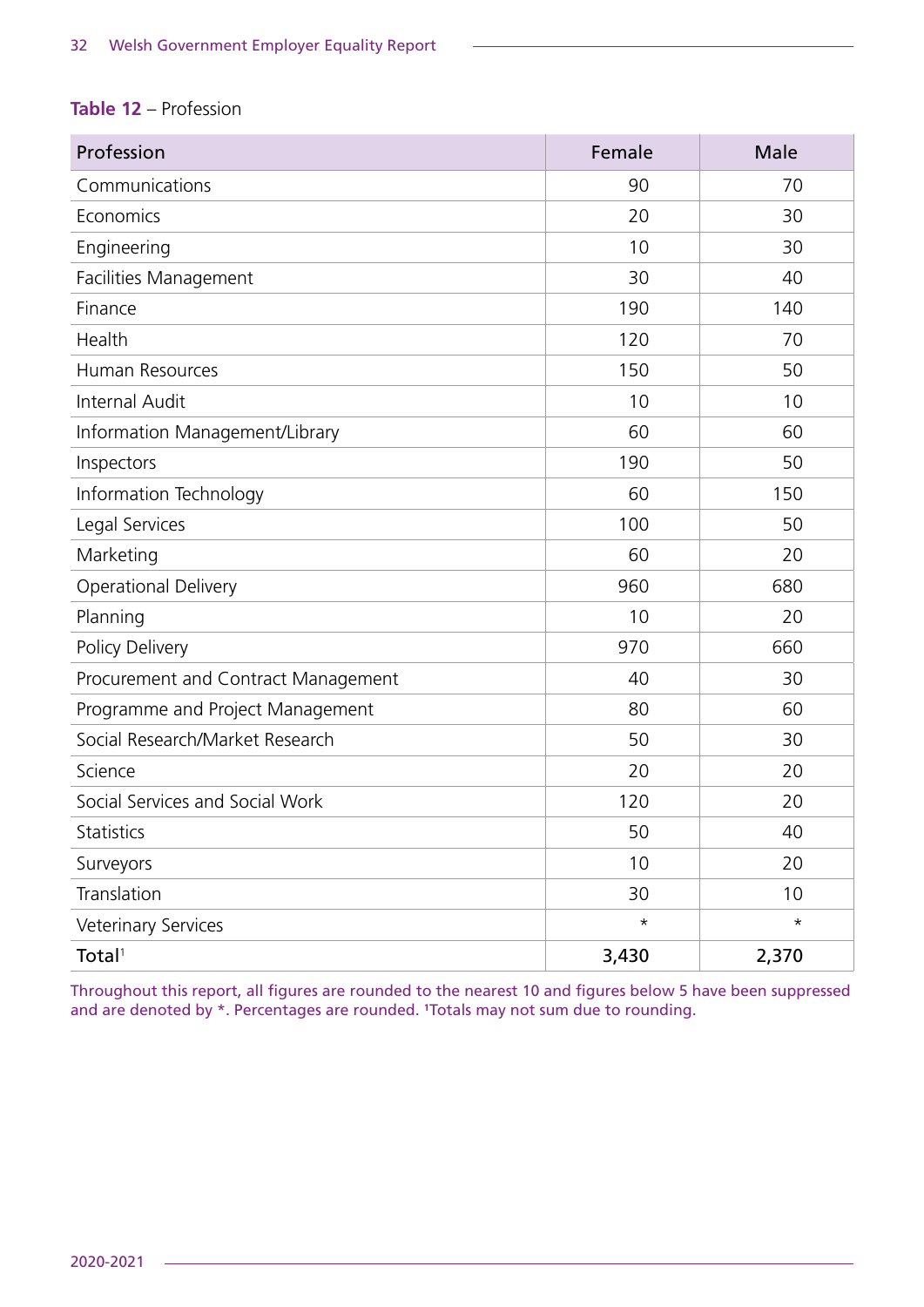#### **Table 13** – Grade

| Grade                          | Female  | Male    |
|--------------------------------|---------|---------|
| <b>SCSPS</b>                   | $\star$ | 0       |
| SCS3                           | $\star$ | $\star$ |
| SCS <sub>2</sub>               | 10      | 30      |
| SCS1                           | 70      | 80      |
| Grade 6                        | 110     | 120     |
| Grade 7                        | 500     | 420     |
| Senior Executive Officer (SEO) | 740     | 500     |
| Higher Executive Officer (HEO) | 940     | 510     |
| Executive Officer (EO)         | 570     | 420     |
| Team Support (TS)              | 460     | 280     |
| Other                          | 20      | 20      |
| Total <sup>1</sup>             | 3,430   | 2,370   |

#### **Table 14** – Contract Type

| Contract           | Female | Male  |
|--------------------|--------|-------|
| Permanent          | 3,250  | 2,220 |
| <b>Temporary</b>   | 180    | 150   |
| Total <sup>1</sup> | 3,430  | 2,370 |

#### **Table 15** – Working Pattern

| <b>Work Pattern</b> | Female | Male  |
|---------------------|--------|-------|
| Full Time           | 2,500  | 2,180 |
| Part Time           | 930    | 190   |
| Total <sup>1</sup>  | 3,430  | 2,370 |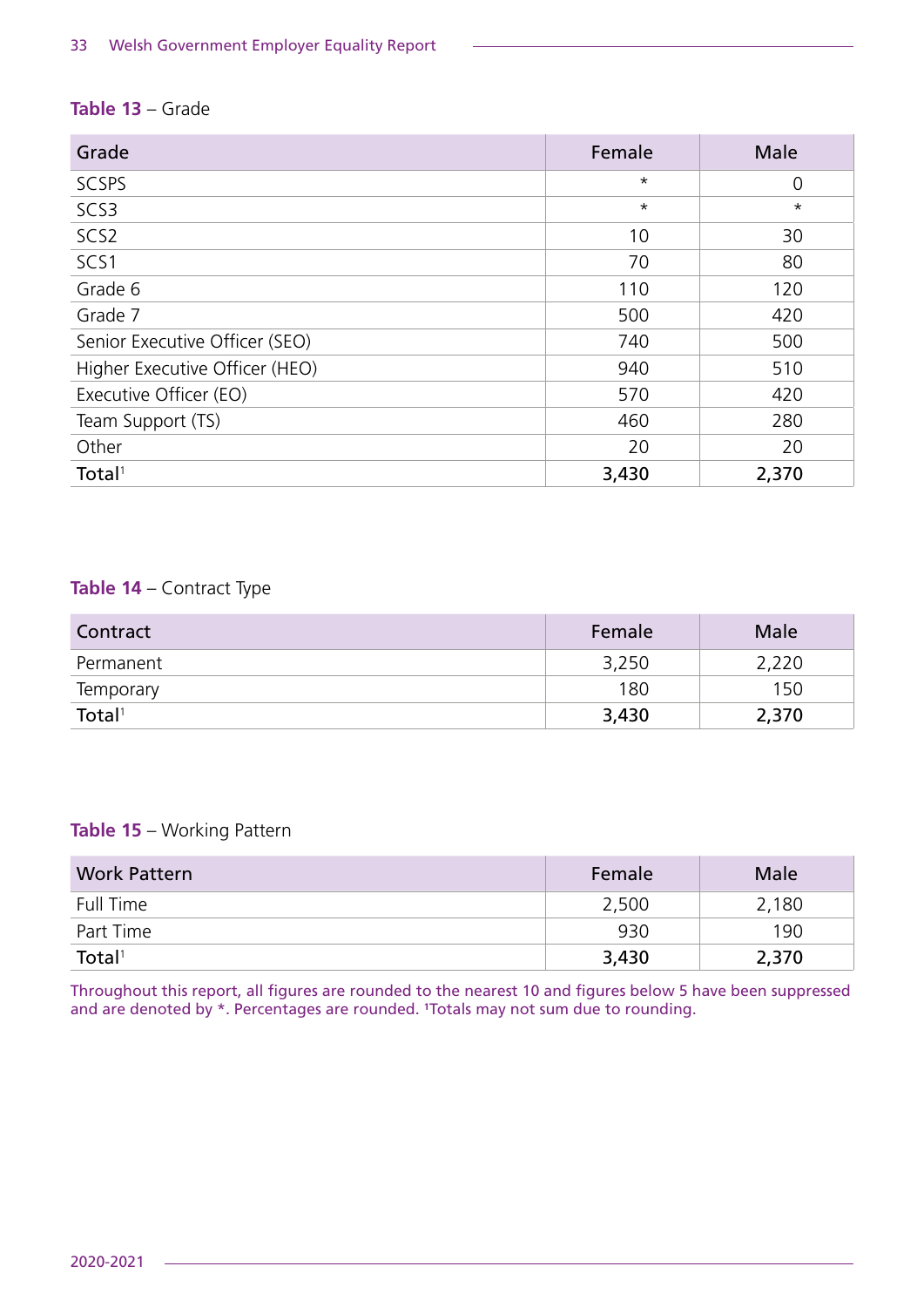#### Pay

#### Median salary

The median salary for full time staff has increased to £37,410 as at 31st March 2021.

#### Gender pay gap

The Welsh Government's gender pay gap as at 31 March 2021 was 7.37%, an increase from 5.53% at 31 March 2020. Further details are at Annex D.

The increase in our gender pay gap this year is disappointing. While the organisation employs more women than men overall, they are not evenly spread across the grades. The majority of staff at lower grades are women. This was exacerbated in 2020-21 by the number of women who joined the organisation at apprentice and Team Support level. In previous years, we have been able to reduce our gender pay gap by targeting pay awards at our lower paid staff. The pay award in 2020-21 was 2.5% at all pay points at all grades, therefore it did not reduce our gender pay gap. We will continue to take action to address our gender pay gap by supporting women at all levels of the organisation to develop and further their careers, and continuing to strive for a gender balanced Senior Civil Service.

# Recruitment Activity

The recruitment activity illustrated includes all captured formal appointments at all grades. External indicates that the applicants have applied for jobs with the organisation; internal indicates employees who have applied for a new job role within the organisation.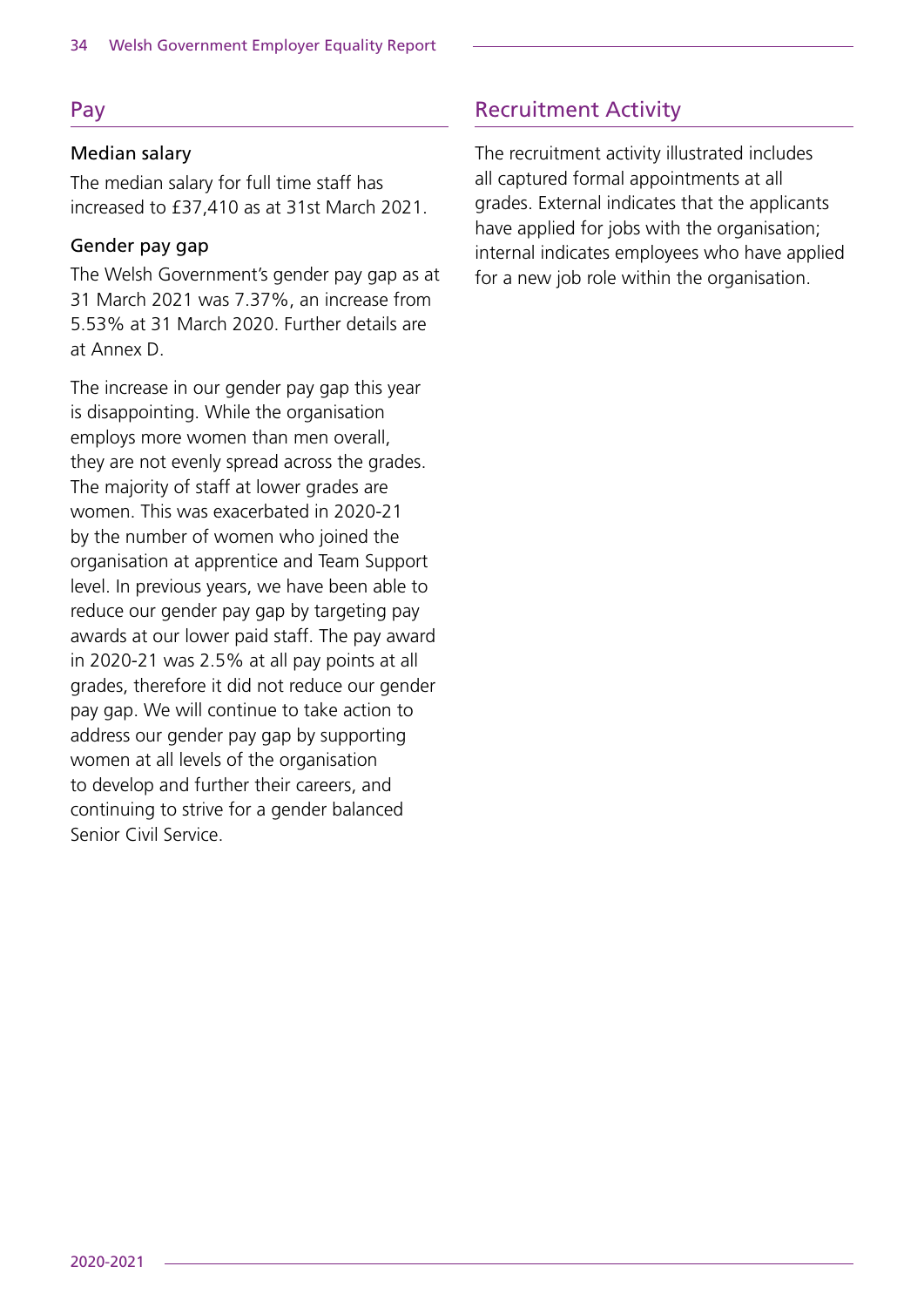#### External Job Applications (People who have applied for jobs with the authority – 1 April 2020 – March 2021)

#### **Table 16a** – External Job Applications – Sex

| Sex                | Total |
|--------------------|-------|
| Female             | 1,490 |
| Male               | 1,180 |
| Prefer Not to Say  | 30    |
| Total <sup>1</sup> | 2,700 |

#### **Table 16b** – External Job Applications – Age

| Age Range          | Total   |
|--------------------|---------|
| $16 - 24$          | 420     |
| 25-29              | 350     |
| 30-34              | 330     |
| 35-39              | 380     |
| 40-44              | 390     |
| 45-49              | 330     |
| 50-54              | 260     |
| 55-59              | 160     |
| 60-64              | 30      |
| $65+$              | $\star$ |
| Prefer Not to Say  | 40      |
| Total <sup>1</sup> | 2,700   |

#### **Table 16c** – External Job Applications – Disability

| <b>Disability</b>  | Total |
|--------------------|-------|
| Disabled           | 250   |
| Not Disabled       | 2,370 |
| Prefer Not to Say  | 80    |
| Total <sup>1</sup> | 2,700 |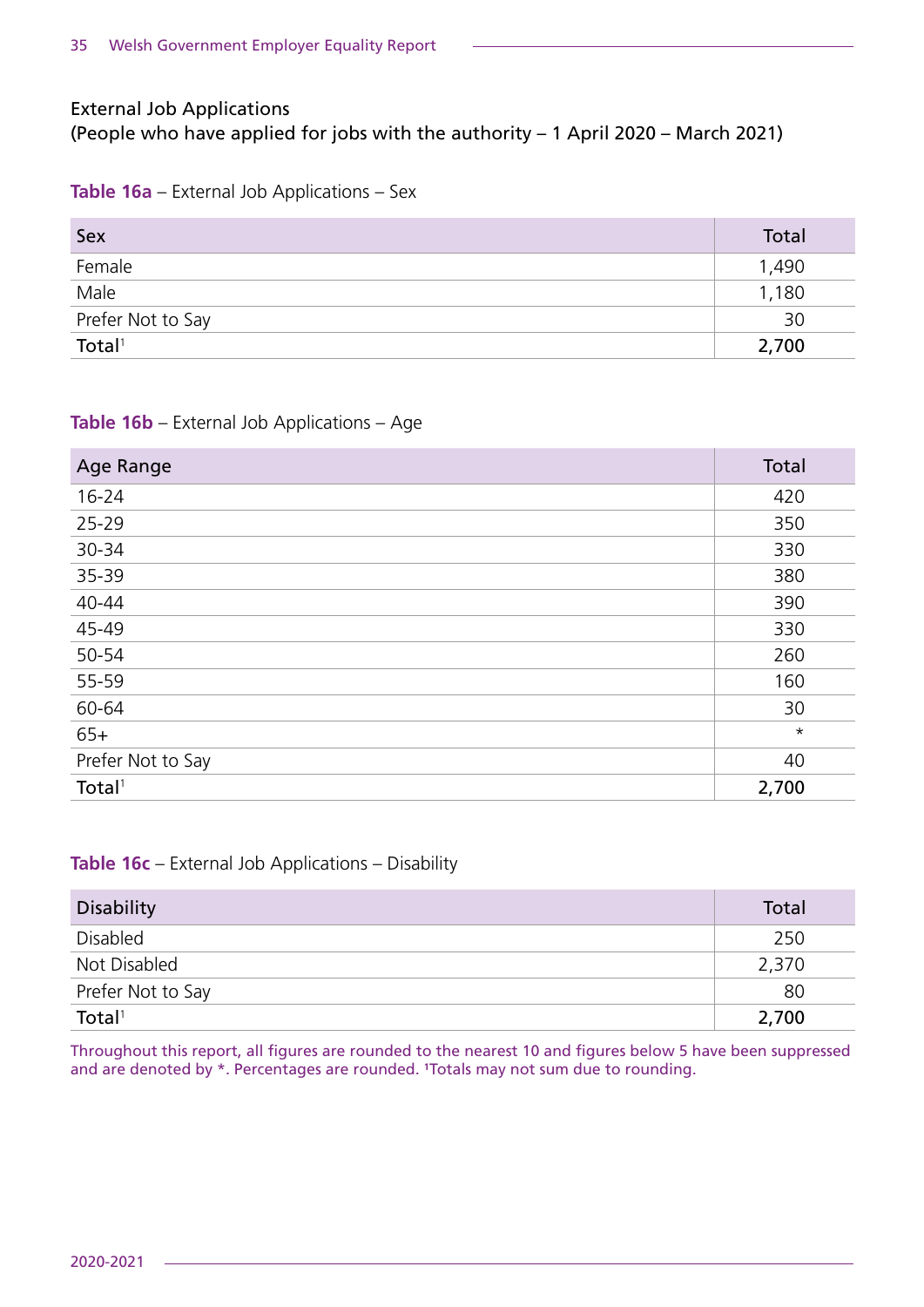#### **Table 16d** – External Job Applications – Race

| Race                                                            | Total   |
|-----------------------------------------------------------------|---------|
| Asian/Asian Welsh or Asian British                              | 10      |
| Asian/Asian Welsh or Asian British – Any other Asian background | 10      |
| Asian/Asian Welsh or Asian British - Bangladeshi                | 10      |
| Asian/Asian Welsh or Asian British - Chinese                    | 10      |
| Asian/Asian Welsh or Asian British – Indian                     | 30      |
| Asian/Asian Welsh or Asian British – Pakistani                  | 20      |
| Black, African, Caribbean - Black - African                     | 10      |
| Black, African, Caribbean - Black - Caribbean                   | $\star$ |
| Black/Black Welsh/Black British/Caribbean or African            | 10      |
| Black/Black Welsh/Black British/Caribbean or African -          | $\star$ |
| Any other Black background                                      |         |
| Mixed, multiple ethnic groups - Any other mixed background      | 30      |
| Mixed, multiple ethnic groups – White and Asian                 | 20      |
| Mixed, multiple ethnic groups – White and Black African         | $\star$ |
| Mixed, multiple ethnic groups – White and Black Caribbean       | 10      |
| Other ethnic group – Any other ethnic group                     | 10      |
| Other ethnic group – Arab                                       | 10      |
| Prefer Not to Say                                               | 40      |
| White – Gypsy or Irish Traveller                                | $\star$ |
| White - Irish                                                   | 20      |
| White – Other white background                                  | 90      |
| White – Welsh, English, Scottish, Northern Irish, British       | 2,370   |
| Total <sup>1</sup>                                              | 2,700   |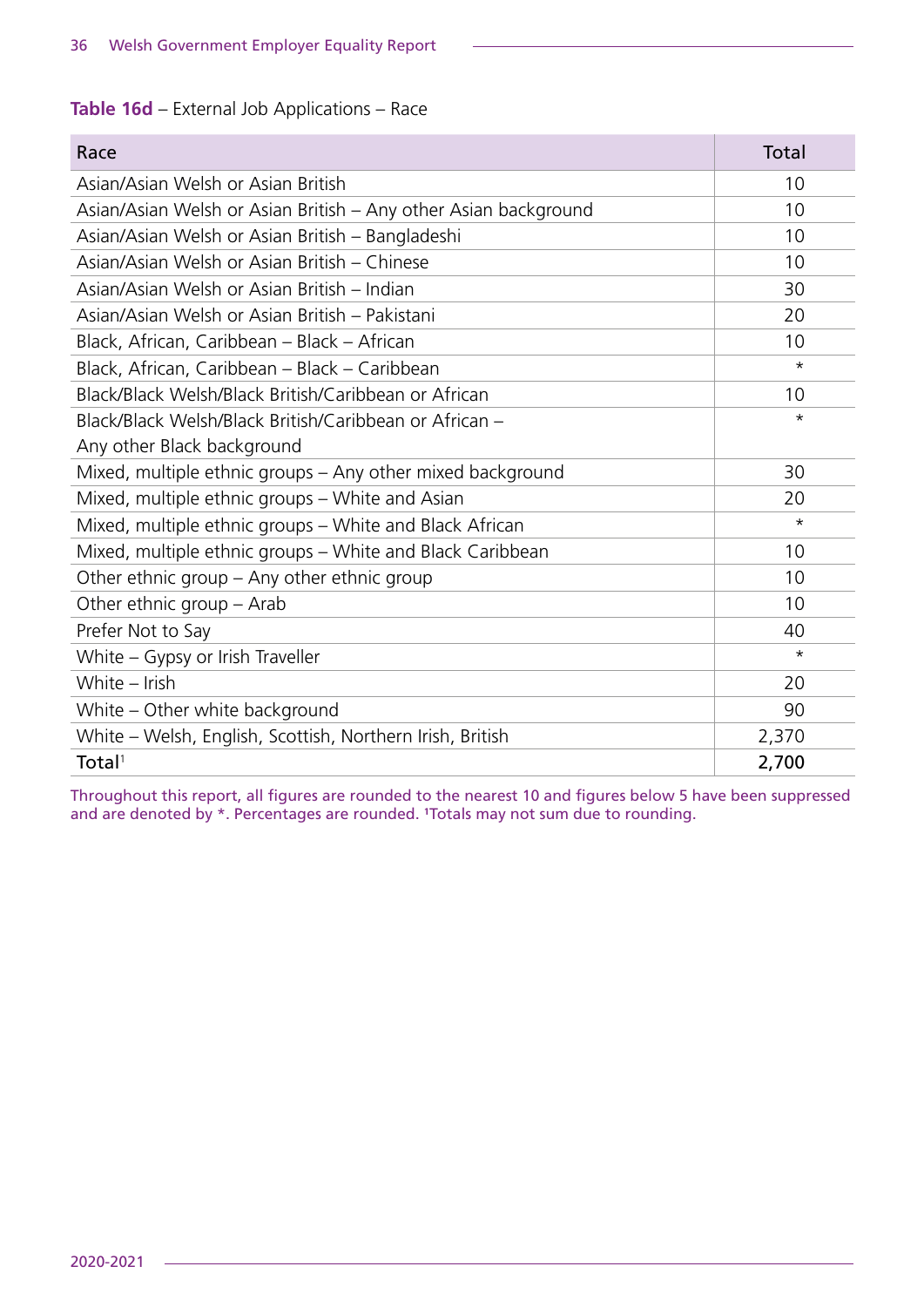#### **Table 16e** – External Job Applications – Religion or Belief

| Religion/Belief    | Total          |
|--------------------|----------------|
| Agnosticism        | 280            |
| Atheism            | 380            |
| Baha'i             | $\star$        |
| <b>Buddhism</b>    | 20             |
| Christianity       | 980            |
| Hinduism           | 30             |
| Humanism           | 10             |
| Jainism            | $\overline{0}$ |
| Judaism            | $\star$        |
| Islam              | 50             |
| No Religion        | 760            |
| Other Religion     | 20             |
| Paganism           | 10             |
| Prefer Not to Say  | 160            |
| Rastafarianism     | $\star$        |
| Sikhism            | 10             |
| Tao                | $\star$        |
| Total <sup>1</sup> | 2,700          |

#### **Table 16f** – External Job applications – Sexual Orientation

| <b>Sexual Orientation</b> | Total |
|---------------------------|-------|
| Heterosexual/straight     | 2,380 |
| Other Sexual Orientation  | 200   |
| Prefer Not to Say         | 130   |
| Total <sup>1</sup>        | 2,700 |

#### **Table16g** – External Job Applications – Marriage/Civil Partnership

| <b>Married/Civil Partnership</b> | Total |
|----------------------------------|-------|
| No                               | 1,430 |
| Prefer Not to Say                | 60    |
| Yes                              | 1,210 |
| Total <sup>1</sup>               | 2,700 |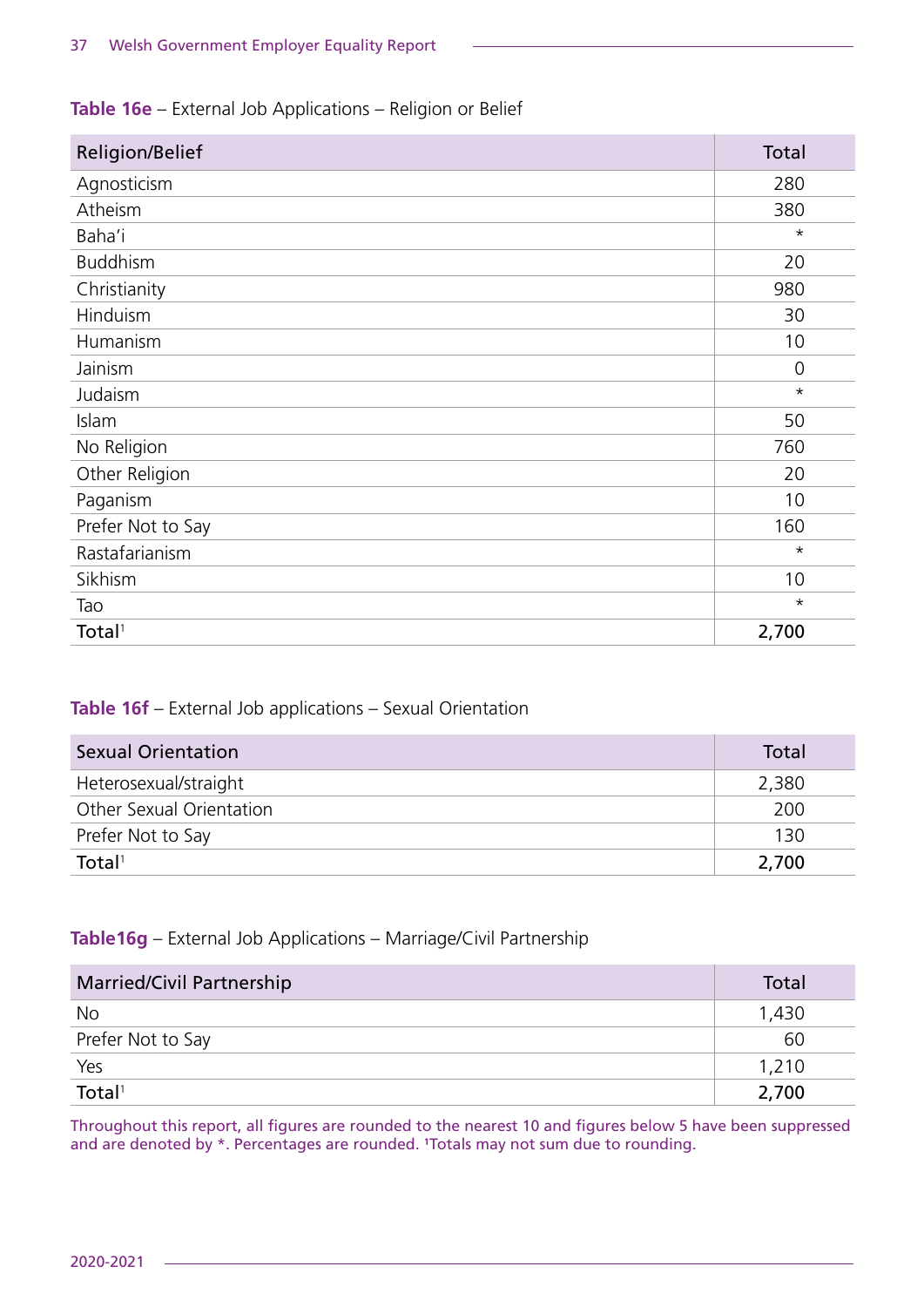**Table 16h** – External Job Applications – Gender Reassignment (Same as sex assigned at birth)

| <b>Gender Reassignment (Same)</b> | Total <sup>1</sup> |
|-----------------------------------|--------------------|
| No                                | 10                 |
| Prefer Not to Say                 | 30                 |
| Yes                               | 2,660              |
| Total <sup>1</sup>                | 2,700              |

#### **Table 16i** – External Job Applications – Pregnancy

| Currently Pregnant/Pregnant in Past Year | Total <sup>1</sup> |
|------------------------------------------|--------------------|
| No                                       | 2,620              |
| Prefer Not to Say                        | 50                 |
| Yes                                      | 40                 |
| Total <sup>1</sup>                       | 2,700              |

#### **Table16j** – External Job Applications – Maternity Leave in Past Year

| Maternity Leave in Past Year | Total <sup>1</sup> |
|------------------------------|--------------------|
| No                           |                    |
| Not Known/Not Requested      | 2,660              |
| Yes                          | 30                 |
| Total <sup>1</sup>           | 2,700              |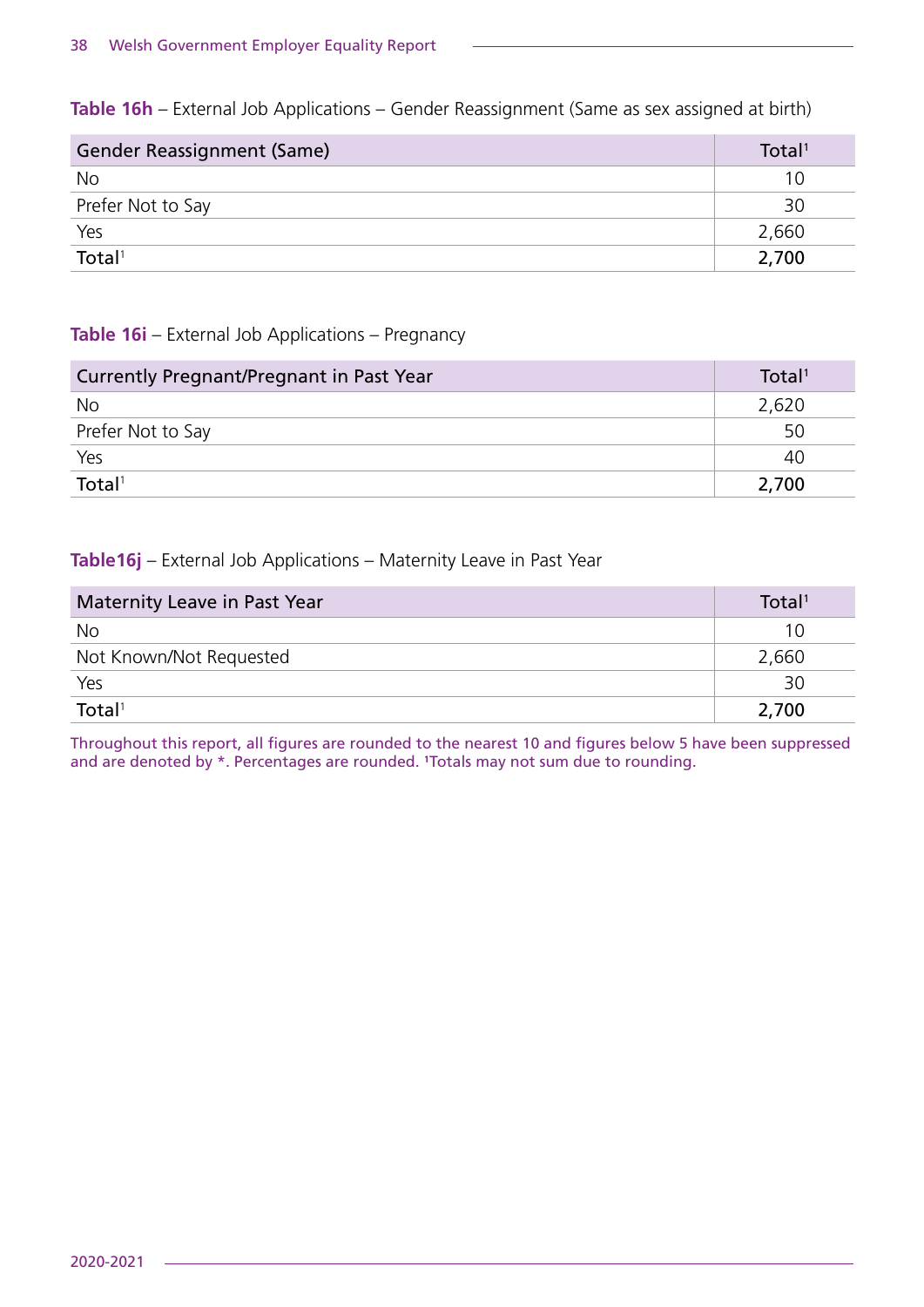Internal Job Applications (Employees who have applied to change positions – 1 April 2020 – 31 March 2021). All Grades.

| Table 17a – Internal Job Applications – Sex |
|---------------------------------------------|
|                                             |

| Sex                | Not taken<br>forward*** | Unsuccessful | Successful | Total    |
|--------------------|-------------------------|--------------|------------|----------|
| Female             | $\star$                 | 540          | 70         | 610      |
| Male               | 10                      | 380          | 40         | 420      |
| Not Declared       |                         | 10           | $\star$    | 10       |
| Prefer Not to Say  |                         | $\star$      | $\star$    | $^\star$ |
| Total <sup>1</sup> | 10                      | 930          | 110        | 1,050    |

#### **Table 17b** – Internal Job Applications – Age

| Age Range          | Not taken<br>forward*** | Unsuccessful | Successful     | Total    |
|--------------------|-------------------------|--------------|----------------|----------|
| $16 - 24$          | $\overline{0}$          | 20           | 0              | 20       |
| 25-29              | $\star$                 | 90           | 10             | 100      |
| 30-34              | $\star$                 | 120          | 20             | 140      |
| 35-39              | $\star$                 | 180          | 30             | 210      |
| 40-44              | $\star$                 | 170          | 20             | 190      |
| 45-49              | $\star$                 | 150          | 10             | 160      |
| 50-54              | $\star$                 | 110          | 10             | 120      |
| 55-60              | $\mathbf 0$             | 70           | $\star$        | 70       |
| 60-64              | $\overline{0}$          | 20           | 0              | 20       |
| $65+$              | $\overline{0}$          | $\star$      | $\overline{0}$ | $^\star$ |
| Not Declared       | $\overline{0}$          | $\star$      | $\star$        | $^\star$ |
| Prefer Not to Say  | $\overline{0}$          | 20           | $\star$        | 20       |
| Total <sup>1</sup> | 10                      | 930          | 110            | 1,050    |

#### **Table 17c** – Internal Job Applications – Disability

| <b>Disability</b>  | Not taken<br>forward*** | Unsuccessful | Successful | Total   |
|--------------------|-------------------------|--------------|------------|---------|
| <b>Disabled</b>    | $\star$                 | 70           | $\star$    | 80      |
| Not Declared       |                         | $\star$      | $\star$    | $\star$ |
| Not Disabled       | 10                      | 830          | 100        | 940     |
| Prefer Not to Say  |                         | 30           | 10         | 30      |
| Total <sup>1</sup> | 10                      | 930          | 110        | 1,050   |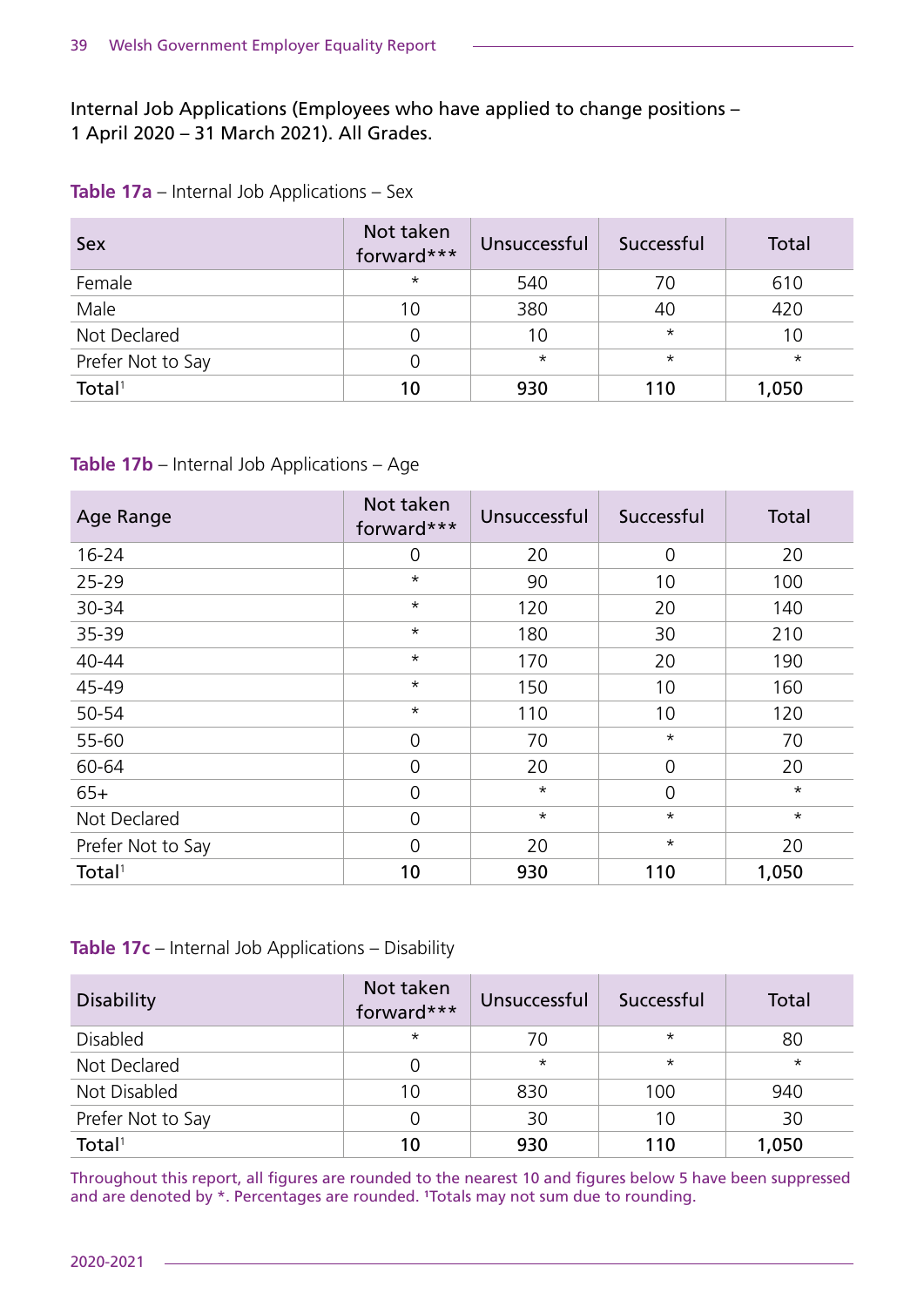**Table 17d** – Internal Job Applications – Race

| Race                                                                                    | Not taken<br>forward*** | Unsuccessful | Successful          | Total    |
|-----------------------------------------------------------------------------------------|-------------------------|--------------|---------------------|----------|
| Asian/Asian Welsh or<br>Asian British                                                   | 0                       | $^\star$     | $\overline{0}$      | $^\star$ |
| Asian/Asian Welsh or<br>Asian British - Bangladeshi                                     | $\overline{0}$          | $^\star$     | $\overline{0}$      | $^\star$ |
| Asian/Asian Welsh or<br>Asian British - Chinese                                         | $\overline{0}$          | $^\star$     | $^\star$            | $^\star$ |
| Asian/Asian Welsh or<br>Asian British - Indian                                          | $\overline{0}$          | 10           | $\overline{0}$      | 10       |
| Asian/Asian Welsh or<br>Asian British - Pakistani                                       | 0                       | 10           | $\overline{0}$      | 10       |
| Black, African, Caribbean -<br>Black - African                                          | $\overline{0}$          | $^\star$     | $\overline{0}$      | $^\star$ |
| Black, African, Caribbean -<br>Black - Caribbean                                        | 0                       | $^\star$     | 0                   | $^\star$ |
| Black/Black Welsh/Black<br>British/Caribbean or African                                 | $\overline{0}$          | $^\star$     | $\overline{0}$      | $^\star$ |
| Black/Black Welsh/Black<br>British/Caribbean or African -<br>Any other Black background | $\overline{0}$          | $^\star$     | $\overline{0}$      | $^\star$ |
| Mixed, multiple ethnic groups -<br>Any other mixed background                           | $\overline{0}$          | $^\star$     | $\overline{0}$      | $^\star$ |
| Mixed, multiple ethnic groups -<br>White and Asian                                      | $\overline{0}$          | $^\star$     | $^\star$            | $^\star$ |
| Mixed, multiple ethnic groups -<br>White and Black African                              | 0                       | $^\star$     | $\overline{0}$      | $^\star$ |
| Mixed, multiple ethnic groups -<br>White and Black Caribbean                            | $\overline{0}$          | $^\star$     | $\mathbf 0$         | $^\star$ |
| Not Declared                                                                            | $\mathbf 0$             | $^\star$     | $^\star$            | $^\star$ |
| Other ethnic group -<br>Any other ethnic group                                          | $\mathbf 0$             | 10           | $\mathsf{O}\xspace$ | 10       |
| Other ethnic group - Arab                                                               | $\overline{0}$          | $\star$      | $\overline{0}$      | $\star$  |
| Prefer Not to Say                                                                       | $\overline{0}$          | 20           | $^\star$            | 20       |
| White - Irish                                                                           | $\overline{0}$          | 10           | $\overline{0}$      | 10       |
| White - Other white<br>background                                                       | $\mathsf{O}\xspace$     | 10           | $^\star$            | 20       |
| White - Welsh, English, Scottish,<br>Northern Irish, British                            | $\overline{0}$          | 840          | 100                 | 950      |
| Total <sup>1</sup>                                                                      | 10                      | 930          | 110                 | 1,050    |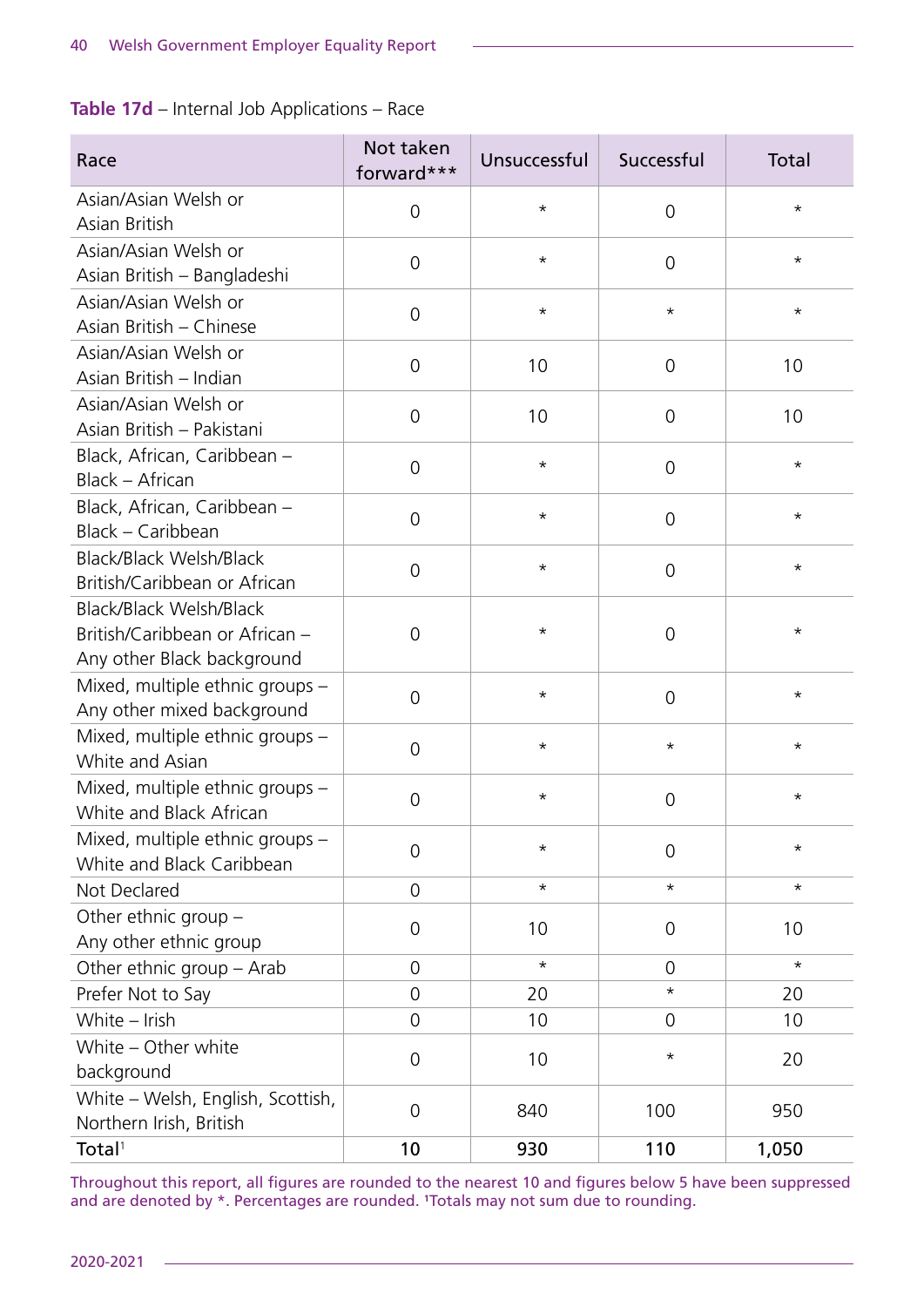| Religion/Belief    | Not taken<br>forward*** | Unsuccessful | Successful     | Total   |
|--------------------|-------------------------|--------------|----------------|---------|
| Agnosticism        | $\star$                 | 60           | 10             | 70      |
| Atheism            | $\star$                 | 100          | 10             | 100     |
| <b>Buddhism</b>    | $\overline{0}$          | $\star$      | $\star$        | $\star$ |
| Christianity       | $\star$                 | 360          | 50             | 420     |
| Hinduism           | $\overline{0}$          | $\star$      | $\overline{0}$ | 0       |
| Humanism           | $\overline{0}$          | $\star$      | $\star$        | $\star$ |
| Islam              | $\overline{0}$          | $\star$      | $\star$        | $\star$ |
| No Religion        | $\overline{0}$          | 10           | $\overline{0}$ | 10      |
| Not Declared       | $\overline{0}$          | $\Omega$     | $\star$        | $\star$ |
| Other Religion     | $\star$                 | 300          | 30             | 340     |
| Paganism           | $\overline{0}$          | 10           | $\star$        | 10      |
| Prefer Not to Say  | $\star$                 | 80           | 10             | 90      |
| Sikhism            | $\overline{0}$          | $^\star$     | $\Omega$       | $\star$ |
| Total <sup>1</sup> | 10                      | 930          | 110            | 1,050   |

#### **Table 17e** – Internal Job Applications – Religion or Belief

#### **Table 17f** – Internal Job Applications – Sexual Orientation

| <b>Sexual Orientation</b> | Not taken<br>forward*** | Unsuccessful | Successful | Total   |
|---------------------------|-------------------------|--------------|------------|---------|
| Heterosexual/straight     | 10                      | 820          | 90         | 920     |
| Not Declared              |                         | $\star$      | $\star$    | $\star$ |
| Other Sexual Orientation  |                         | 50           | 10         | 60      |
| Prefer Not to Say         | $\star$                 | 60           | 10         | 70      |
| Total <sup>1</sup>        | 10                      | 930          | 110        | 1,050   |

#### **Table 17g** – Internal Job Applications – Marriage/Civil Partnership

| <b>Married/Civil Partnership</b> | Not taken<br>forward*** | Unsuccessful | Successful | Total   |
|----------------------------------|-------------------------|--------------|------------|---------|
| <b>No</b>                        | 10                      | 430          | 40         | 470     |
| Not Declared                     |                         | $\star$      | $\star$    | $\star$ |
| Prefer Not to Say                | $\star$                 | 20           | 10         | 30      |
| Yes                              | 10                      | 480          | 60         | 540     |
| Total <sup>1</sup>               | 10                      | 930          | 110        | 1,050   |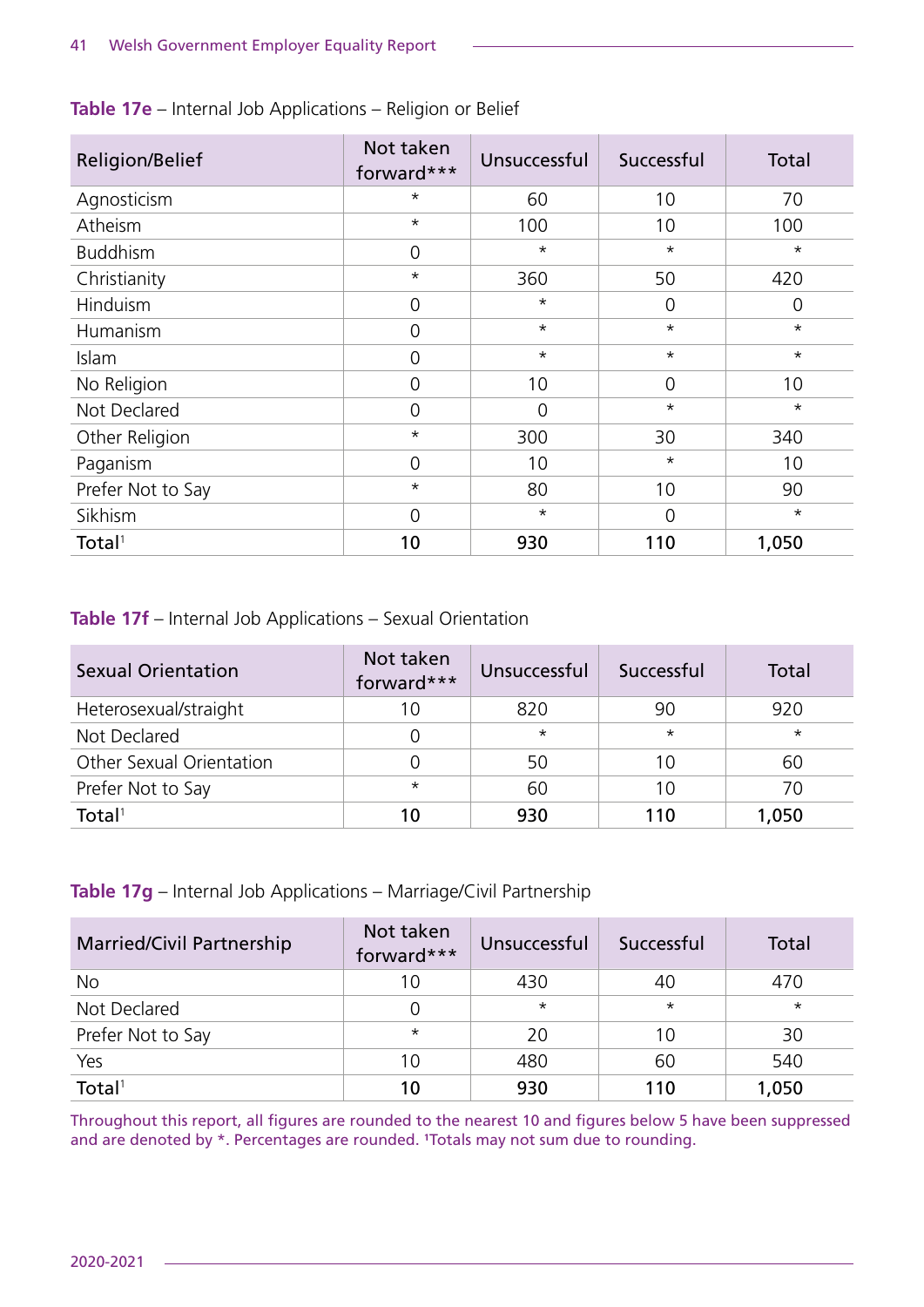| <b>Gender Reassignment (Same)</b> | Not taken<br>forward*** | Unsuccessful | Successful | Total   |
|-----------------------------------|-------------------------|--------------|------------|---------|
| No                                |                         | $\star$      | $\star$    | $\star$ |
| Not Declared                      |                         | $\star$      | $\star$    | $\star$ |
| Prefer Not to Say                 |                         | 10           | $\star$    | 10      |
| Yes                               | 10                      | 920          | 100        | 1,030   |
| Total <sup>1</sup>                | 10                      | 930          | 110        | 1,050   |

**Table 17h** – Internal Job Applications – Gender Reassignment (Same as sex assigned at birth)

#### **Table 17i** – Internal Job Applications – Pregnant/Pregnant Past Year

| <b>Currently Pregnant/Last Year</b> | Not taken<br>forward*** | Unsuccessful | Successful | Total   |
|-------------------------------------|-------------------------|--------------|------------|---------|
| No                                  | 10                      | 890          | 100        | 1,010   |
| Not Declared                        |                         | $\star$      | $\star$    | $\star$ |
| Prefer Not to Say                   | $\star$                 | 10           | $\star$    | 20      |
| Yes                                 | $\star$                 | 20           |            | 20      |
| Total <sup>1</sup>                  | 10                      | 930          | 110        | 1,050   |

#### **Table 17j** – Internal Job Applications – Maternity Leave in Past Year

| Maternity Leave in Past Year | Not taken<br>forward*** | Unsuccessful | Successful | Total |
|------------------------------|-------------------------|--------------|------------|-------|
| No                           |                         | 20           |            | 20    |
| Unknown/Not Requested        | 10                      | 910          | 110        | 1,030 |
| Yes                          |                         | 20           |            | 20    |
| Total <sup>1</sup>           | 10                      | 930          | 110        | 1,050 |

\*\*\* Not taken forward means candidate withdrew application/didn't attend assessment, vacancy was withdrawn or offer declined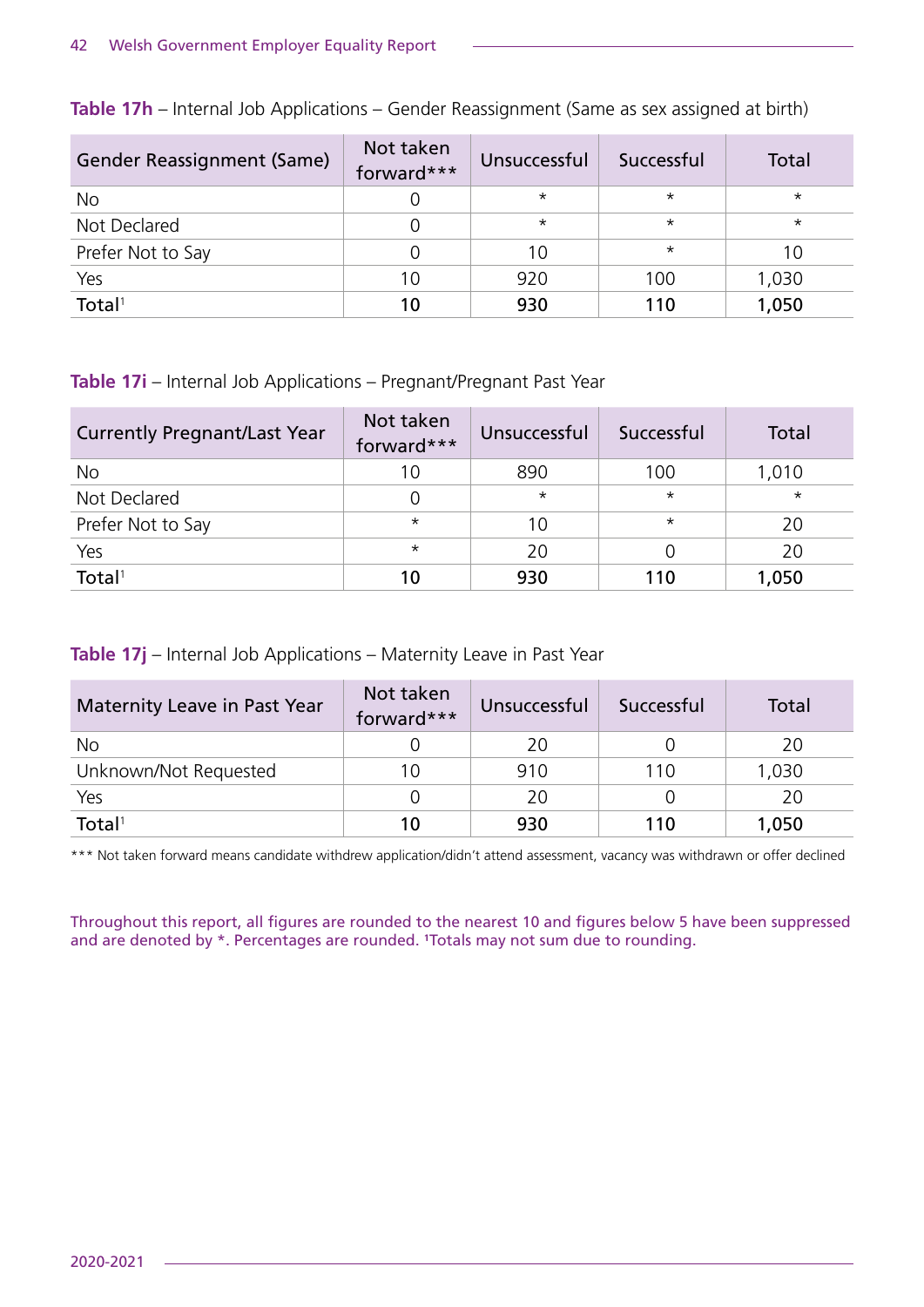## Outreach Activities

During 2020-21 we increased our targeted outreach focusing on Black, Asian and Minority Ethnic people and disabled people. We delivered a successful outreach campaign for the external SCS recruitment scheme in August 2020. COVID-19 has meant we have had to adapt our thinking and the way we communicate with the public and external stakeholders. Our live virtual engagement sessions along with an extensive outreach and social media campaign resulted in 538 applications from a diverse field of applicants. The live virtual events provided a platform to showcase the benefits of working for the Welsh Government, the different experience gained by working for a devolved Government and our flexible approach to remote working in a current and post COVID-19 world. The success of this outreach can be seen in both the numbers and diversity of applications that we received.

### Placement Schemes

Due to the COVID-19 restrictions and with most Welsh Government staff working from home, we have temporarily suspended our work experience placements.

In the meantime, we are developing a placements and pathways plan which will include targeted schemes to enable under-represented groups to undertake work experience and help us develop a pipeline of future employees. Simplifying our offerings and creating a structured approach for placements will align us with our Workforce Equality, Diversity and Inclusion Strategy 2021-2026.

We continue to support the Windsor Fellowship Scheme to offer work experience for undergraduates/graduates from an ethnic minority background. We offered two 52 weeks placement in November 2020 and we are working with the Windsor Fellowship Programme Manager to secure placements in 2022.

### Apprenticeship Scheme

Following a large scale outreach campaign undertaken in 2019, in 2020 the Welsh Government welcomed 66 new apprentices to the organisation. 60 on the Business Administration Apprenticeship Scheme and 6 on the Digital, Data and Technology (DDaT) Scheme.

• 59% of the apprentices were female, 41% male, 8% from Black, Asian and Minority Ethnic backgrounds, 93% were white and 5% declared as disabled people.

## The 'Great Place to Work for Veterans' Initiative

In November 2020, the Welsh Government joined other early adopter government departments in introducing the 'Great Place to Work for Veterans' initiative. As a result, veterans who meet the minimum criteria for a role will progress to the next stage of recruitment selection. Since 9 November, all externally advertised roles are selected for the initiative, and can be either temporary or permanent, and at any grade.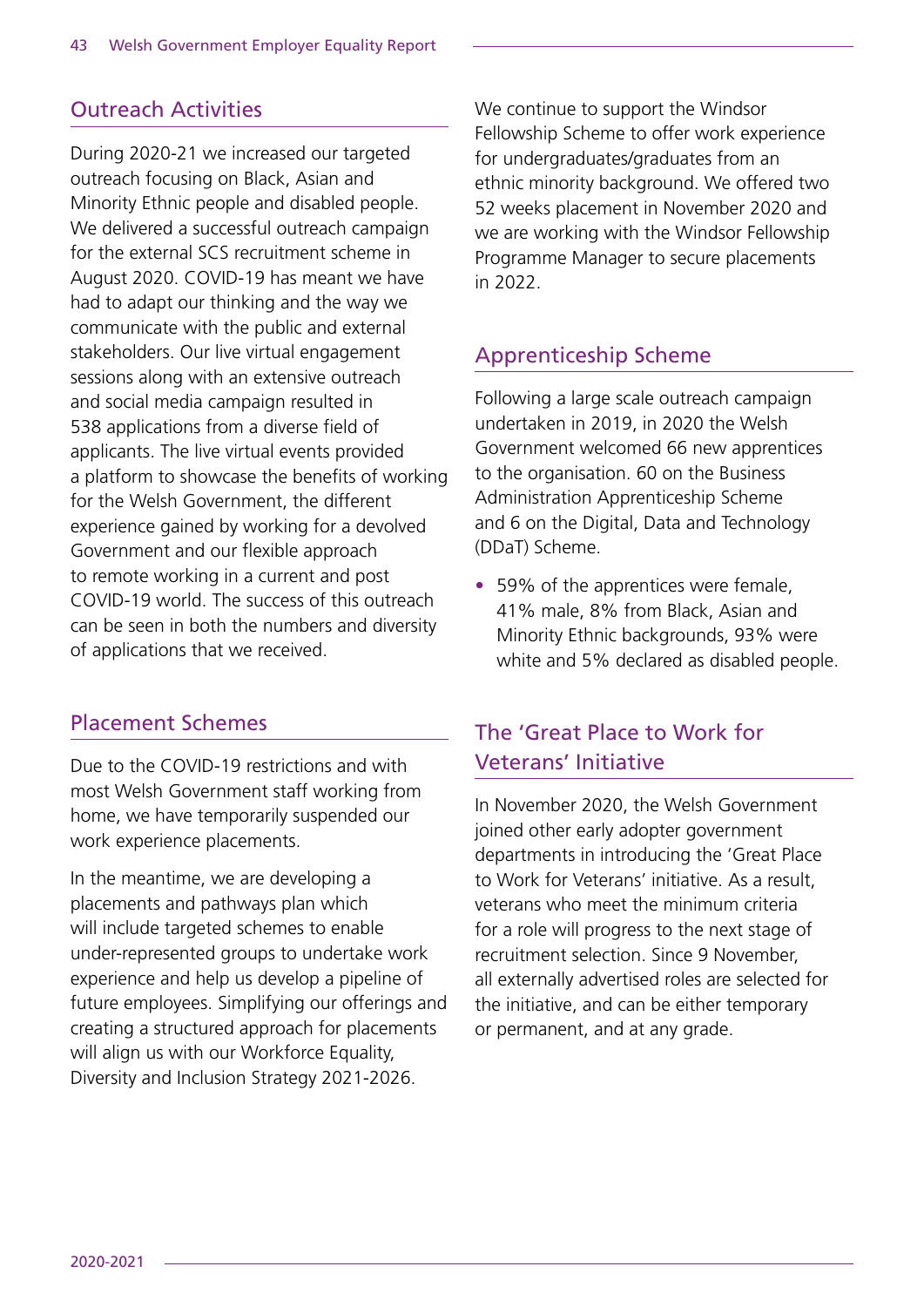## Forward look

The 2021-2022 report will demonstrate how we built on the success of the outreach approaches adopted for the previous schemes. This will include a large external recruitment outreach campaign to recruit people for the Welsh Government apprenticeship scheme across the organisation.

We will continue to use our recruitment campaigns to support us in building a workforce that's more representative of the communities we serve and increase applications from groups currently under represented in the Welsh Government including Black, Asian and Ethnic Minority communities, people from disadvantaged communities and disabled people.

We are planning to run three separate apprenticeship schemes in 2022, a Digital apprenticeship, a Business Administration apprenticeship and a Finance Professions apprenticeship. We are planning to run a comprehensive outreach campaign to support these schemes including engaging with schools, universities, external diversity and disability originations and communities across Wales to ensure a wide, diverse field of candidates. We will be running a mixture of virtual and face-to-face information sessions (providing it is safe to do so) prior to the launch and in parallel with the advert.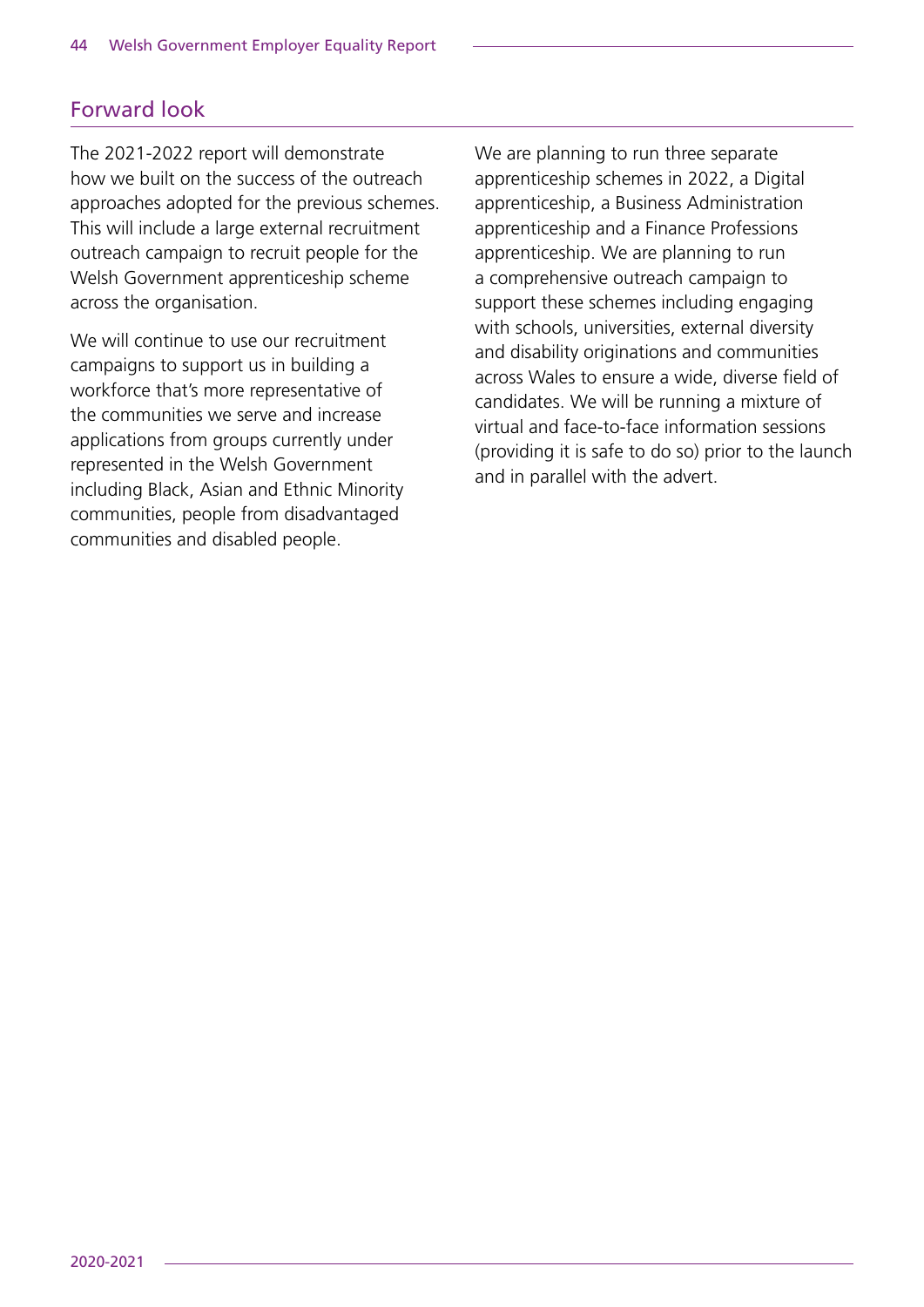# Chapter 4

# **Supporting our Staff and Being an Employer of Choice**

# Staff Diversity Networks

In 2020-21 Welsh Government had four staff diversity networks:

- Disability Awareness and Support Group (DAAS)
- Minority Ethnic Staff Network (MESN)
- PRISM Network (LGBTI+)
- Women Together Network (WTN)

The networks are self-governing and nominate their own representatives who liaise with Welsh Government as an employer. They aim to support members by providing a safe and effective forum to share ideas and address issues as they arise. They provide opportunities for coaching, mentoring, training and attending events. They also work with the organisation to positively influence our policies and practices. The network Chairs are members of the Diversity and Inclusion Steering Group.

# Staff Networks' Achievements During the Year

All staff networks and peer support groups have worked extraordinarily hard to support their members over this difficult period.

#### Disability Awareness and Support Group (DAAS):

DAAS continued to hold virtual meetings for their members throughout the year as well as publishing a regular newsletter. The network worked closely with the Welsh Government on the provision of accessible ICT (hardware and software); helped staff requiring reasonable adjustments (including when equipment and furniture was required while working from home); contributed to HR policy development, equality impact assessments and risk assessments; in addition to providing support to disabled staff and line managers. They also continued to promote the new organisational definition of the social model of disability and raised awareness of its importance in driving equality for disabled people generally, including its adoption into our employment procedures specifically.

#### Minority Ethnic Staff Network (MESN):

MESN has continued to carry out its core aims of advising the organisation and supporting its members. In January 2021 a new set of objectives for the year was introduced which set out some of the projects MESN would be pursuing in the calendar year, all of which have been progressing well. On the advice side, the network has undertaken a number of initiatives including the provision of detailed suggestions on the drafting of the Race Equality Action Plan and comments on other policies. The network has also begun to engage with the organisation about developing discrimination training for all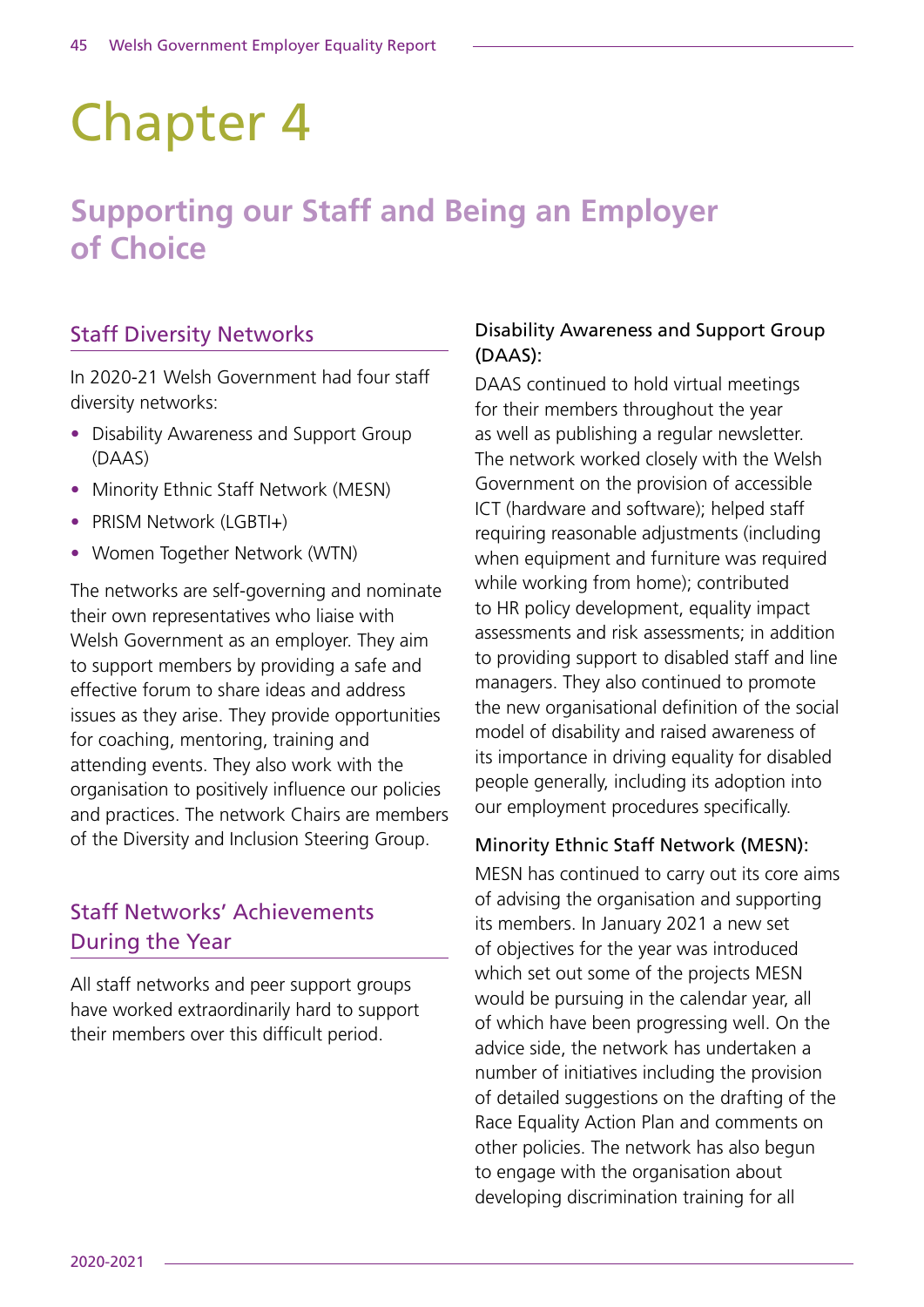colleagues. More generally, the Co-chairs and other members have engaged constructively with senior management on a range of issues. Discussion groups are being organised to allow colleagues to talk about race and related issues informally and without awkwardness. Regarding support, MESN continues to provide informal advice and support to colleagues suffering discrimination and has recruited volunteer members to assist colleagues suffering racial prejudice. Other initiatives include working with the organisation to re-shape the Black, Asian and Minority Ethnic Leadership programme.

#### PRISM:

PRISM continued to provide support to its members virtually over this period. They engaged with the organisation on the development and revision of HR policies and Equality Impact Assessments and attended Diversity & Inclusion Steering Group meetings. PRISM also contributed to the organisation's internal and external communications marking notable LGBT+ dates during the year.

#### Women Together:

As a result of COVID-19, the Women Together Network has changed its approach to supporting its members and allies. They have been holding fortnightly virtual check in and chat sessions to support members and give them an opportunity to share their views. The Network has launched a successful virtual book and film club for members to meet more socially and share their views on books and media they have enjoyed, and have extended this to include Welsh language texts. The Women Together Network held virtual events to celebrate White Ribbon Day and International Women's Day and facilitated sessions for members to feed in to the Let's Talk strategies, as well as providing feedback on other corporate initiatives, HR policies and impact assessments.

Alongside MESN, Women Together was pleased to have supported a project to explore the evidence to help the organisation understand the experiences of Black, Asian and Minority Ethnic colleagues and specifically women of colour in Welsh Government and how both networks could better support members. This report Running against the Wind was published in March 2021. The report made a number of recommendations to the organisation as well as to the Women Together and MESN networks themselves. Both MESN and Women Together have factored the recommendations into their work plans and work is underway to respond to those recommendations.

Women Together are also running a Network sub-group examining the issues around addressing female under-representation in senior grades and age-related barriers to promotion facing women in Welsh Government.

During the year, they have welcomed a new Co-Chair and been supported by a dedicated steering group.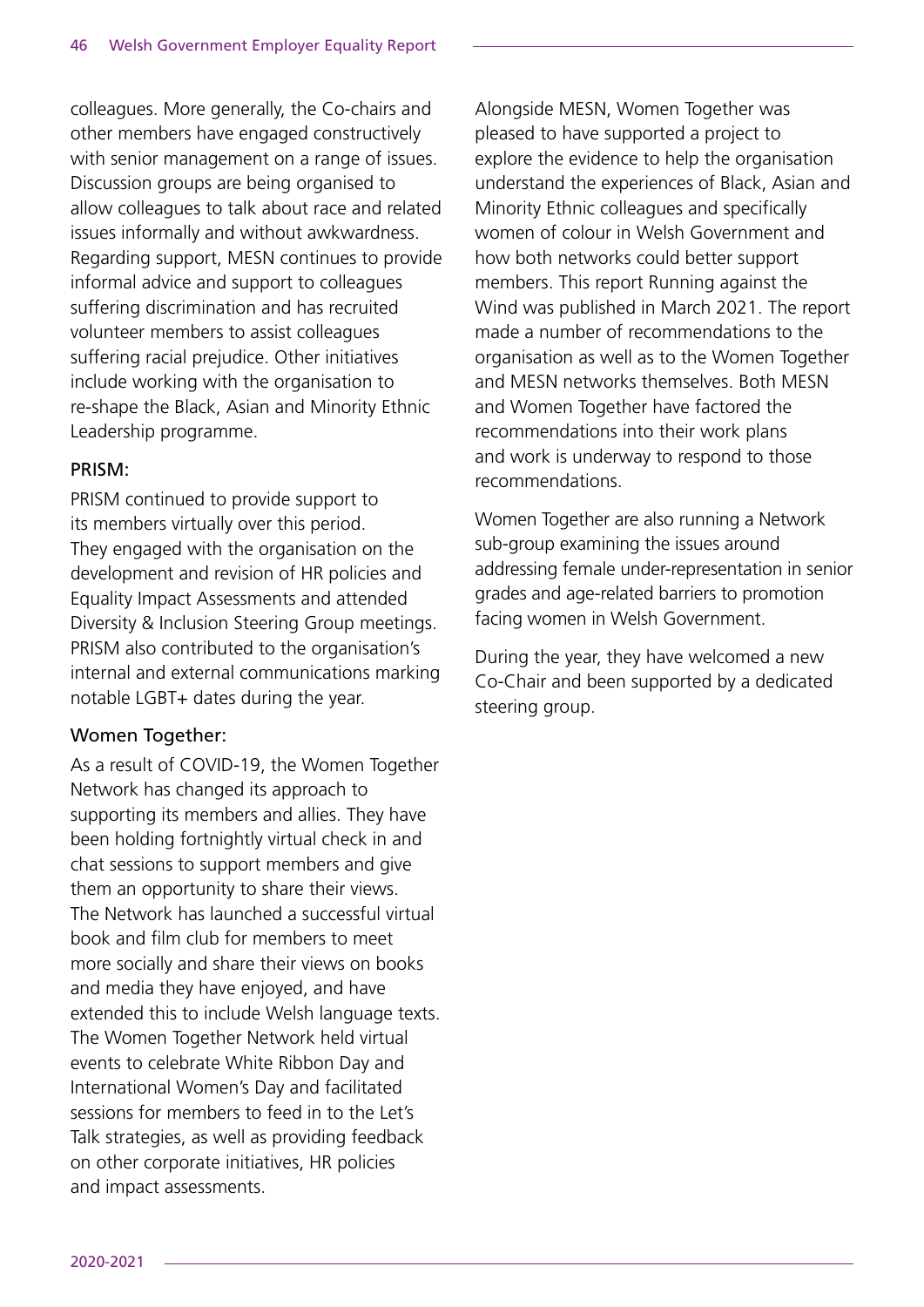### Informal Networks

We also have a number of informal peer support group networks:

- Carers Network.
- Mind Matters (Mental Health) Network.
- Autism Spectrum (AS) Network.
- Adoption and Fostering Network.
- Christian Fellowship.
- Stammering Network.
- Tinnitus Network.
- Home Alone Network.

#### Mind Matters:

As the pandemic struck, the importance of supporting good mental health and wellbeing gained a significant focus for everyone and Mind Matters switched to an entirely virtual offer. Though not a formal network, Mind Matters engaged more across the organisation supporting HR, Comms and Engagement, L&D, the other networks and peer support teams and anyone else who needed their support.

The Mind Matters team drew together a wealth of information and opportunities and started up a monthly newsletter, including personal blogs from colleagues and hints and tips from members. 'Drop in and Chat's took place alongside Lunch and Learns on topics including hypnotherapy and lucid dreaming with virtual events for Mental Health Awareness Week, World Mental Health Day and Time To Talk Day. The in-person cuppa/ chat matching became a regular virtual offer across the year enabling lots of people to connect and network and develop their own peer support teams. They established a virtual craft/chat group with members from across Wales who met regularly (and still do). They shared a resilience worksheet to help people develop their own wellbeing action

plans and continued to promote any offers from other volunteers across the organisation including exercise, the mindfulness volunteers, the home-alone network and numerous other amazing opportunities. They supported the 4 pilot sessions of "The Work That Reconnects", supporting the development of personal resilience and wider skills when faced with huge challenges such as Climate Change, which felt particularly relevant during a pandemic.

The Mind Matters team regularly delivered presentations to teams of all sizes across Welsh Government to talk about the importance of supporting our own and each other's wellbeing. Mind Matters worked with the news team and invited contributions from across their membership and the wider organisation to publish The Hope Board which told of colleagues' plans and hopes and shared what people missed in the changed world.

Mind Matters continued to support campaigns including Let's Talk Respect and took part in the Permanent Secretary's Let's Talk – Equality and Diversity session in October 2020 and was asked to consider becoming a formal network. Engagement with members and the wider organisation led to the decision to switch from a peer support group to a formal Network.

#### Tinnitus Support Group:

The Tinnitus Support Group was established in November 2020 attracting wide interest with many people joining in, signing up to group discussions and sending messages of support. The group has bi-monthly meetings to discuss people's experiences and coping strategies. Many colleagues with tinnitus and related problems had felt isolated and have welcomed the opportunity to share experiences and approaches to managing their situation. The group has worked closely with the ICT Team on the rollout of the flexible working tools and welcomed the availability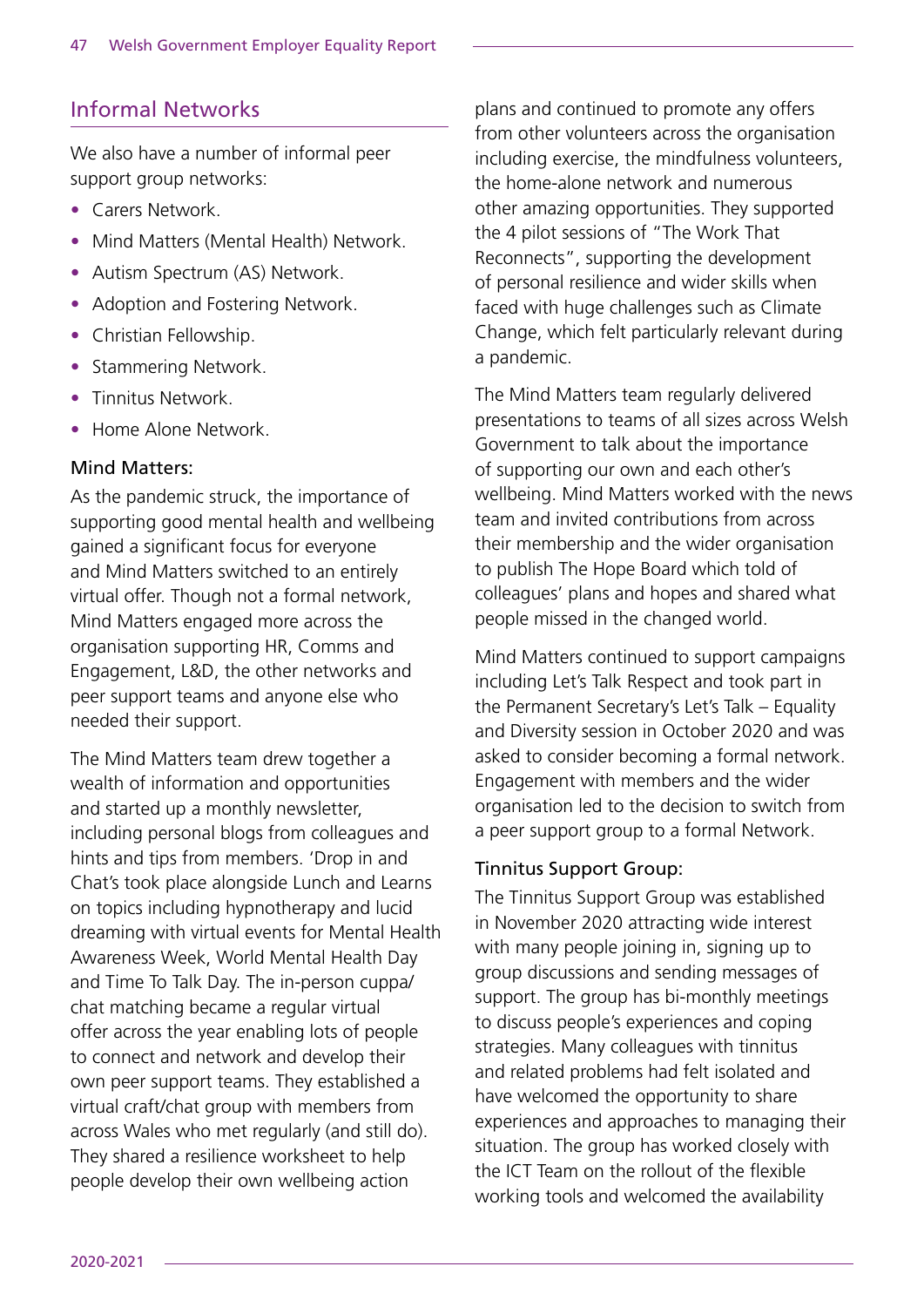of Dolby audio enhancement software and the enhanced range of headsets and speakers. During the summer months they held a number of guest speaker sessions on a range of topics including reasonable adjustments and how people with tinnitus can benefit from them. During another session they heard from a tinnitus researcher in the NHS who talked about tinnitus from the point of view of a practitioner and explained how research can help understand the role of hearing aids in tinnitus treatment. At the end of the summer, the group organised a members' survey. There was a fantastic response and the group is now analysing the feedback. The emerging main themes centre on the individuality of the ways that tinnitus is experienced and managed. It is hoped the range of approaches described will add to the knowledge of tinnitus within the organisation, and lead to greater appreciation of the strategies that can be used to assist and support colleagues who live with it.

# Support for Staff and Benefits

Welsh Government aims to be an employer of choice, to encourage a diverse and talented workforce. There are many benefits to working for us. There are flexible working options, including part time/job share, term time working and compressed hours. Most posts are location neutral and most staff are able to work flexibly, and from different locations. Full time employees are entitled to 31 days annual leave, plus 10 public and privilege days' leave. Our suite of family leave policies are

generous and all our policies are fully inclusive. We provide disability special leave and reasonable adjustments for staff, in both the workplace and during the recruitment process. We have dedicated Health & Safety and Occupational Health Teams and an Employee Assistance programme that is available 24 hours a day, 365 days a year.

We aim to offer learning and development opportunities and volunteering days for all staff and ensure that they are accessible to all. Everyone who works at the Welsh Government is entitled to five days per year to focus on their learning and development. Career breaks are an option to study, travel, or do voluntary work.

We aim to provide accessible, pleasant workspaces, with suitable rooms for prayer or mindfulness; appropriate spaces for nursing staff and both single sex and gender neutral facilities.

Over the year, we have been forced to increase remote working and are continuing to work flexibly, developing a suite of 'SmartWorking' policies and processes, including Team Charters. The most important aspect of successful SmartWorking is the conversation teams, individuals and managers have about how they will support each other and work together to deliver our policy priorities, functions or services. This will include where our priorities are best delivered and for some individuals or teams that may be in the office or another location. We continue to be responsive to the public health situation and follow public health advice.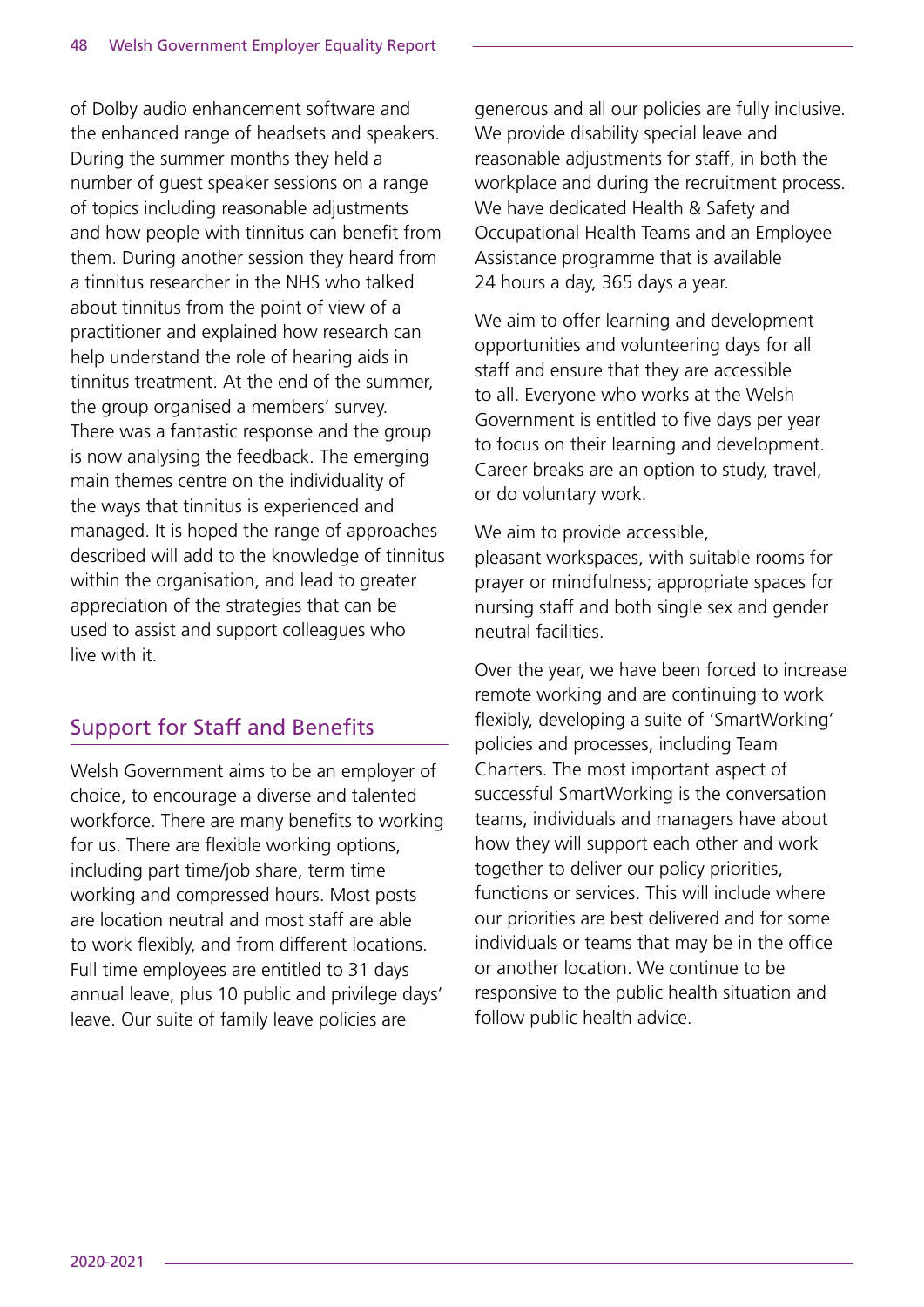# Social Partnership

In Welsh Government, the relationship between the employer and trade unions is based on social partnership. We believe our goals can best be achieved by management and trade unions working together.

Our 3 recognised trade unions are:

- PCS;
- Prospect;
- FDA.

This relationship is underpinned by a partnership agreement. This sets out how our unions work with Welsh Government on issues such as:

- pay;
- terms and conditions:
- policies and procedures:
- organisational change.

Our Welsh Government trade union colleagues work together to give their members a real say in the workplace. They make sure that the interests of their members are promoted and protected. They also help reduce inequalities and improve terms and conditions.

During the year, the TUS worked in partnership with the organisation on the review and development of HR policies.

The Welsh Government has an excellent track record of working in partnership with its trade unions. We encourage staff to get involved. We support staff to join a recognised trade union, to ensure their voice is heard in the workplace and to learn more about trade unions and partnership working.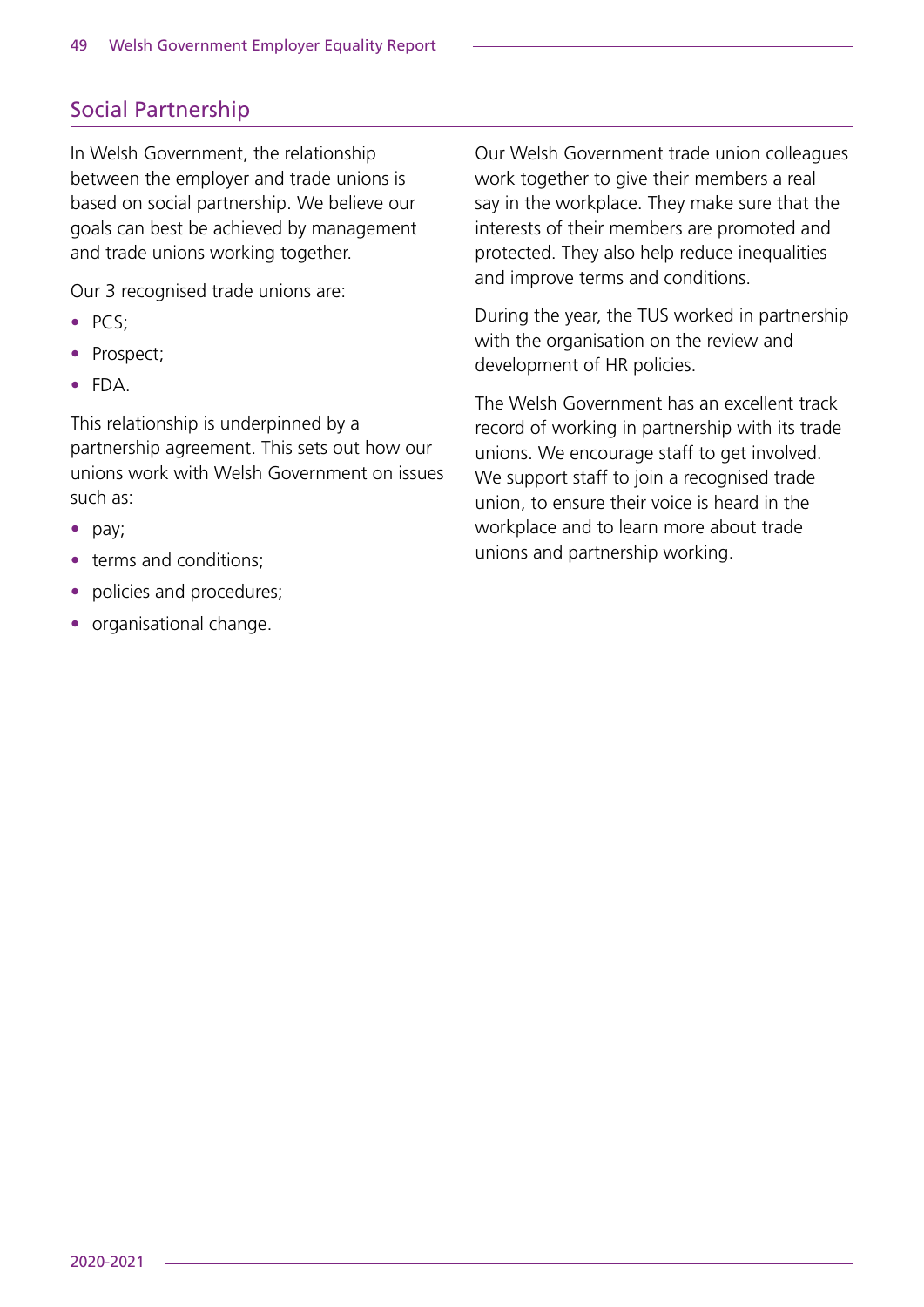# Chapter 5

# **Reward and Recognition**

# Workplace Diversity Benchmarking, Accreditation & Awards

During this period, we retained Disability Confident Level 3 (Leader) accreditation; signed Victim Support's Race Hate Charter; remained Stonewall Diversity Champion scheme members; members of Business in the Community's Employers for Race Charter and EHRC's Working Forward campaign.

### Business in the Community Responsible Business Award

In November 2020, Minority Ethnic Staff Network (MESN) and Welsh Government were named in Business in the Community Cymru's Responsible Business Awards. Given the extraordinary circumstances during the year, BITC decided to recognise the leadership and excellence of all the finalists under the title BITC Cymru's 2020 Responsible Business Champions.

The award was in the Diversity & Inclusion category, for progressing race equality, diversity and inclusion.

The submission from MESN impressed the judging panel with their work supporting members and assisting corporate developments such as the Black, Asian and Minority Ethnic development programme; playing a large role in the Reverse Mentoring Programme; the Let's Talk Respect campaign and outreach for our apprenticeship programmes.

## Welsh Government Valuing Diversity Award

The Welsh Government awards did not take place this year, due to the pandemic.

### People Survey

#### Welsh Government Civil Service People Survey October 2020

The Welsh Government participated in the Civil Service People Survey, which is a UK-wide survey conducted with around 100 organisations, between the 5th and 30th October 2020. The survey obtains staff views about their experience of working in the Welsh Government to help us to understand what we need to do to make the organisation a great place to work and to provide the best service we can to the people and communities of Wales.

Engagement levels in the Welsh Government were at their highest since the survey's inception, with an *Employee Engagement Index*  score of 69%, a 3 percentage point increase from the previous survey (i.e. the Welsh Government's Snapshot Survey conducted in March 2020) and 3 points above the UK Civil Service benchmark.

The Welsh Government performed well for *inclusion and fair treatment*, with a positive theme score of 86%, which saw a 4 percentage point increase from the previous survey and was above the Civil Service benchmark (82%). All questions within the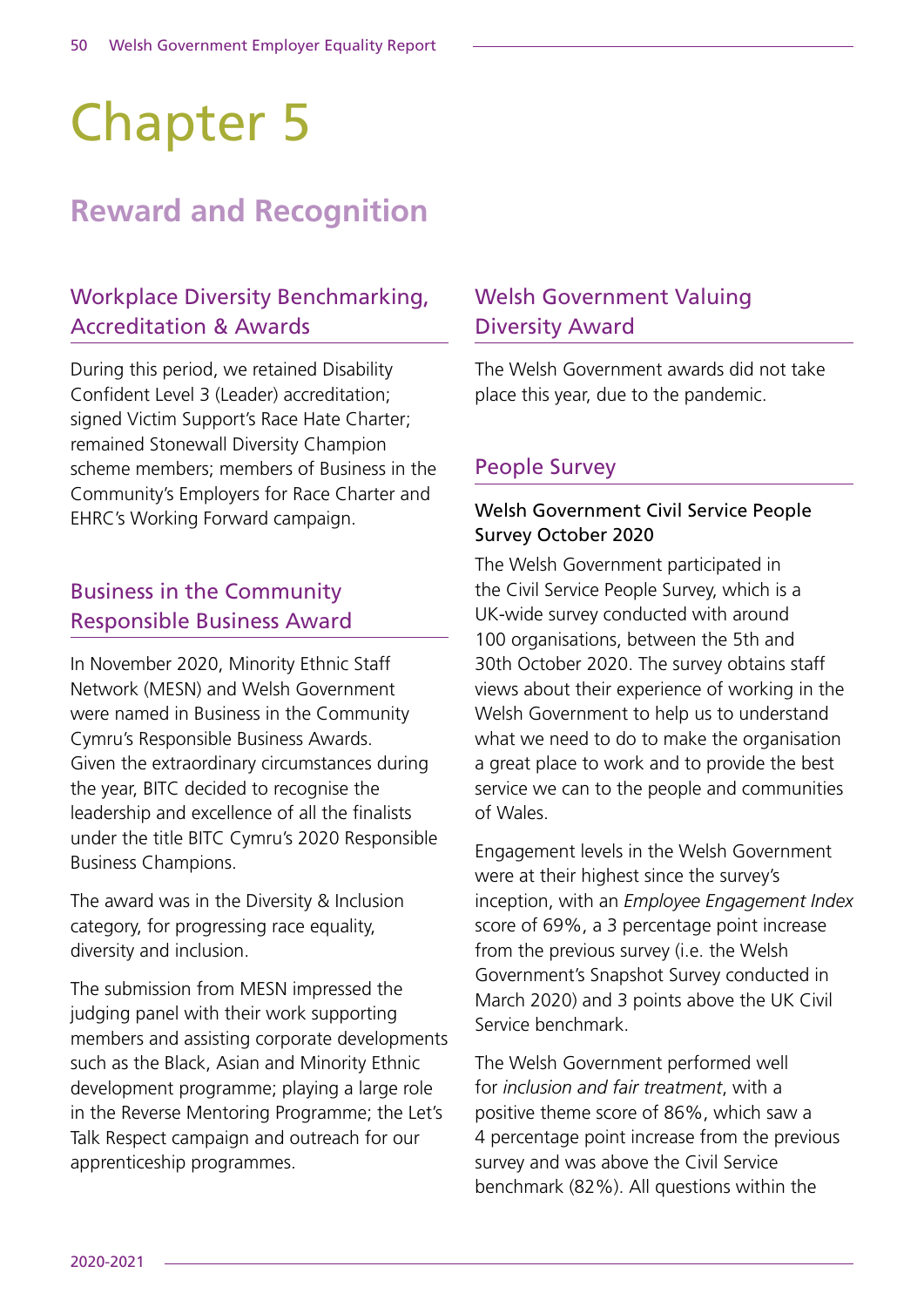theme performed well, with positive scores ranging from 80% to 92%. All question scores also saw an increase of up to 6 points from the previous survey and were above the Civil Service benchmark.

In line with the previous survey, the question '*I am treated with respect by the people I work with*' was the highest scoring question in the *inclusion and fair treatment* theme with a positive score of 92%, which saw an increase of 3 points from the previous survey and was 3 points above the Civil Service benchmark.

The Welsh Government's local question on dignity and respect ('*The organisation promotes the dignity and respect of all staff*') also performed well and saw an increase of 6 points to a positive score of 84%.

There was, however, some variation in survey scores for staff with protected characteristics.

#### Ethnicity

The *engagement* score for Black, Asian and Minority Ethnic staff was 73%, which was slightly higher than for White staff (71%). *Engagement* for this group of staff was also 8 percentage points higher than reported in the previous survey, although scores have fluctuated a lot in recent years.

The *inclusion and fair treatment* score for Black, Asian and Minority Ethnic staff was 85%, which was slightly lower than for White staff (88%), although saw a 7 point increase from the previous survey.

The positive score for the question '*The organisation promotes the dignity and respect of all staff*' for Black, Asian and Minority Ethnic staff was 85%, which was slightly lower than for White staff (86%), although increased by a notable 12 points from the previous survey.

#### Disability3

The *engagement* score for disabled staff was 67%, which was lower than for non-disabled staff (71%), although was 3 percentage points higher than reported in the previous survey.

The *inclusion and fair treatment* score for disabled staff was 81%, which was lower than for non-disabled staff (88%), although saw a 5 point increase from the previous survey.

The positive score for the question '*The organisation promotes the dignity and respect of all staff*' for disabled staff was 77%, which was lower than for non-disabled staff (87%), although increased by 4 points from the previous survey.

#### $IGR+4$

The *engagement* score for LGB+ staff was 72%, which was slightly higher than for non-LGB+ staff (71%) and was 5 percentage points higher than reported in the previous survey.

The *inclusion and fair treatment* score for LGB+ staff was 87%, which was slightly lower than for non-LGB+ staff (88%), although increased by 8 points from the previous survey.

<sup>3</sup> Welsh Government is committed to the Social Model of Disability. However, in order to enable comparison over time and to the Civil Service, the demographic question included in the People Survey is reflective of the medical model of disability and will continue to be reviewed for future surveys.

<sup>4</sup> LGB+ includes those identifying as 'other sexual orientation'.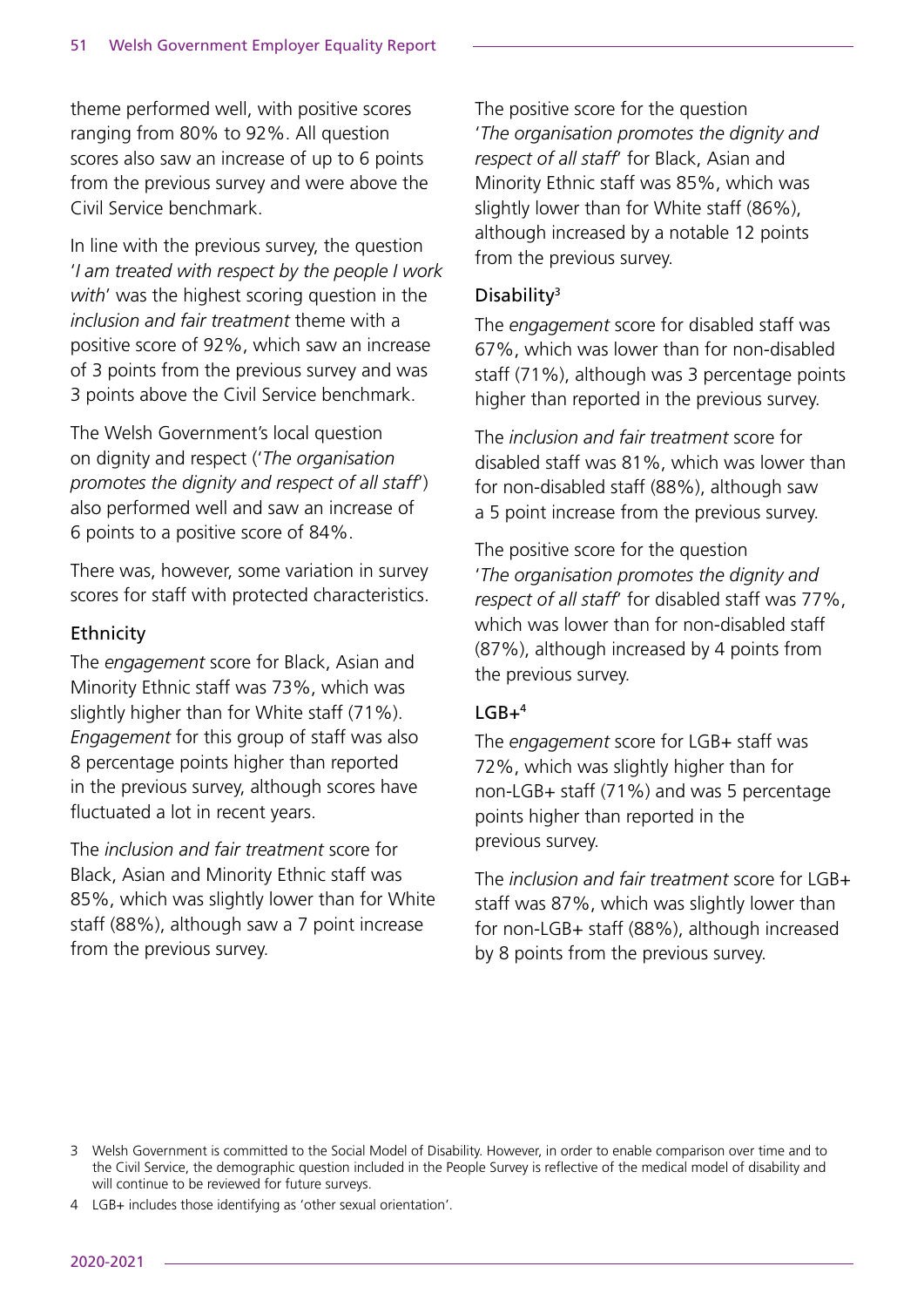The positive score for the question '*The organisation promotes the dignity and respect of all staff*' for LGB+ staff was 83%, which was lower than for non-LGB+ staff (86%), although saw a notable increase of 12 points from the previous survey.

#### Sex

The *engagement* score for female staff was 73%, which was higher than for male staff (68%) and was 2 percentage points higher than reported in the previous survey.

The *inclusion and fair treatment* score for female staff was 88%, which was slightly higher than for male staff (87%) and saw a 2 point increase from the previous survey.

The positive score for the question '*The organisation promotes the dignity and respect of all staff*' for female staff was 88%, which was higher than for male staff (84%) and increased by 4 points from the previous survey.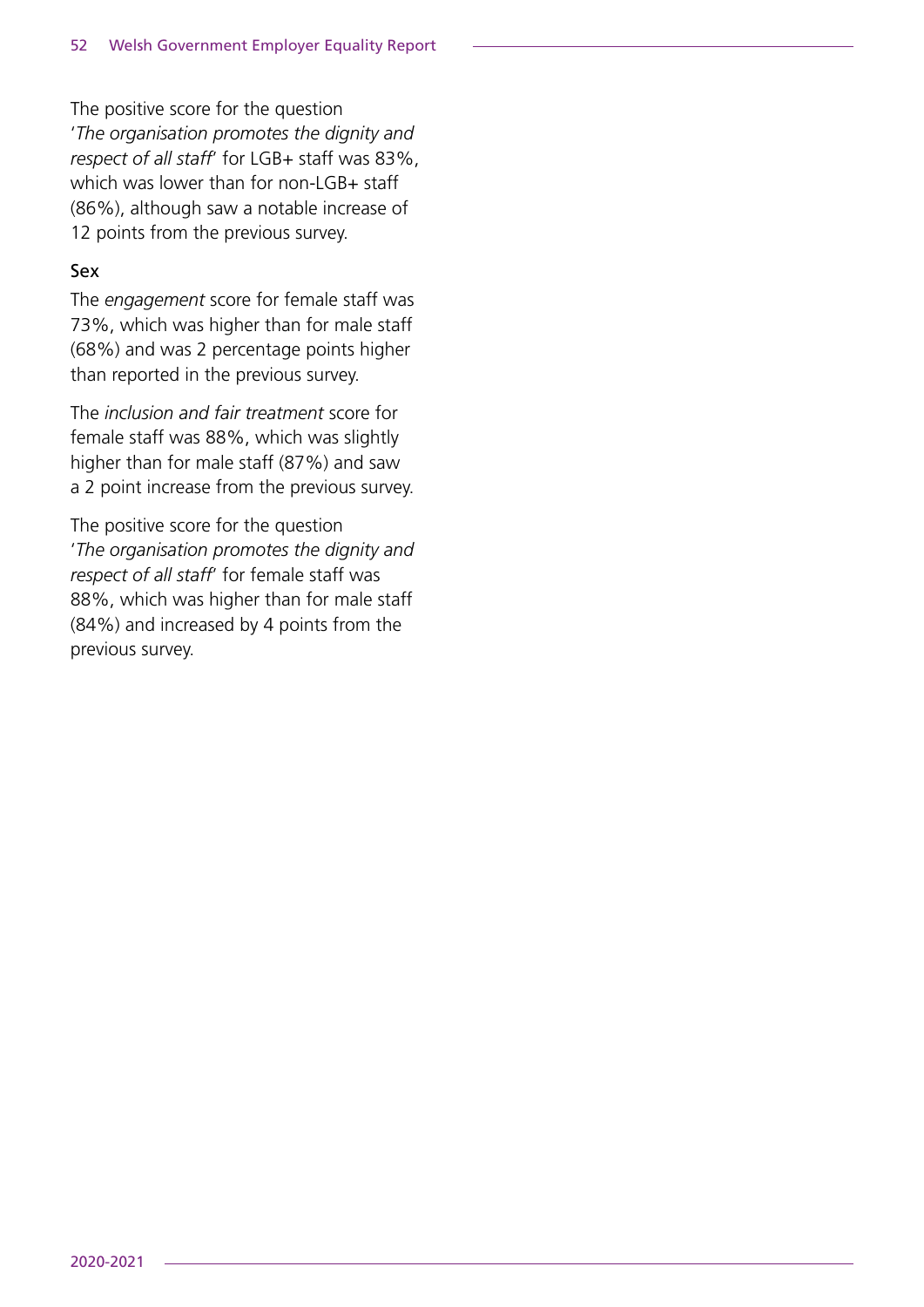# Chapter 6

# **The Future**

There is always more to do to create and maintain an inclusive organisation workplace where people can be themselves and give their best. Although progress takes time, we are moving in the right direction on our diversity targets and envisage our position improving each year.

Our Workforce Equality, Diversity and Inclusion Strategy for 2021-2026 sets out our priorities and how we aim to achieve the employer objective (8) in our Strategic Equality Plan. We also have supporting annual delivery plans each year, containing more detail and setting out our priorities.

We know that improving diversity is not enough on its own. We are working hard to ensure that inclusive behaviours and leadership are fundamentally part of our organisational culture. We will continue our Let's Talk Respect campaign, ensuring that diversity, inclusion and respect continue to be embedded throughout the organisation.

We will strive to embed anti-racism in all our policies and processes, working closely with ethnic minority colleagues with lived experience. We will also work, as an employer, to implement the Welsh Government's An Anti-Racist Wales – [Race Equality Action Plan](https://gov.wales/sites/default/files/consultations/2021-03/race-equality-action-plan-an-anti-racist-wales_2.pdf)  [for Wales](https://gov.wales/sites/default/files/consultations/2021-03/race-equality-action-plan-an-anti-racist-wales_2.pdf).

We will also continue to embed the social model of disability in everything that we do, updating our HR policies and corporate processes where required. We will expand our recruitment adjustments process across all recruitment and train more recruitment adjustment mentors. This way we can ensure that disabled people have fair treatment when applying for posts or promotion.

Our new Diversity in Recruitment team will increase our outreach work to diverse communities across the recruitment exercises that we carry out and develop a pathways programme for placements, to develop a diverse talent pipeline.

We will continue to support staff with remote or hybrid working, adopting flexible 'SmartWorking' policies and guidance, ensuring equality and inclusivity for all. We will also continue to ensure that health, safety and wellbeing are our priorities.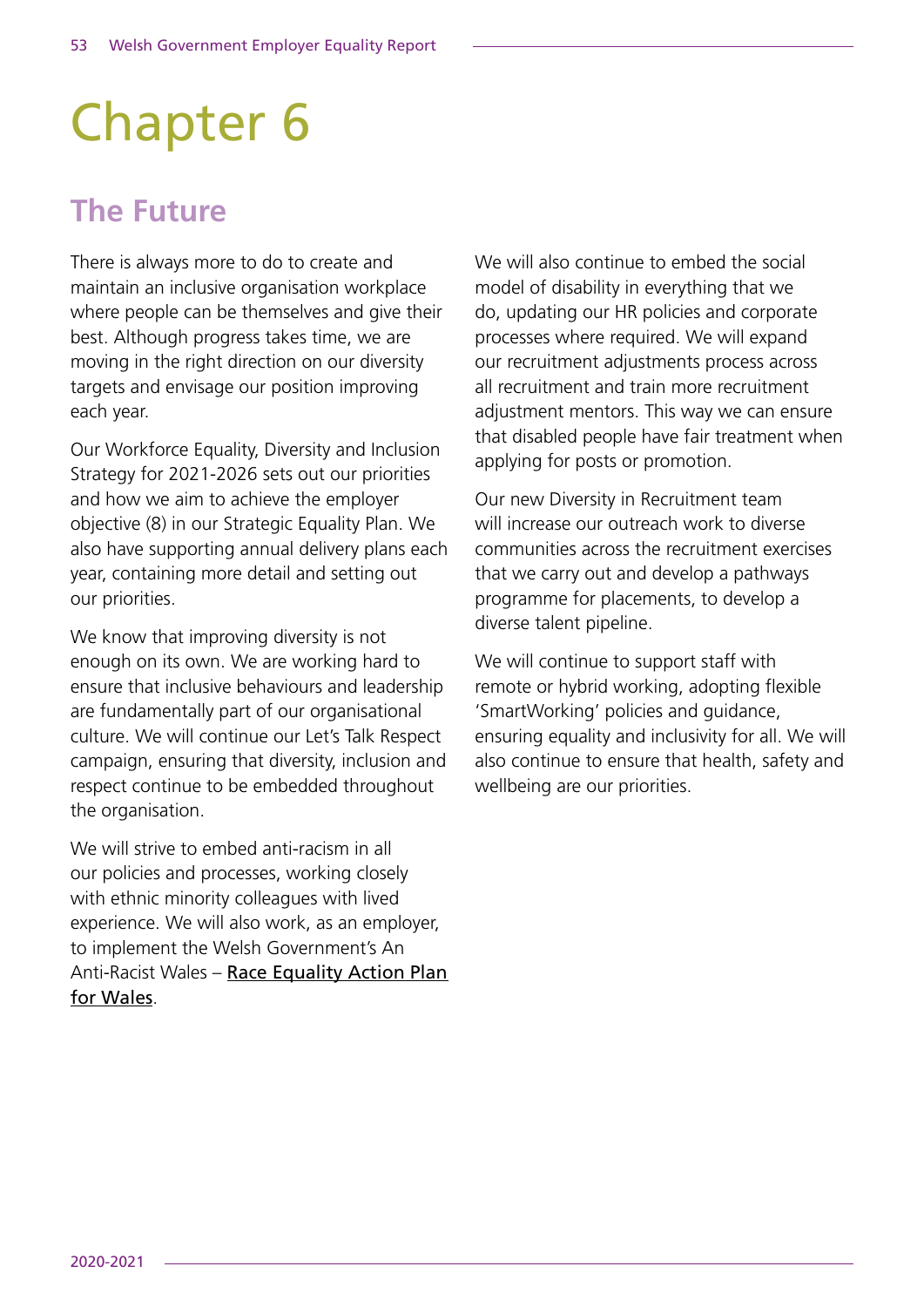# Annex A

# **Workforce Representation Disaggregated by Race, Religion/Belief, Disability, Sexual Orientation & Marital Status**

| Race                            |         |                |
|---------------------------------|---------|----------------|
|                                 | Number  | $\%$           |
| Arab                            | $\star$ | $\overline{0}$ |
| Asian – Bangladeshi             | 10      | $\Omega$       |
| Asian - Chinese                 | 10      | $\Omega$       |
| Asian – Indian                  | 20      | $\Omega$       |
| Asian - Pakistani               | 20      | $\Omega$       |
| Black - African                 | 10      | $\Omega$       |
| Black - Caribbean               | 10      | $\Omega$       |
| Gypsy and Irish Traveller       | $\star$ | $\overline{0}$ |
| Mixed Asian and White           | 20      | O              |
| Mixed Black African and White   | $\star$ | $\Omega$       |
| Mixed Black Caribbean and White | 10      | $^\star$       |
| Not Declared                    | 140     | $\overline{2}$ |
| Other Asian Background          | 10      | $\Omega$       |
| Other Ethnic Group              | 20      | $\Omega$       |
| Other Mixed Ethnic Background   | 30      | $\overline{0}$ |
| Prefer Not to Say               | 230     | 4              |
| White                           | 5,270   | 91             |
| Total <sup>1</sup>              | 5,800   |                |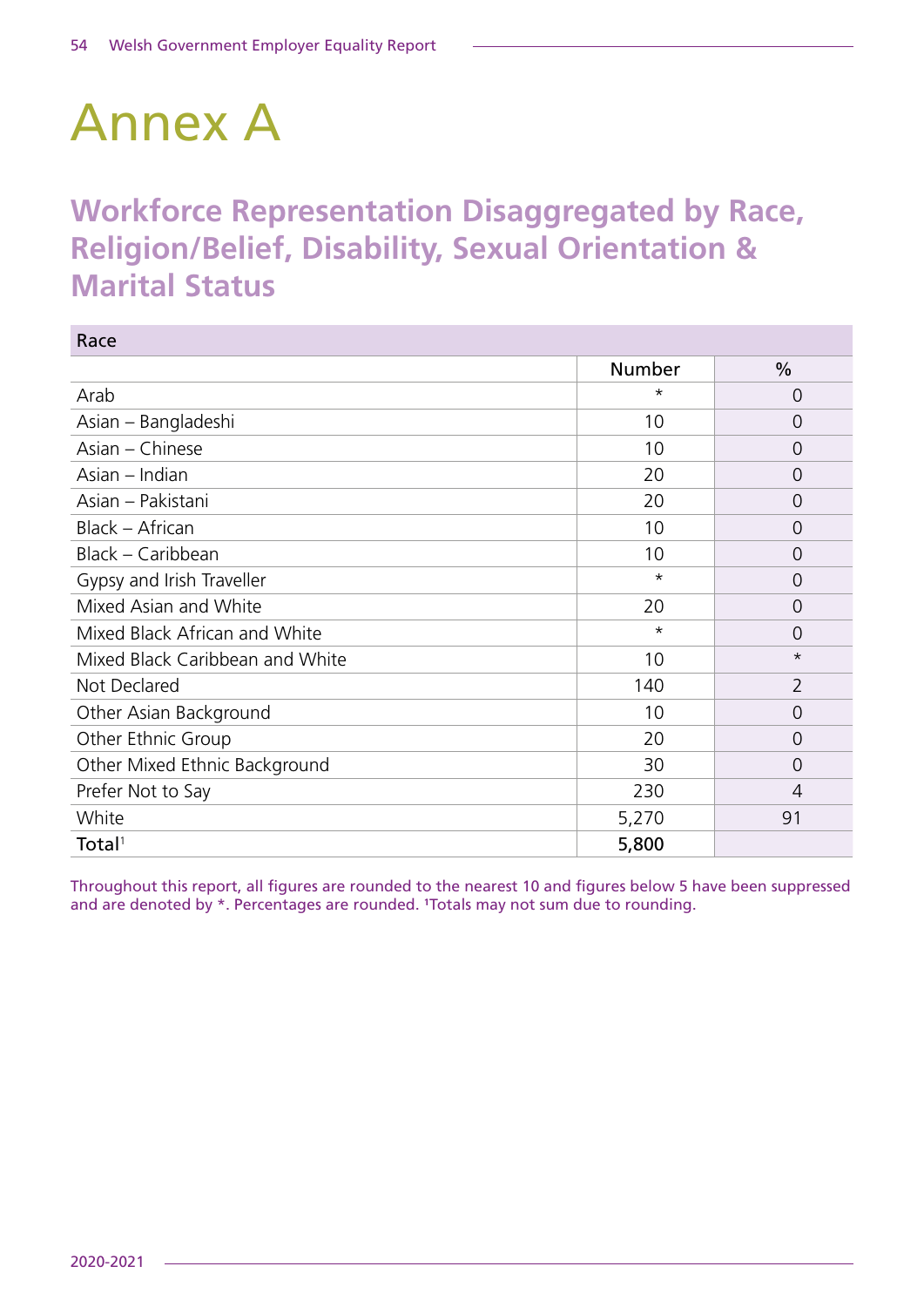| Religion/Belief    |          |                |
|--------------------|----------|----------------|
|                    | Number   | $\frac{0}{0}$  |
| Agnosticism        | 380      | 6              |
| Atheism            | 600      | 10             |
| <b>Buddhism</b>    | 10       | $\Omega$       |
| Christianity       | 2,320    | 40             |
| Hinduism           | 10       | $\overline{0}$ |
| Humanism           | 10       | $\overline{0}$ |
| Islam              | 40       |                |
| Jainism            | $\star$  | $\overline{0}$ |
| Judaism            | 10       | $\Omega$       |
| No Religion        | 700      | 12             |
| Not Declared       | 190      | 3              |
| Other Religion     | 130      | $\overline{2}$ |
| Paganism           | 10       | $\Omega$       |
| Prefer Not to Say  | 1,140    | 24             |
| Rastafarianism     | $\star$  | $\overline{0}$ |
| Sikhism            | $^\star$ | $\overline{0}$ |
| Taoism             | $\star$  | $\overline{0}$ |
| Total <sup>1</sup> | 5,800    |                |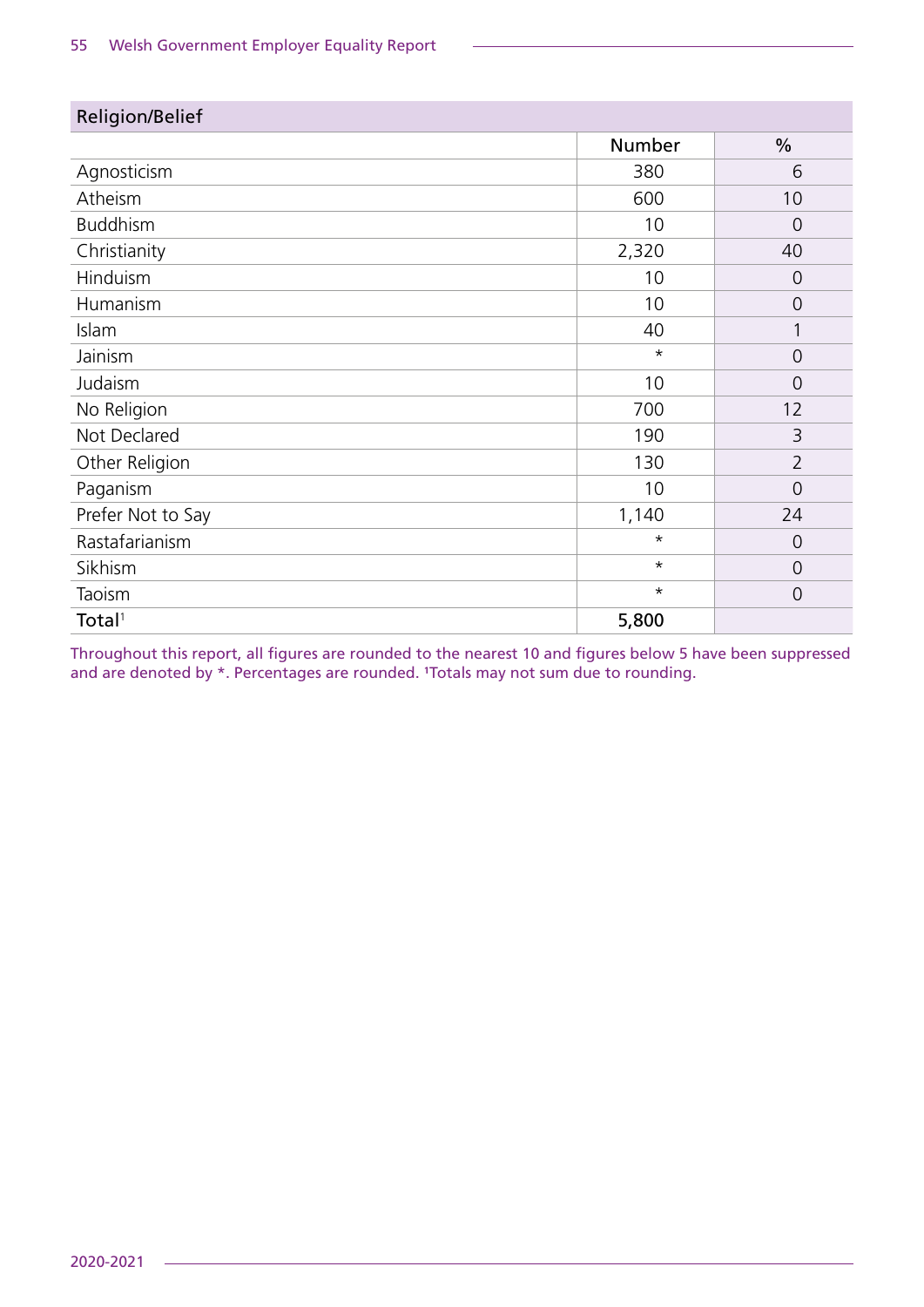| <b>Disability</b>                               |                |                |
|-------------------------------------------------|----------------|----------------|
|                                                 | Number         | $\frac{0}{0}$  |
| Hearing Impairment (alone)                      | 30             | 0              |
| Hearing Impairment (with other)                 | 10             | 0              |
| Learning Difficulties (alone)                   | 30             | 0              |
| Learning Difficulties (with other)              | 10             | 0              |
| Mental Illness (alone)                          | 40             |                |
| Mental Illness (with other)                     | 10             | 0              |
| Mobility Impairment (alone)                     | 30             |                |
| Mobility Impairment (with other)                | 30             | 0              |
| Not Declared                                    | 290            | 5              |
| Not Disabled                                    | 4,990          | 86             |
| Other/Unknown Disability                        | 100            | $\overline{2}$ |
| Physical Coordination Difficulties (alone)      | $\star$        | $\Omega$       |
| Physical Coordination Difficulties (with other) | $\Omega$       | 0              |
| Prefer Not to Say                               | 180            | 3              |
| Reduced Physical Capacity (alone)               | 20             | 0              |
| Reduced Physical Capacity (with other)          | 10             | 0              |
| Speech Impairment (alone)                       | $\star$        | $\Omega$       |
| Speech Impairment (with other)                  | $\overline{0}$ | 0              |
| Visual Impairment (alone)                       | 20             | 0              |
| Visual Impairment (with other)                  | 10             | 0              |
| Total <sup>1</sup>                              | 5,800          |                |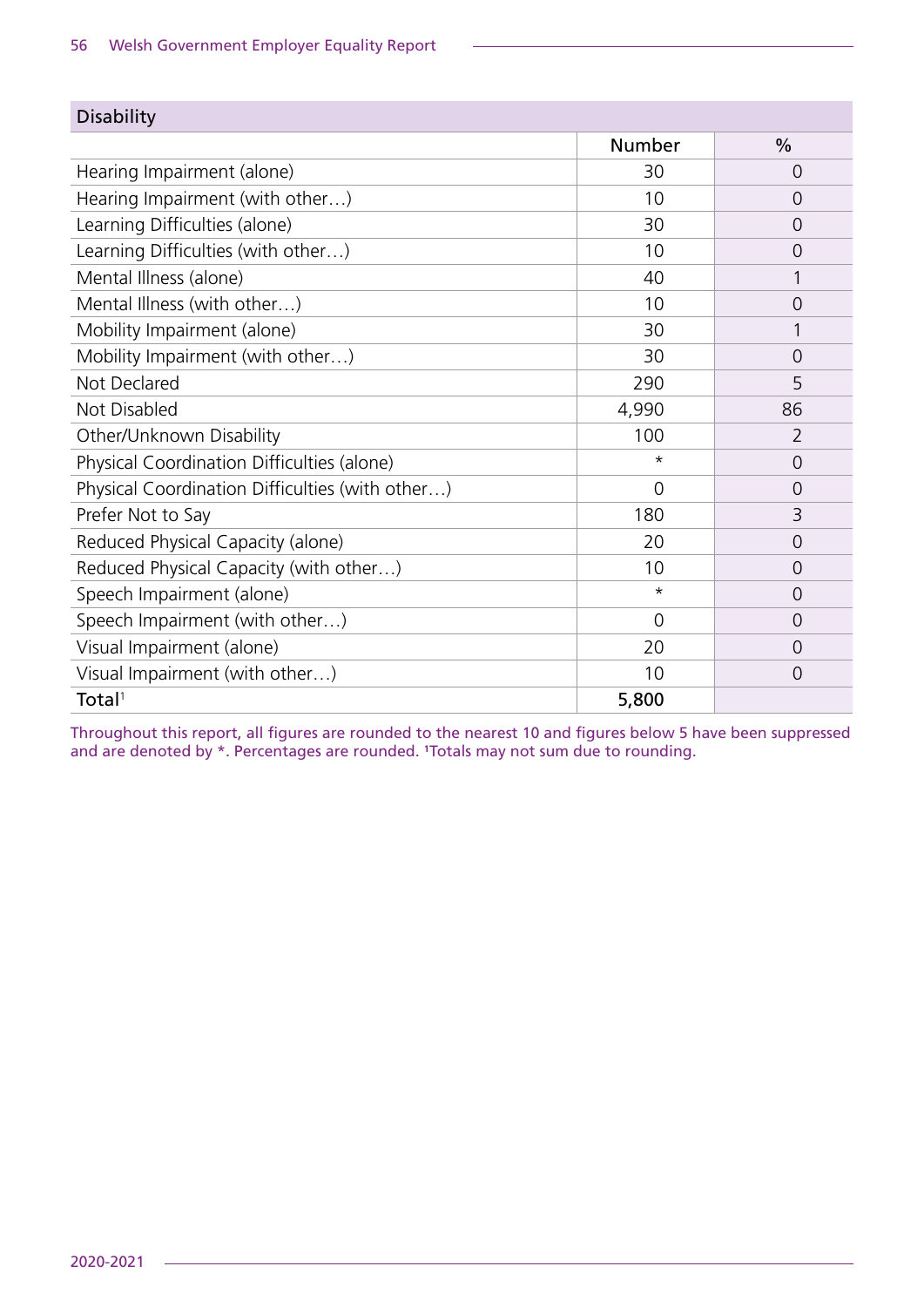| <b>Sexual Orientation</b> |               |               |
|---------------------------|---------------|---------------|
|                           | <b>Number</b> | $\frac{0}{0}$ |
| Bisexual                  | 50            |               |
| Gay Man                   | 90            |               |
| Gay Woman/Lesbian         | 50            |               |
| Heterosexual/Straight     | 4,730         | 81            |
| Not Declared              | 180           | 3             |
| Other Sexual Orientation  | 20            | 0             |
| Prefer Not To Say         | 690           | 12            |
| Total <sup>1</sup>        | 5,800         |               |

| <b>Marital</b>     |                |                |
|--------------------|----------------|----------------|
|                    | <b>Number</b>  | $\frac{0}{0}$  |
| Civil Partnership  | 30             | 0              |
| Divorced           | 260            | 5              |
| Married            | 2,590          | 45             |
| Not Declared       | 1,250          | 21             |
| Partner            | 310            | 5              |
| Prefer Not to Say  | $\overline{0}$ | 0              |
| Single             | 1,340          | 23             |
| Widowed            | 30             | $\overline{0}$ |
| Total <sup>1</sup> | 5,800          |                |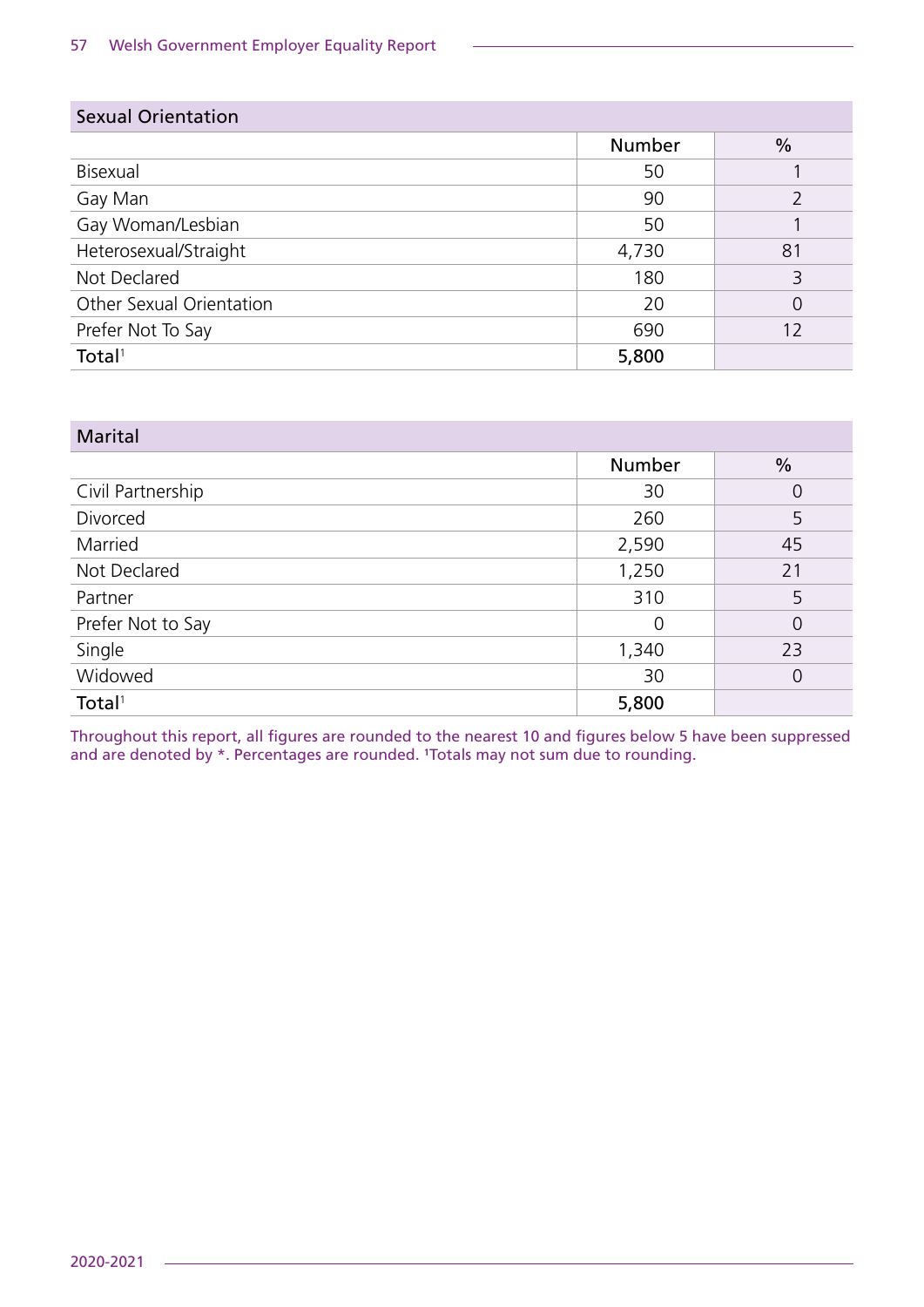# Annex B

# **Leavers Data by Protected Characteristic**

| Sex                   |           |      |
|-----------------------|-----------|------|
|                       | <b>WG</b> | $\%$ |
| Female                | 120       | 55   |
| $\frac{Male}{Total1}$ | 100       | 45   |
|                       | 230       |      |

| Age Range |  |  |
|-----------|--|--|
|           |  |  |

|                    | <b>WG</b> | $\frac{0}{0}$ |
|--------------------|-----------|---------------|
| $16 - 24$          | 10        | 6             |
| 25-29              | 20        | 8             |
| 30-34              | 20        | 9             |
| 35-39              | 20        | 10            |
| 40-44              | 30        | 12            |
| 45-49              | 10        | 5             |
| 50-54              | 30        | 11            |
| 55-59              | 20        | 9             |
| 60-64              | 40        | 17            |
| $65+$              | 30        | 14            |
| Total <sup>1</sup> | 230       |               |

#### Disability

|                    | <b>WG</b> | $\frac{0}{0}$ |
|--------------------|-----------|---------------|
| Disabled           | 20        |               |
| Not Disabled       | 180       | 80            |
| Prefer Not to Say  | $\star$   |               |
| Not Declared       | 30        |               |
| Total <sup>1</sup> | 230       |               |

Race

| nacc               |           |               |
|--------------------|-----------|---------------|
|                    | <b>WG</b> | $\frac{0}{0}$ |
| Other Ethnicity    | 10        |               |
| White              | 200       | 80            |
| Prefer Not to Say  | $^\star$  |               |
| Not Declared       | 30        |               |
| Total <sup>1</sup> | 230       |               |

Throughout this report, all figures are rounded to the nearest 10 and figures below 5 have been suppressed and are denoted by \*. Percentages are rounded. <sup>1</sup>Totals may not sum due to rounding.

2020-2021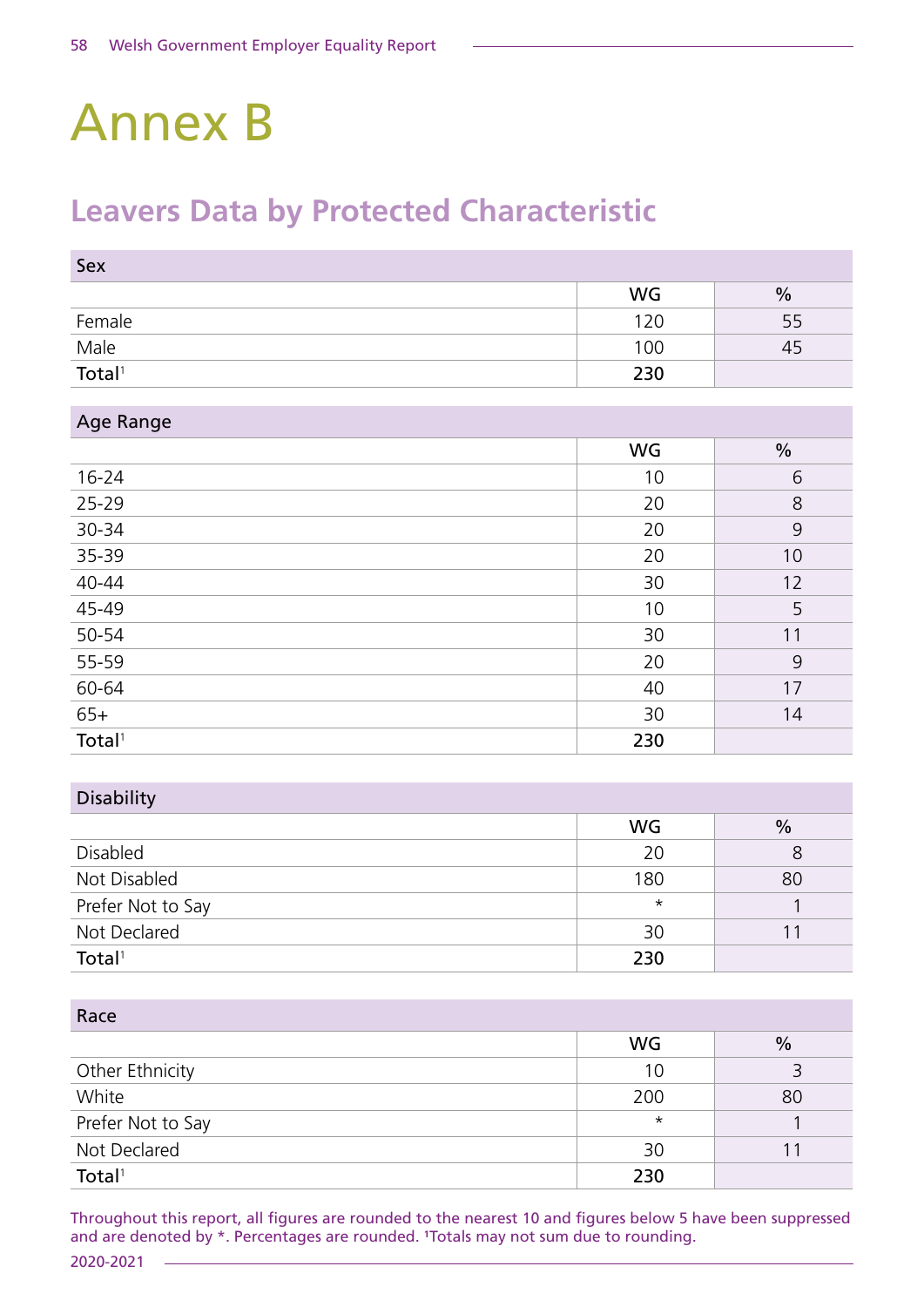| Religion/Belief       |           |               |
|-----------------------|-----------|---------------|
|                       | <b>WG</b> | $\frac{0}{0}$ |
| Other Religion/Belief | 50        | 24            |
| Christianity          | 80        | 36            |
| No Religion/Belief    | 30        | 13            |
| Prefer Not to Say     | 50        | 20            |
| Not Declared          | 20        |               |
| Total <sup>1</sup>    | 230       |               |

#### Sexual Orientation

|                          | WG  | $\frac{0}{0}$ |
|--------------------------|-----|---------------|
| Other Sexual Orientation | 10  |               |
| Heterosexual             | 180 | 78            |
| Prefer Not to Say        | 20  | 10            |
| Not Declared             | 20  |               |
| Total <sup>1</sup>       | 230 |               |

### Maternity/Pregnant

|                    | <b>WG</b> | $\frac{0}{0}$ |
|--------------------|-----------|---------------|
| Yes                | $^\star$  |               |
| No                 | 220       | 100           |
| Total <sup>1</sup> | 230       |               |

#### Marital

|                           | <b>WG</b> | $\frac{0}{0}$ |
|---------------------------|-----------|---------------|
| Married/Civil Partnership | 100       | 42            |
| Single                    | 60        | 27            |
| Other Status              | 30        | 12            |
| Prefer Not to Say         | 0         |               |
| Not Declared              | 40        |               |
| Total <sup>1</sup>        | 230       |               |

| Gender Reassignment (Same as sex assigned at birth) |           |               |
|-----------------------------------------------------|-----------|---------------|
|                                                     | <b>WG</b> | $\frac{0}{0}$ |
| <b>No</b>                                           | O         |               |
| Yes                                                 | 110       | 48            |
| Prefer Not to Say                                   | $\star$   |               |
| Not Declared                                        | 110       | 51            |
| Total <sup>1</sup>                                  | 230       |               |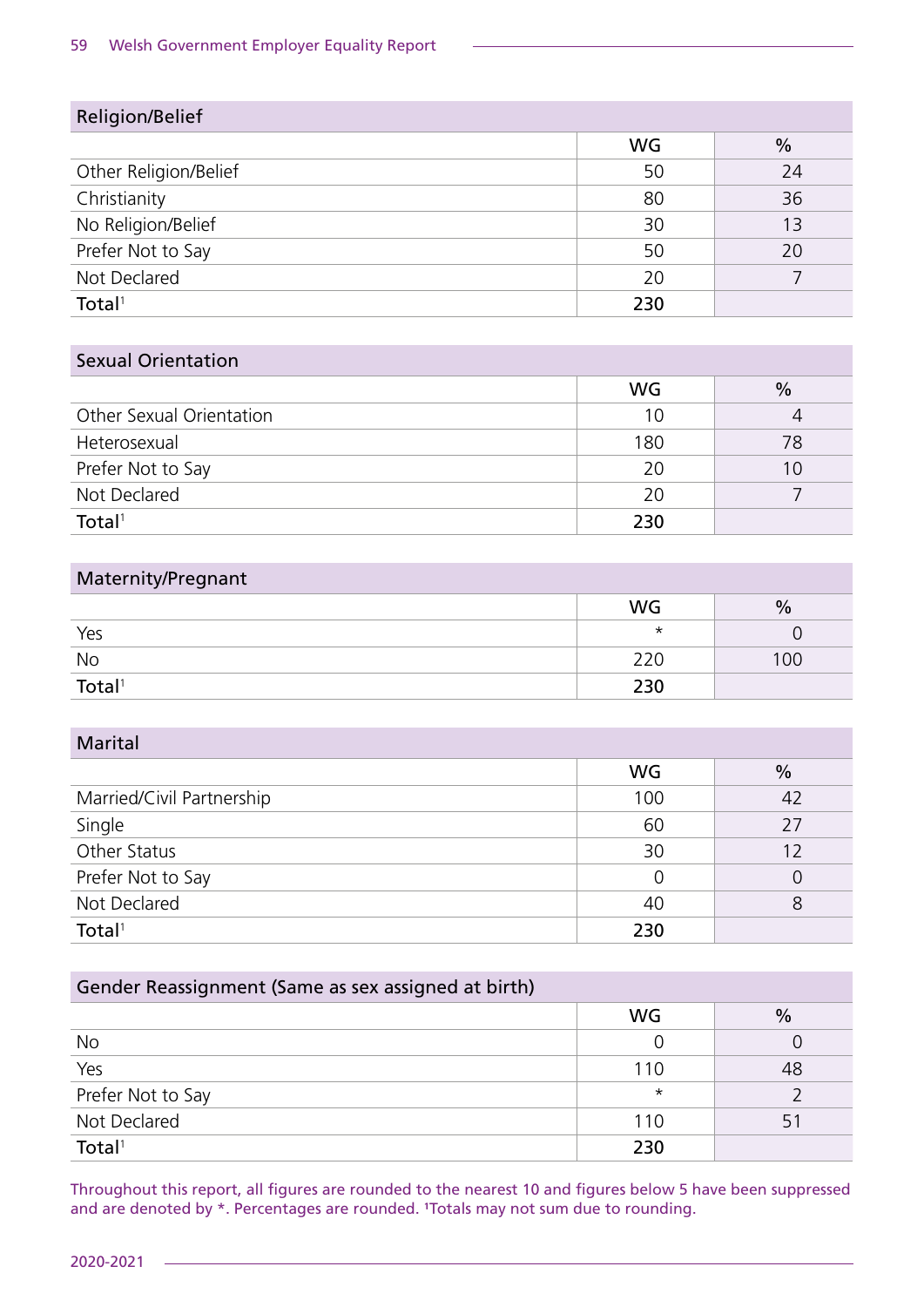# Annex C

# **Grievance and Disciplinary Data by Protected Characteristic**

In order to provide meaningful and useful information, the number of grievance and discipline cases has been grouped. Due to the small numbers involved, separating the number of grievance and discipline cases could potentially lead to individuals being identified.

| Sex                                                 |        |               |
|-----------------------------------------------------|--------|---------------|
|                                                     | Number | $\frac{0}{0}$ |
| Female                                              | 10     | 33            |
| $\frac{\overline{\mathsf{Male}}}{\mathsf{Total}^1}$ | 10     | b,            |
|                                                     | 20     |               |

| Age                |         |                |
|--------------------|---------|----------------|
|                    | Number  | $\frac{0}{0}$  |
| $16 - 24$          | 0       | $\overline{0}$ |
| $25 - 29$          | 0       | $\overline{0}$ |
| 30-34              | 10      | 24             |
| 35-39              | $\star$ | 14             |
| $40 - 44$          | $\star$ | 14             |
| $45-49$            | $\star$ | 10             |
| 50-54              | $\star$ | 19             |
| 55-59              | $\star$ | 5              |
| 60-64              | $\star$ | 5              |
| $65+$              | $\star$ | 10             |
| Total <sup>1</sup> | 20      |                |

| <b>Disability</b>  |         |               |
|--------------------|---------|---------------|
|                    | Number  | $\frac{0}{0}$ |
| Disabled           | $\star$ | 14            |
| Not Declared       |         |               |
| Not Disabled       | 20      | 81            |
| Prefer Not to Say  | $\star$ |               |
| Total <sup>1</sup> | 20      |               |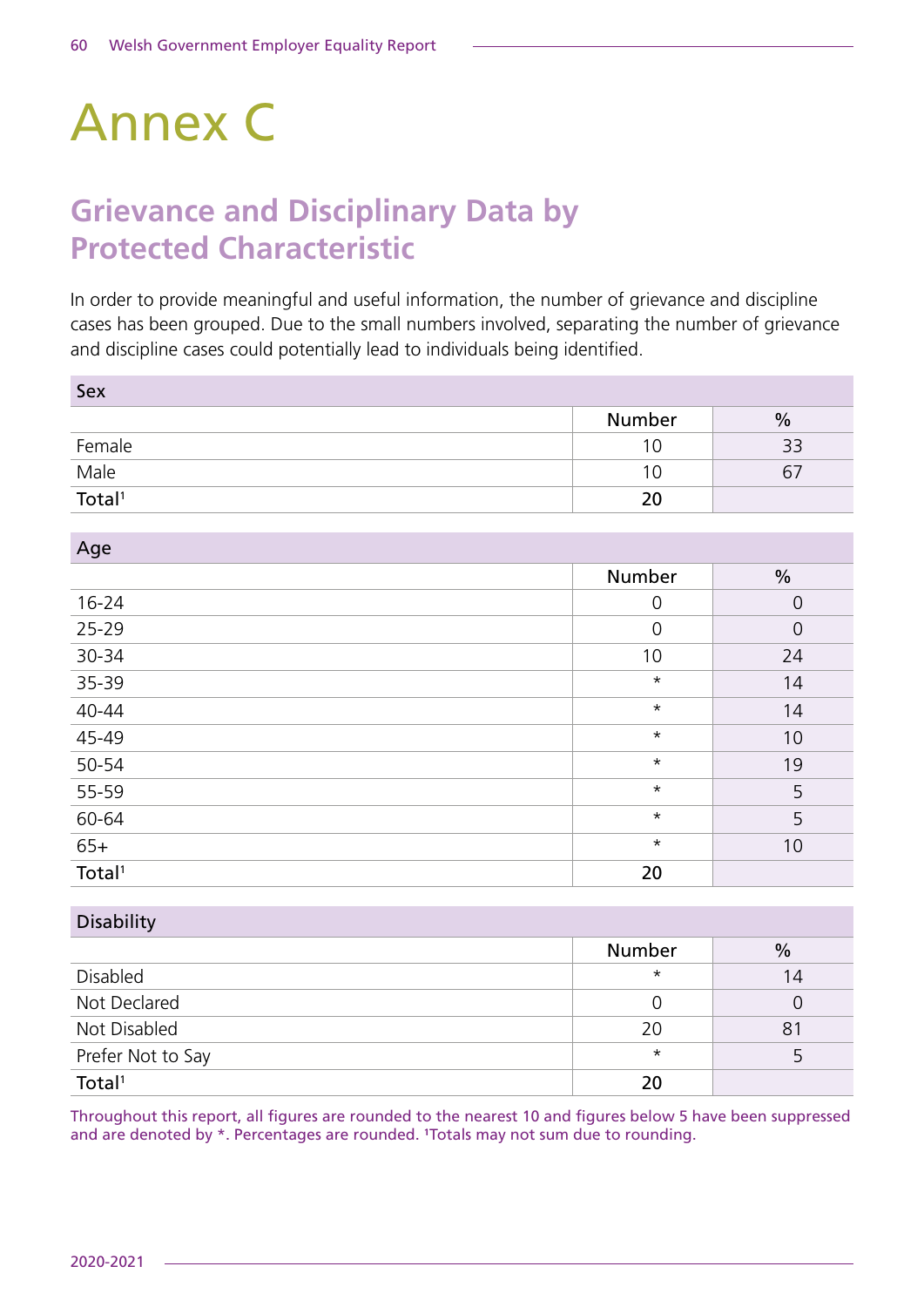| Race               |         |               |
|--------------------|---------|---------------|
|                    | Number  | $\frac{0}{0}$ |
| Not Declared       |         |               |
| Other Ethnicity    | $\star$ |               |
| Prefer Not to Say  | $\star$ |               |
| White              | 20      | 90            |
| Total <sup>1</sup> | 20      |               |

### Religion/Belief

|                       | Number  | $\frac{0}{0}$ |
|-----------------------|---------|---------------|
| Christianity          | 10      | 33            |
| No Religion/Belief    | 10      | 33            |
| Not Declared          |         |               |
| Other Religion/Belief | $\star$ | 10            |
| Prefer Not to Say     | 10      | 24            |
| Total <sup>1</sup>    | 20      |               |

#### Sexual Orientation

|                          | <b>Number</b> | $\frac{0}{0}$ |
|--------------------------|---------------|---------------|
| Heterosexual/Straight    | 20            | 76            |
| Not Declared             |               |               |
| Other Sexual Orientation | $\star$       | 10            |
| Prefer Not to Say        | $\star$       | 14            |
| Total <sup>1</sup>       |               |               |

#### Marital

|                              | <b>Number</b> | $\frac{0}{0}$ |
|------------------------------|---------------|---------------|
| Married/Civil Partnership    | 10            | 24            |
| Not Declared                 | 10            | 24            |
| Other                        | $\star$       | 10            |
| Prefer Not to Say            |               |               |
|                              | 10            | 43            |
| Single<br>Total <sup>1</sup> | 20            |               |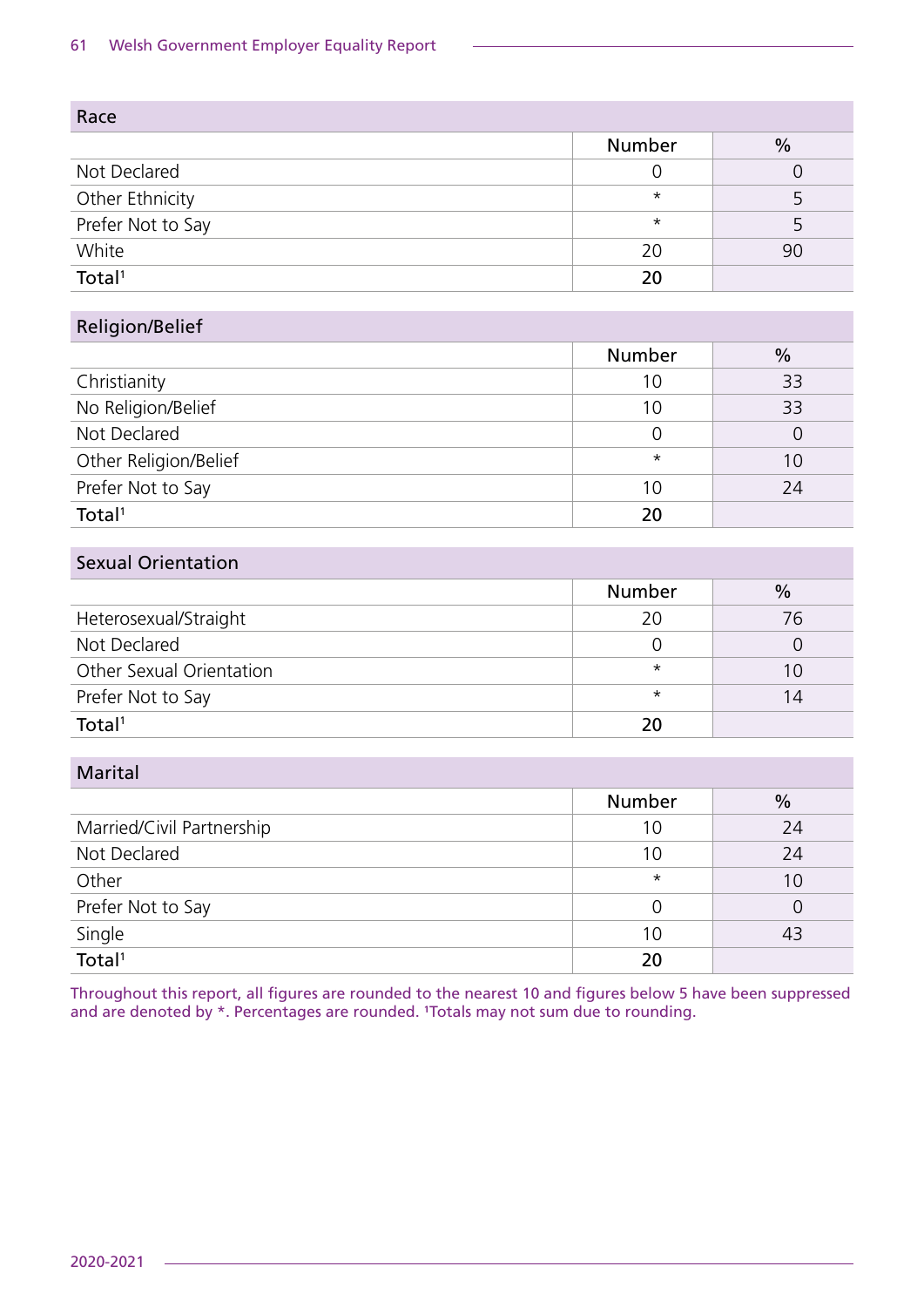| Maternity/Pregnant |               |               |
|--------------------|---------------|---------------|
|                    | <b>Number</b> | $\frac{0}{0}$ |
| No                 |               |               |
| Yes                | 20            | 100           |
| Total <sup>1</sup> | 20            |               |

| Gender Reassignment (Same as sex assigned at birth) |               |      |
|-----------------------------------------------------|---------------|------|
|                                                     | <b>Number</b> | $\%$ |
| <b>No</b>                                           |               |      |
| Not Declared                                        | 10            | 48   |
| Prefer Not to Say                                   |               |      |
| Yes                                                 | 10            | 52   |
| $\overline{\text{Total}^1}$                         |               |      |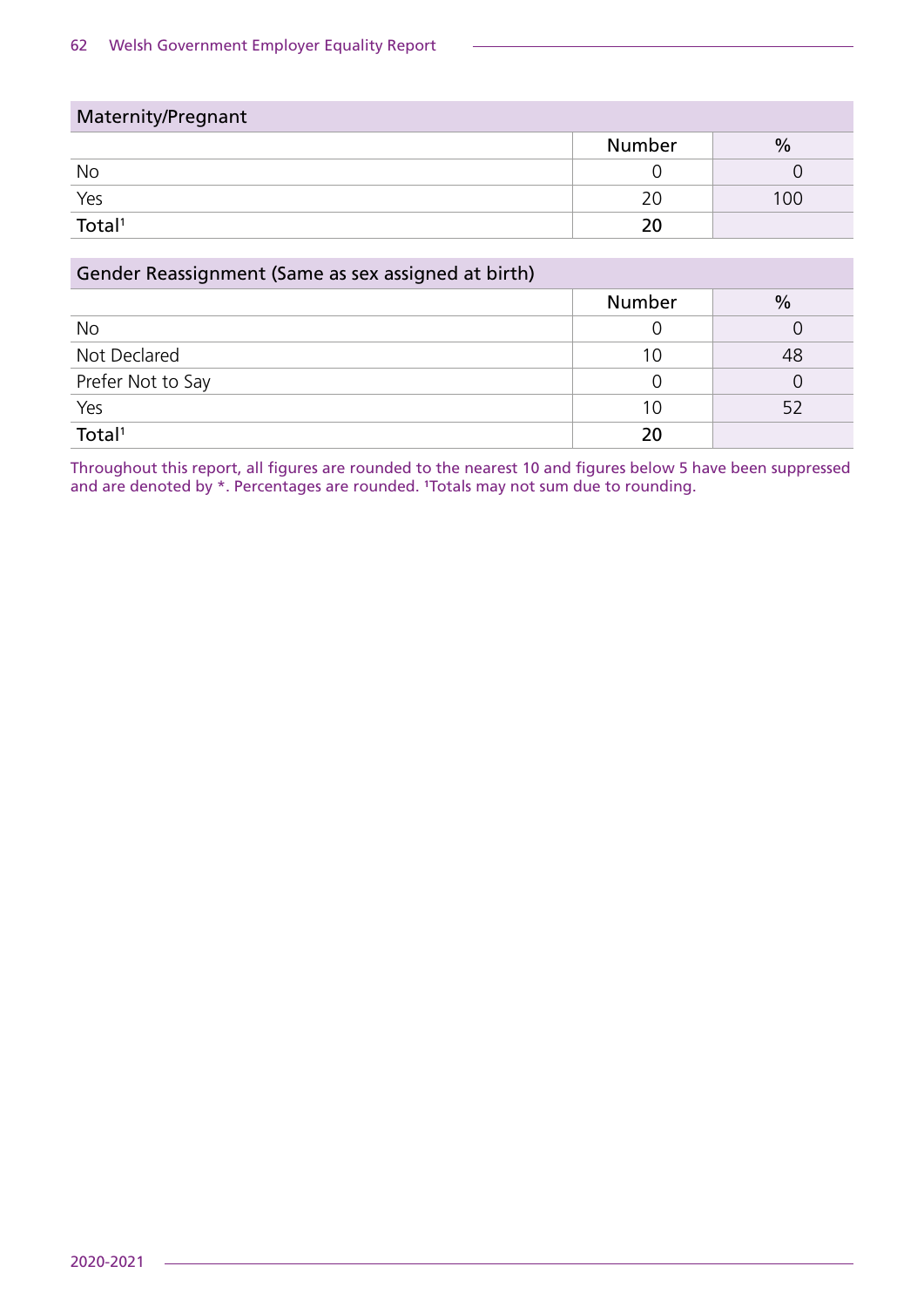# Annex D

# **Gender Pay Gap Average basic full time equivalent salary and Pay Gap by Grade**

|                                | Female     | Male       | Pay Gap  |
|--------------------------------|------------|------------|----------|
| <b>Welsh Government</b>        | £39,779,78 | £42,826.93 | $-7.37%$ |
| Team Support                   | £23,310.17 | £23,225.93 | 0.36%    |
| Executive Officer (EO)         | £28,665.73 | £28,640.94 | $0.09\%$ |
| Higher Executive Officer (HEO) | £36,718.93 | £36,601.12 | 0.32%    |
| Senior Executive Officer (SEO) | £46,325.85 | £46,294.92 | $0.07\%$ |
| Grade 7                        | £58,775.74 | £59,380.84 | $-1.02%$ |
| Grade 6                        | £73,056.82 | £73,550.05 | $-0.67%$ |
| Senior Civil Service           | £86,408.56 | £92,589.27 | $-6.91%$ |

Throughout this report, all figures are rounded to the nearest 10 and figures below 5 have been suppressed and are denoted by \*. Percentages are rounded. <sup>1</sup>Totals may not sum due to rounding.

# Why is the overall gender pay gap for the organisation higher than that at any grade?

The overall gender pay gap figure is a separate calculation and is not drawn from the pay gap figures for each grade. The pay gap for staff at EO level for example, is the gap between the average female and male salaries at that grade. This is true for each of the grades. The overall pay gap is the gap between the average female and male salaries in the whole organisation.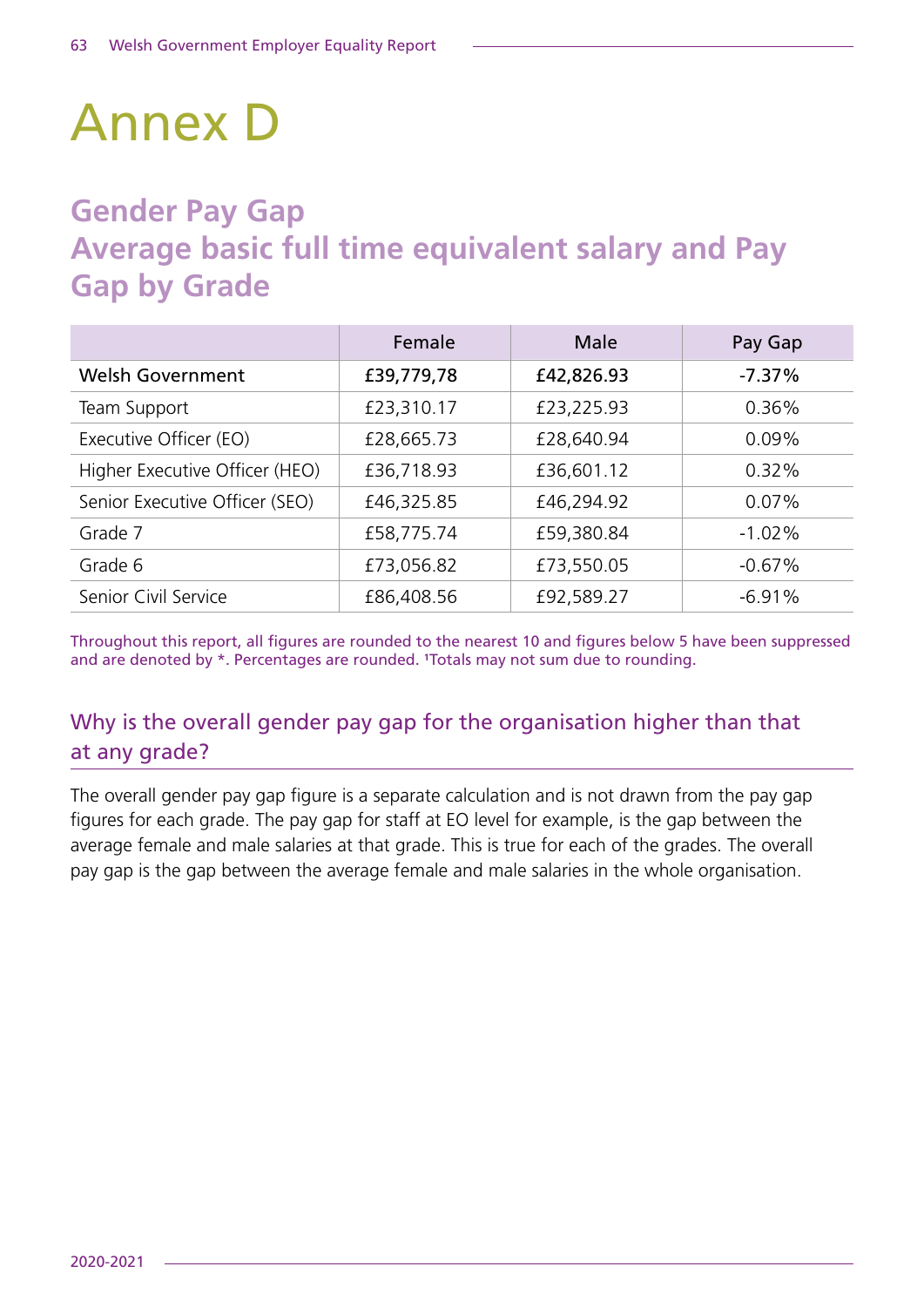# Annex E







# **The Women in Law Pledge**

This pledge is a commitment to work together to harness the power of gender equality to transform the business of law.

#### My organisation pledges to promote gender equality by:

- 1. Having one named member of our senior leadership team/management committee who is accountable for gender diversity and inclusion.
- 2. Setting specific gender targets at leadership level and at other levels as appropriate.
- 3. Considering the differential outcomes for different groups of women at all levels of the organisation e.g. their background, identity and range of experiences.
- 4. Developing an action plan to achieve gender equality in our senior management and leadership teams.
- 5. Committing at senior level to tackle sex discrimination, bullying and sexual harassment in the workplace.
- 6. Committing to tackle workplace culture and bias that may result in differential outcomes in the workplace.
- 7. Making public our pledge and publishing our targets and action plan.
- 8. Ensuring specific aspects of pay, reward and recognition of the senior leadership team are linked to delivery against these gender equality targets as applicable.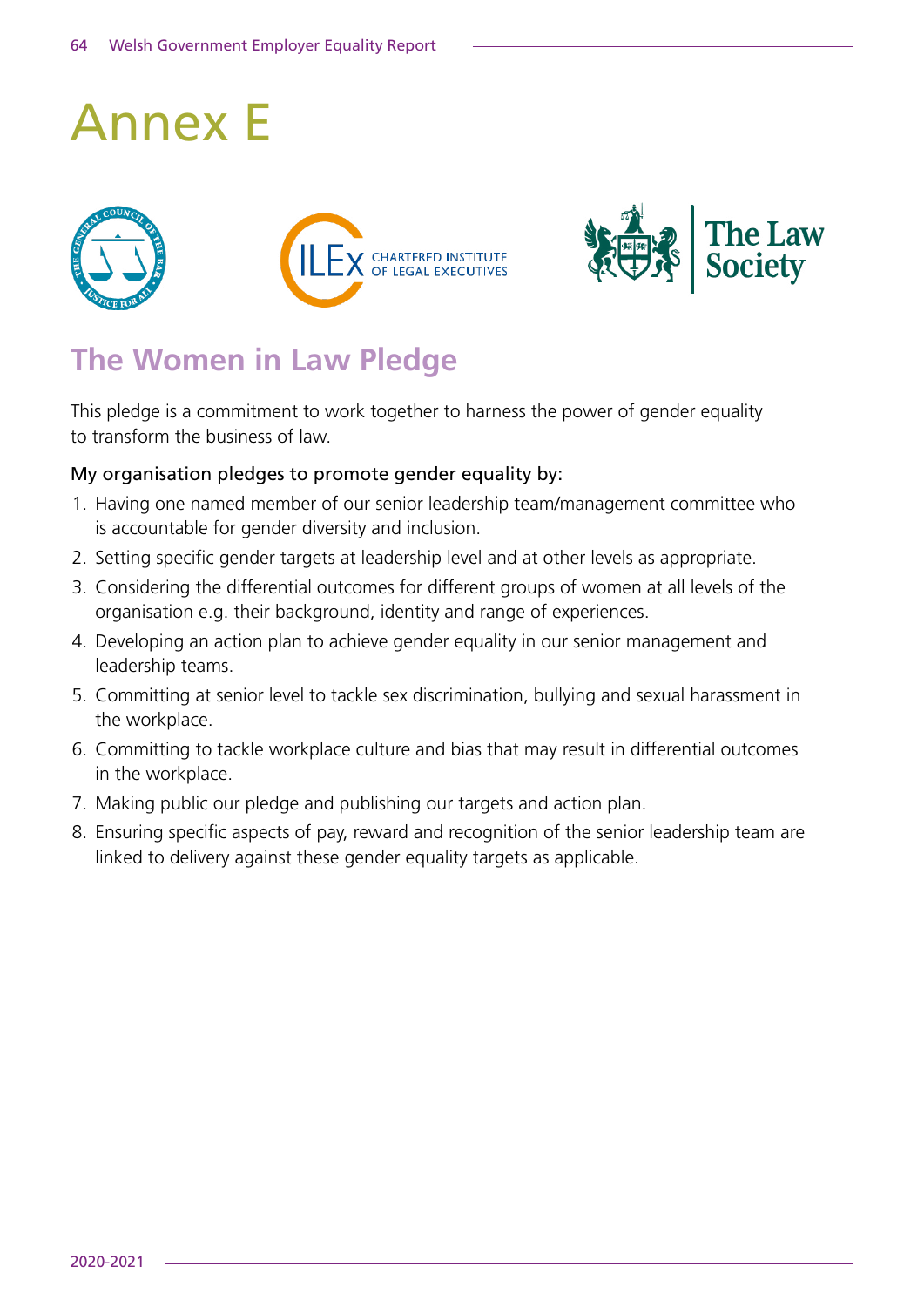#### **Name of Organisation/Advocate:** Welsh Government

**Sector/Industry:** Government/Public Sector

#### **Senior Lead accountable for commitment:**

Helen Lentle – Director Welsh Government Legal Services

#### **Please provide a summary of the activities you intend to carry out in order to support the pledge and how progress will be monitored.**

The Welsh Government Legal Services Department ("WGLSD") is leading the way within the legal profession with regards gender equality, and that is evidenced by the following statistics:

At a departmental level, the gender split is 66% female; 34% male.

At Senior Management Level (1 Director and 7 DDs), the gender split is 75% female; 25% male, with the Director of Legal Services (Helen Lentle) female. The Director is also Head of Profession within the Welsh Government.

At senior lawyer/team leader level (Grade 6) the spilt is 58% female; 42% male.

With reference to the pledges:

- 1. The Director of Legal Services will continue to be accountable for gender diversity and inclusion, and she is also the Diversity Champion for the Office of the First Minister within the Welsh Government.
- 2. Gender specific targets have been set, and have been achieved within WGLSD. We are committed to maintaining gender equality.
- 3. The Welsh Government has a Women's Network, aimed at bringing people from different backgrounds and areas of Welsh Government together to share experiences. It encourages personal growth and mutual support of women to reach their full potential. The network aims to provide a united voice on the issues facing women across Welsh Government and works to achieve gender balance in the organization by running networking and training events and providing development opportunities to members.

In addition, women lawyers from ethnic minority backgrounds are invited to participate in the wider public sector 'BAME<sup>5</sup> into Leadership' programme, which provides a range of interesting training, engagement events and professional development opportunities, including STEP opportunities.

Women lawyers within WGLSD also have access to several development courses aimed at women from all backgrounds across the organisation, e.g. Women as senior leaders, Influence and Resilience workshop, Courage and Presence workshop, many of which are run by the Whitehall and Industry Group and aim to help women overcome barriers, build networks and become the leaders they aspire to be.

<sup>5</sup> The Welsh Government no longer uses the term 'BAME' to refer to Black, Asian and Minority Ethnic People, but this is the name of the external public sector programme.